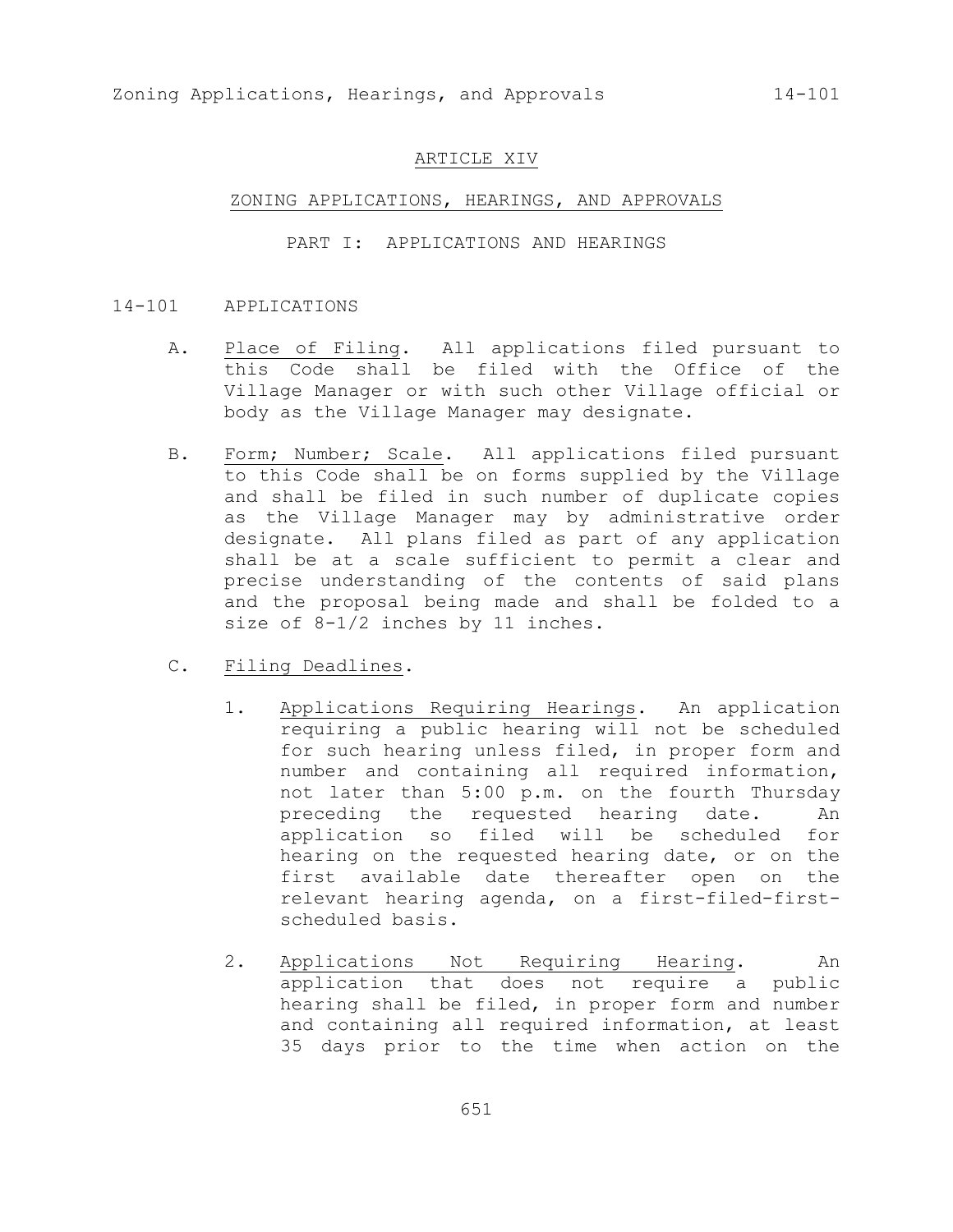application is requested or such other time as may be approved by the Village Manager. An application so filed will be processed on a first-filed-first-processed basis.

- 3. Supplemental Data. Whenever supplemental data in connection with a previously filed application is required by the Village or offered by the applicant, it shall be submitted at least 10 days prior to the date on which it is to be considered at a hearing or a meeting or acted upon in connection with such application. The filing of such data shall, in the discretion of the Village Manager and of the body hearing the application, be cause to delay a requested or scheduled hearing date.
- D. Fees.
	- 1. Fee Established; Lien. Every application filed pursuant to this Code shall be subject to an application and filing fee as established from time to time by the Board of Trustees to recover the actual costs, as hereinafter defined, incurred by the Village in processing such application. The owner of the property subject of the application and, if different, the applicant shall be jointly and severally liable for the payment of said fee. By signing the application, the owner shall be deemed to have agreed to pay such fee and to consent to the filing and foreclosure of a lien on the subject property to ensure collection of any such fee, plus the costs of collection, which has not been paid within 30 days following the mailing of a written demand for such payment to the owner at the address shown on the application. Any lien filed pursuant to this Subsection may be foreclosed in the manner provided by statute for mortgages or mechanics liens.
	- 2. Recoverable Costs. For purposes of establishing the fee due pursuant to Paragraph D1 of this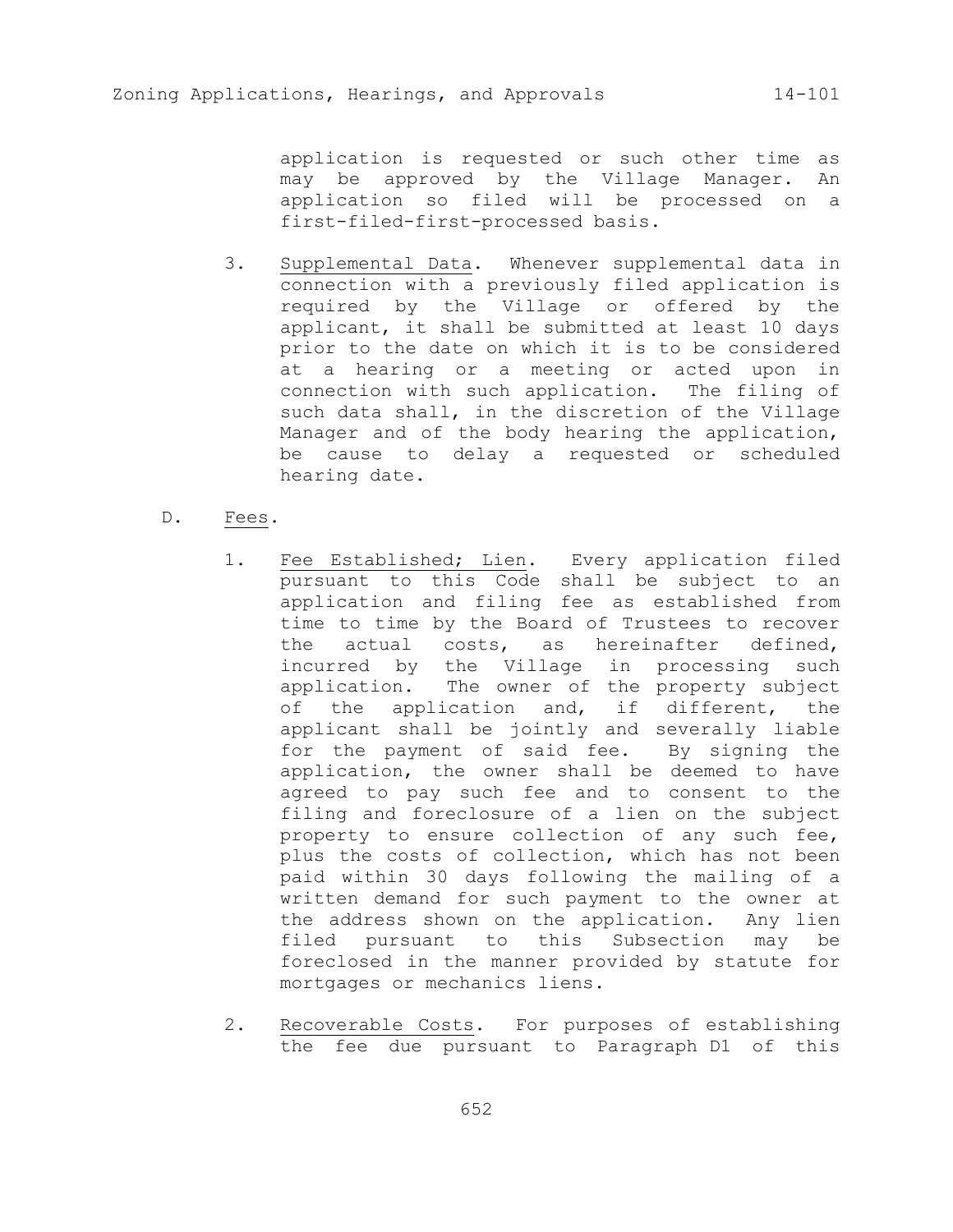Section, the actual costs incurred by the Village in processing an application shall be deemed to consist of the following items of direct and indirect expense:

- (a) Legal Publication (direct cost);
- (b) Recording Secretarial Services (direct cost);
- (c) Court Reporter (direct cost);
- (d) Administrative Review and Preparation (hourly salary times a multiplier sufficient to recover 100 percent of the direct and indirect cost of such service);
- (e) Document Preparation and Review (hourly salary times a multiplier sufficient to recover 100 percent of the direct and indirect cost of such service);
- (f) Professional and Technical Consultant Services (direct cost);
- (g) Legal Review, Consultation, and Advice (direct cost);
- (h) Copy Reproduction (direct cost); and
- (i) Document Recordation (direct cost); and
- (j) Postage Costs (direct cost).
- 3. Condition of All Applications, Approvals, and Permits; Time Periods. No application filed pursuant to this Code shall be considered complete unless and until all fees and deposits due pursuant to this Subsection have been paid. Every approval granted and every permit issued pursuant to this Code, whether or not expressly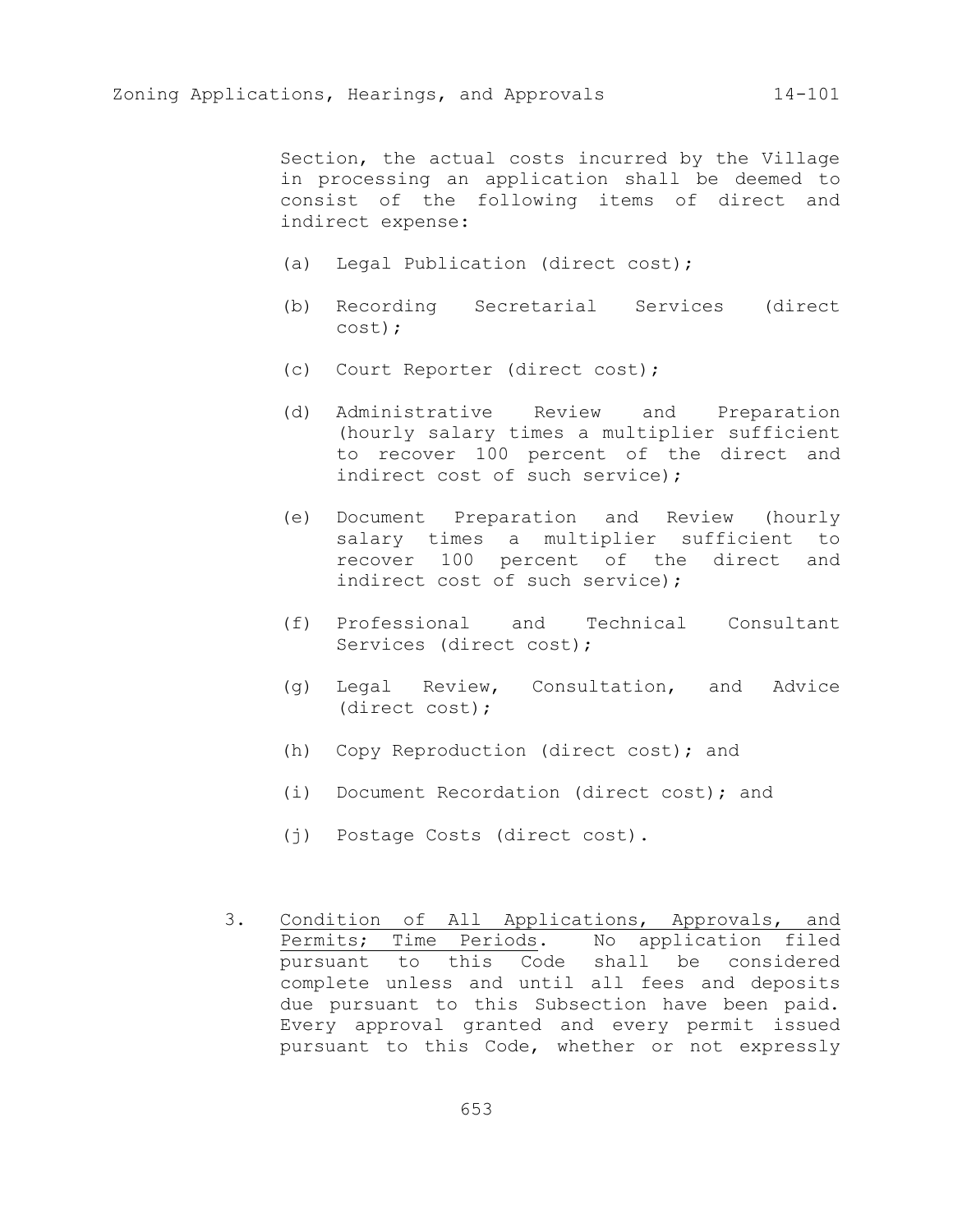# Zoning Applications, Hearings, and Approvals 14-101

so conditioned, shall be deemed to be conditioned upon payment of fees as required by this Subsection.

When this Code provides that the passage of time without decision or action shall be deemed an approval or a recommendation for approval, all time periods shall be tolled during any period of nonpayment, but shall otherwise continue to run.

The failure to fully pay any such fee or deposit when due shall be grounds for refusing to process an application and for denying or revoking any permit or approval sought or issued with respect to the land or development to which the unpaid fee or deposit relates.

- 4. Waiver for Specified Public Bodies. The provisions of this Subsection 14-101D may be waived by the Board of Trustees for fees applicable to any application filed by any public body or agency deriving the majority of its revenues from taxes levied within the Village.
- E. Minimum Data Requirements. Every application submitted pursuant to this Code shall contain such information as is required by the Village from time to time. Application requirements shall be established by administrative order and shall be made available to all applicants in the office of the Village Building Commissioner.
- F. Special Data Requests. In addition to the data and information required pursuant to Subsection E of this Section, every applicant shall submit such other and additional data, information, or documentation as the Village Manager or any board or commission before which its application is pending may deem necessary or appropriate to a full and proper consideration and disposition of the particular application.
- G. Waiver of Application Requirements. Notwithstanding any other provision of this Section, the Village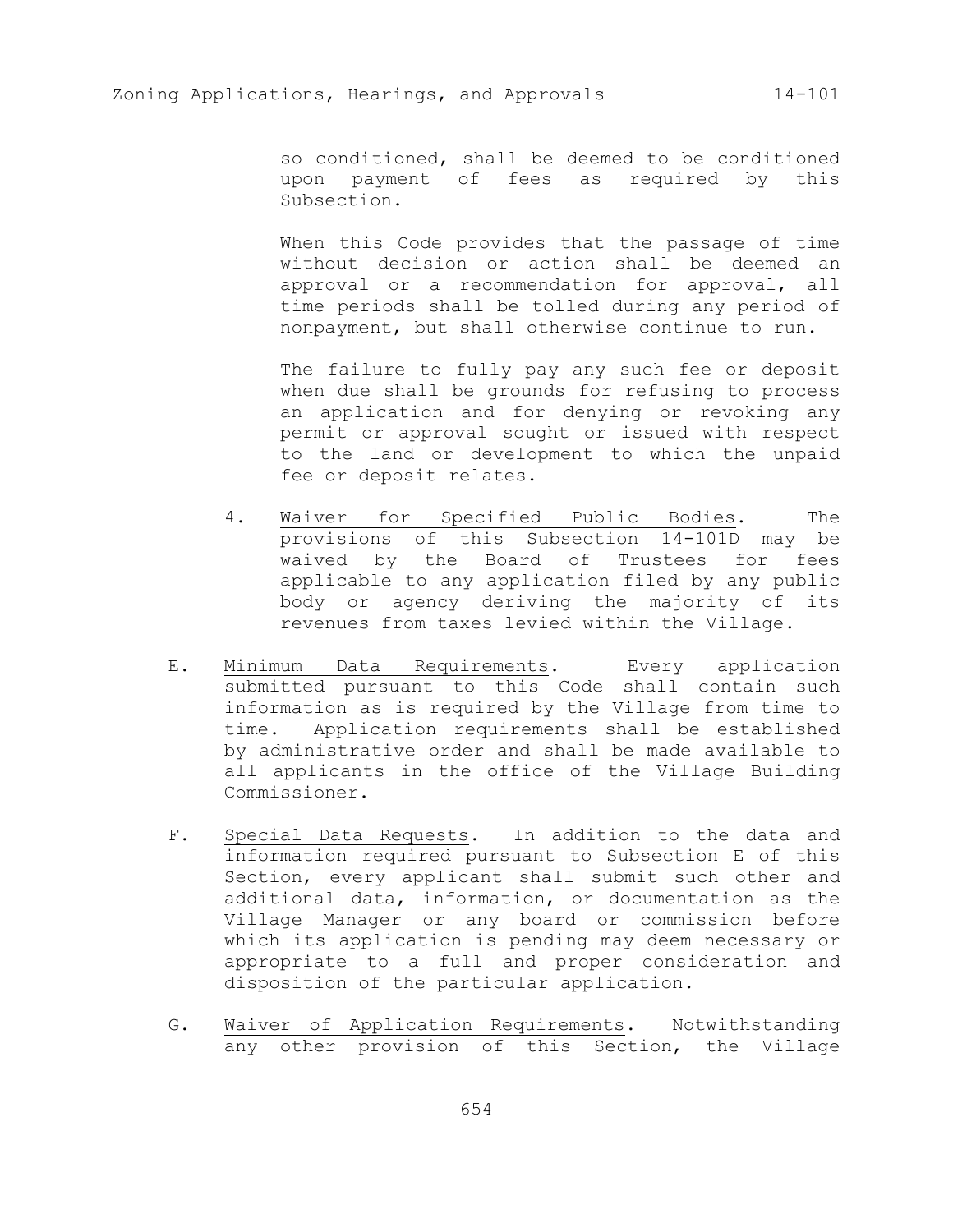Manager shall have the authority to waive any requirement set forth in Subsections A, B, C, or E of this Section when, in his or her judgment, such waiver is appropriate in light of the nature and extent of the relief being sought or in light of special circumstances making compliance with those provisions either unnecessary or unduly burdensome; provided, however, that any board or commission before which such application may come shall continue to have the right to request additional information pursuant to Subsection F of this Section and to delay processing of such application until such information is provided and available in accordance with the deadlines established in Subsection C of this Section.

- H. Concurrent Applications. When a proposed use or development requires more than one approval pursuant to this Code, applications for all such approvals may be filed concurrently notwithstanding the fact that approval of one application may be a pre-condition to approval of other applications. Such applications may, in the discretion of the official, officials, body, or bodies charged with review of such applications be processed together; provided, however, that no application shall be approved unless all applications that are a pre-condition to its approval have first been approved.
- I. Withdrawal of Application. An applicant may withdraw an application at any time prior to a final decision having been rendered with respect thereto. Such withdrawal shall be without prejudice to the applicant's right to refile such application, but any such refiling shall be treated as an entirely new filing and shall be subject to the procedures and fees of this Code in the same manner as any other new application. The applicant shall pay, in accordance with Subsection D of this Section, all costs incurred by the Village, including without limitation recoverable costs, through the date of withdrawal.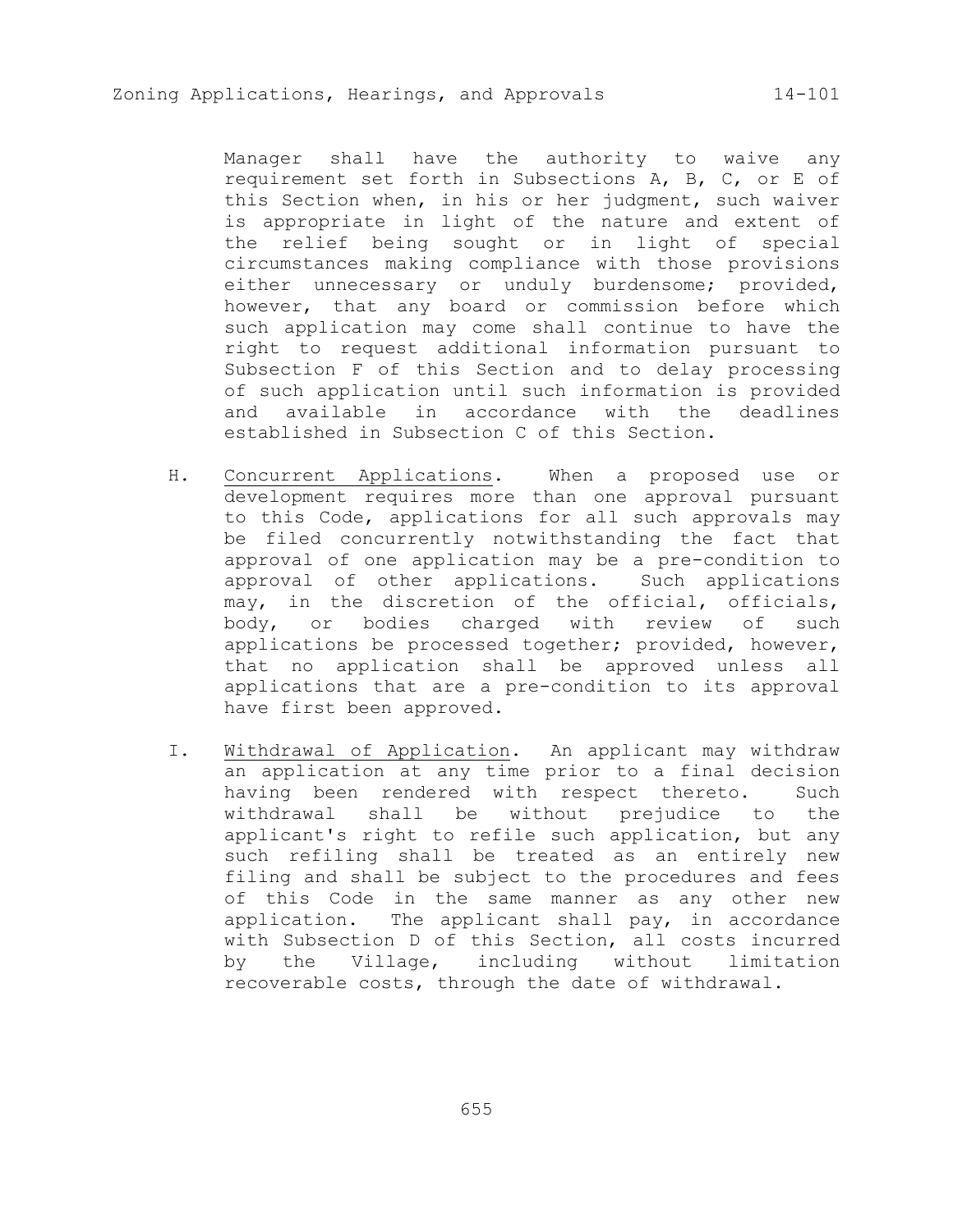## 14-102 SUCCESSIVE APPLICATIONS

- A. Second Applications Without New Grounds Barred. Whenever any application filed pursuant to this Code has been finally denied on its merits, a second application seeking essentially the same relief, whether or not in the same form or on the same theory, shall not be brought unless in the opinion of the officer, board, or commission before which it is brought there is substantial new evidence available or a mistake of law or fact significantly affected the prior denial.
- B. New Grounds to Be Stated. Any such second application shall include a detailed statement of the grounds justifying consideration of such application.
- C. Summary Denial With or Without Hearing. Any such second application may be denied by the Village Manager summarily, and without hearing, on a finding that no grounds appear that warrant a new hearing. In any case where such application is set for hearing, the applicant shall be required to establish grounds warranting reconsideration of the merits of its application prior to being allowed to offer any evidence on the merits. Unless such grounds are established, the application may be summarily dismissed for such failure.
- D. Exception. Whether or not new grounds are stated, any such second application filed more than one year after the final denial of a prior application shall be heard on the merits as though no prior application had been filed. The applicant shall, however, be required to place in the record all evidence available concerning changes of conditions or new facts that have developed since the denial of the first application. In the absence of such evidence, it shall be presumed that no new facts exist to support the new petition that did not exist at the time of the denial of the first application.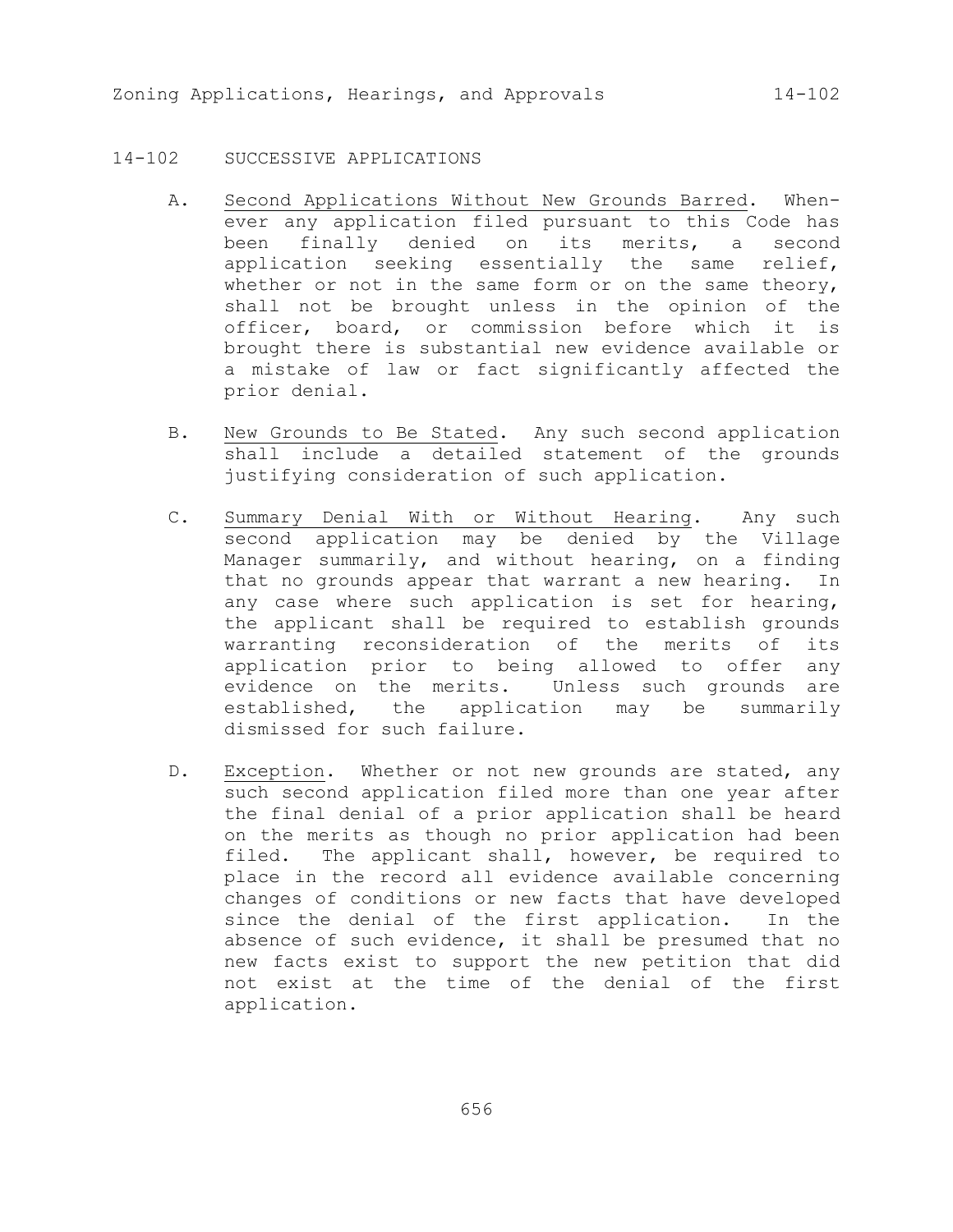### 14-103 PUBLIC HEARINGS AND MEETINGS

- A. Setting Hearing or Meeting. When the provisions of this Code require a public hearing or public meeting in connection with any application filed pursuant to this Code, the body charged with conducting the hearing or meeting shall, upon receipt of a properly completed application, fix a reasonable time and place for such hearing or meeting.
- B. Notice.
	- 1. Village Manager to Give Notice. The Village Manager shall cause notice to be given of public hearings and public meetings set pursuant to Subsection A of this Section in the form and manner and to the persons herein specified.
	- 2. Content of Notice. All notices shall include the date, time and place of such hearing or meeting, a description of the matter to be heard or considered, the address or particular location of the subject property, and, in the case of a public hearing, a legal description of the subject property.
	- 3. Persons Entitled to Notice.
		- (a) All Hearings and Meetings. Notice of every hearing or meeting set pursuant to Subsection A of this Section shall be given:
			- (i) By mail or personal delivery to the applicant and, if a specific parcel is the subject of the application, to the owner of the subject property.
			- (ii) By mail to any newspaper or person that shall have filed a written request, accompanied by an annual fee as established from time to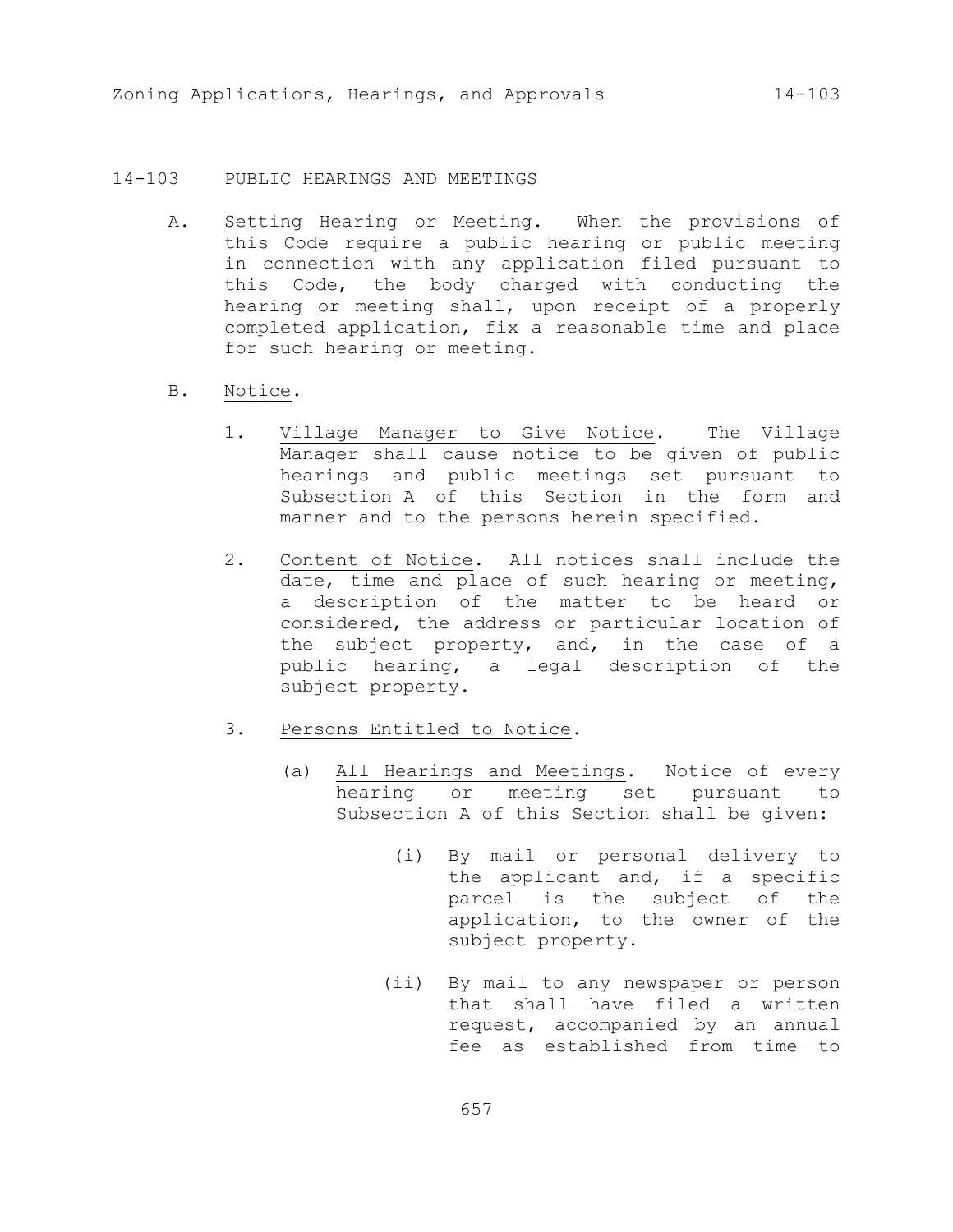time by the Village Manager to cover postage and handling, for notice of all hearings or meetings held pursuant to this Code. Such written request shall automatically expire on December 31 of the year in which it is made unless a written request for renewal, accompanied by the annual fee, is submitted prior to such date.

 (iii) By mail, personal delivery, or interdepartmental delivery to affected Village boards, commissions, departments, officials and consultants.

Notice by mail as herein required shall be mailed no fewer than seven days in advance of the hearing or meeting date by regular United States mail.

- (b) Hearings on Amendments, Special Use Permits, and Variations. In addition to notice as required by Subparagraph B3(a) of this Section, notice of every hearing set pursuant to Subsection A of this Section in connection with any application for an amendment to this Code or the Zoning Map, a special use permit, or a variation shall be given:
	- (i) By publication in a newspaper published in the Village of La Grange, or if no newspaper is published in the Village of La Grange, in a newspaper having general circulation in the Village of La Grange, at least once no less than 15 days nor more than 30 days in advance of the hearing date.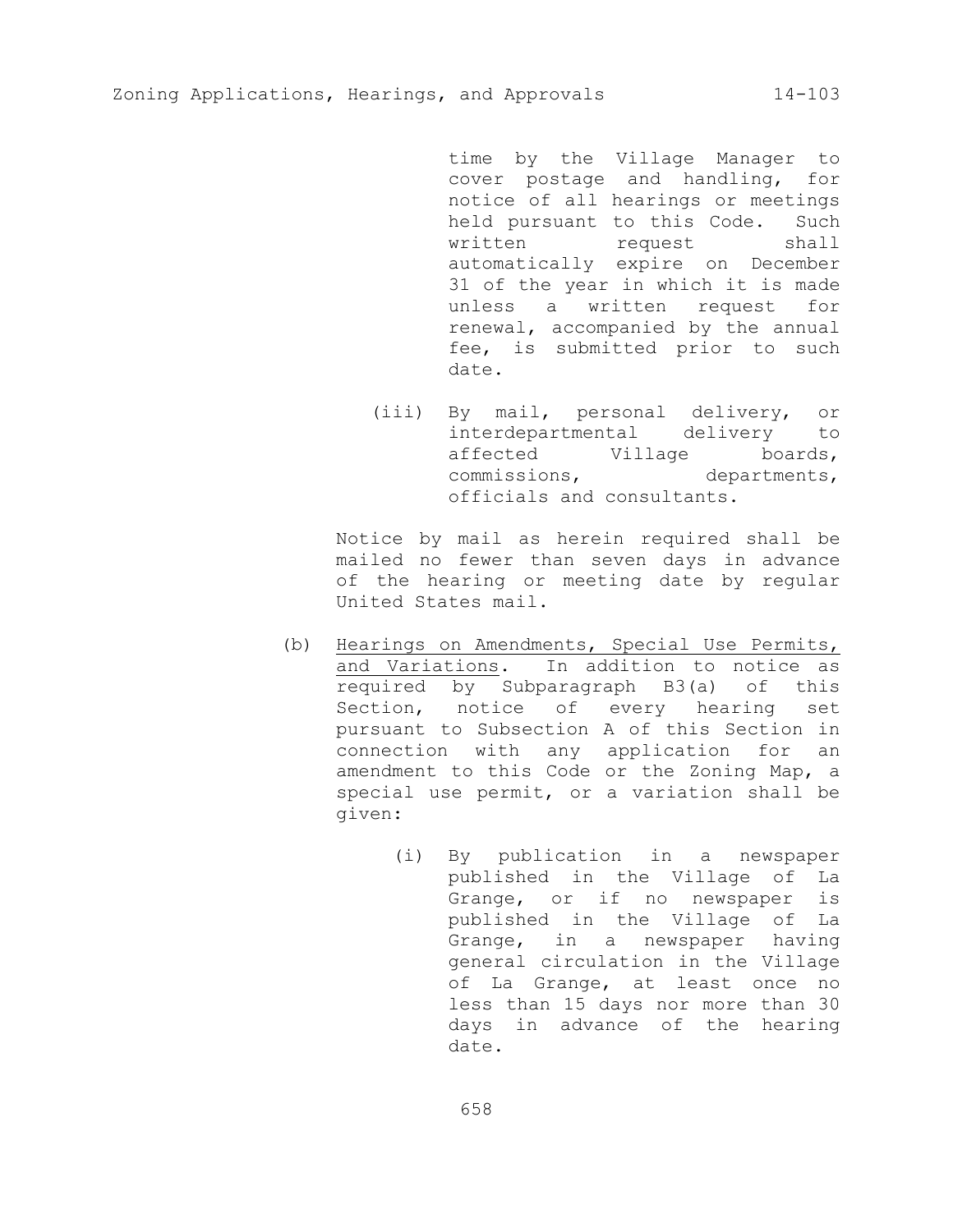- (ii) If in the discretion of the Village Manager such notice is determined to be appropriate, by mail or personal delivery to all owners of property within 250 feet of the subject property. Notice as required by this Subparagraph shall be given by the applicant.
- (iii) If a specific parcel is the subject of application, by posting a sign on the subject property. Such sign shall be at least four square feet in area; shall bear on its face the words "Zoning Application Pending" and a telephone number to be called for additional information; shall be issued by the Village Manager to the applicant for posting by the applicant; shall be posted on the property, facing the street, at least 15 days prior to the date set for a hearing on the application; and shall be removed from the property and returned to the Manager by the applicant following, but not before, the conclusion of the hearing. The failure to post a sign on the subject property in accordance with this subsection shall not limit or prohibit the processing of the application or the granting of the requested relief.
- (c) Hearing on Official Comprehensive Plan. In addition to notice as required by Subparagraph B3(a) of this Section, notice of every hearing set pursuant to Subsection A of this Section in connection with the adoption or amendment of the Official Comprehensive Plan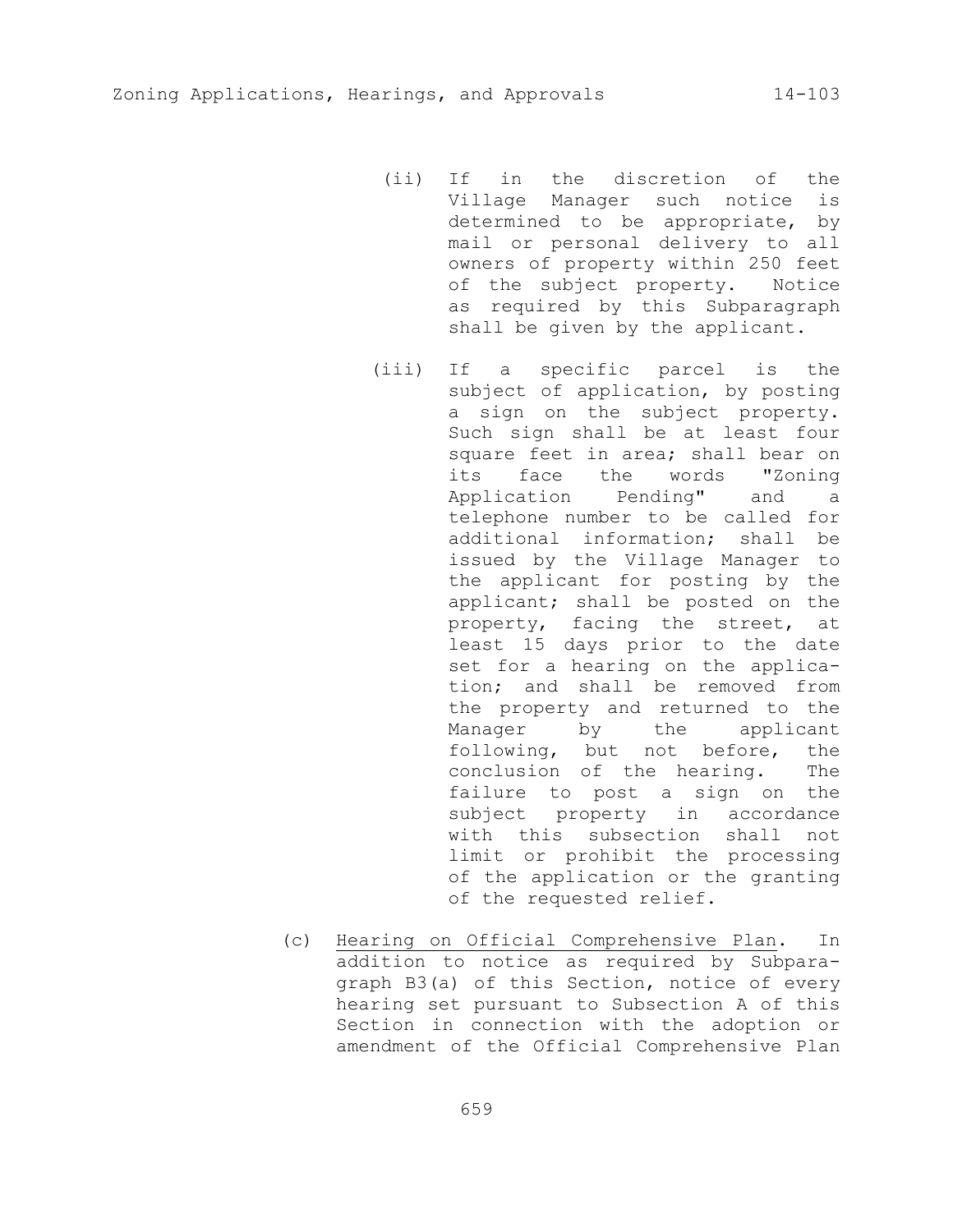shall be given by publication in a newspaper of general circulation in Cook County at least 15 days before such hearing.

- C. Referral to Village Commissions and Departments.
	- 1. Village Manager to Refer Applications. The Village Manager, not later than the time set pursuant to Subsection B of this Section for giving public notice, shall refer every application for which this Code requires a hearing before either the Plan Commission or the Zoning Board of Appeals to all appropriate Village commissions and departments.
	- 2. Review and Comments. Each Village commission and department to which an application is referred shall review such application and submit its comments thereon to the Staff Secretary of the hearing body for presentation to that body at the hearing to be held on such application. Such comments shall, whenever possible, be submitted at least two business days prior to the date set for the hearing and shall be made available to any person on request prior to the hearing.
- D. Conduct of Hearings
	- 1. Rights of All Persons. Any person may appear and testify at a public hearing, either in person or by a duly authorized agent or attorney, and may submit documentary evidence; provided, however, that the hearing body may exclude irrelevant, immaterial, or unduly repetitious evidence.
	- 2. Adjournment of Hearing. The body conducting the hearing may at any time, on its own motion or at the request of any person, adjourn the hearing for a reasonable time and to a fixed date, time, and place, for the purpose of giving further notice, taking further evidence, gathering further information, deliberating further, or for such other reason as the hearing body may find to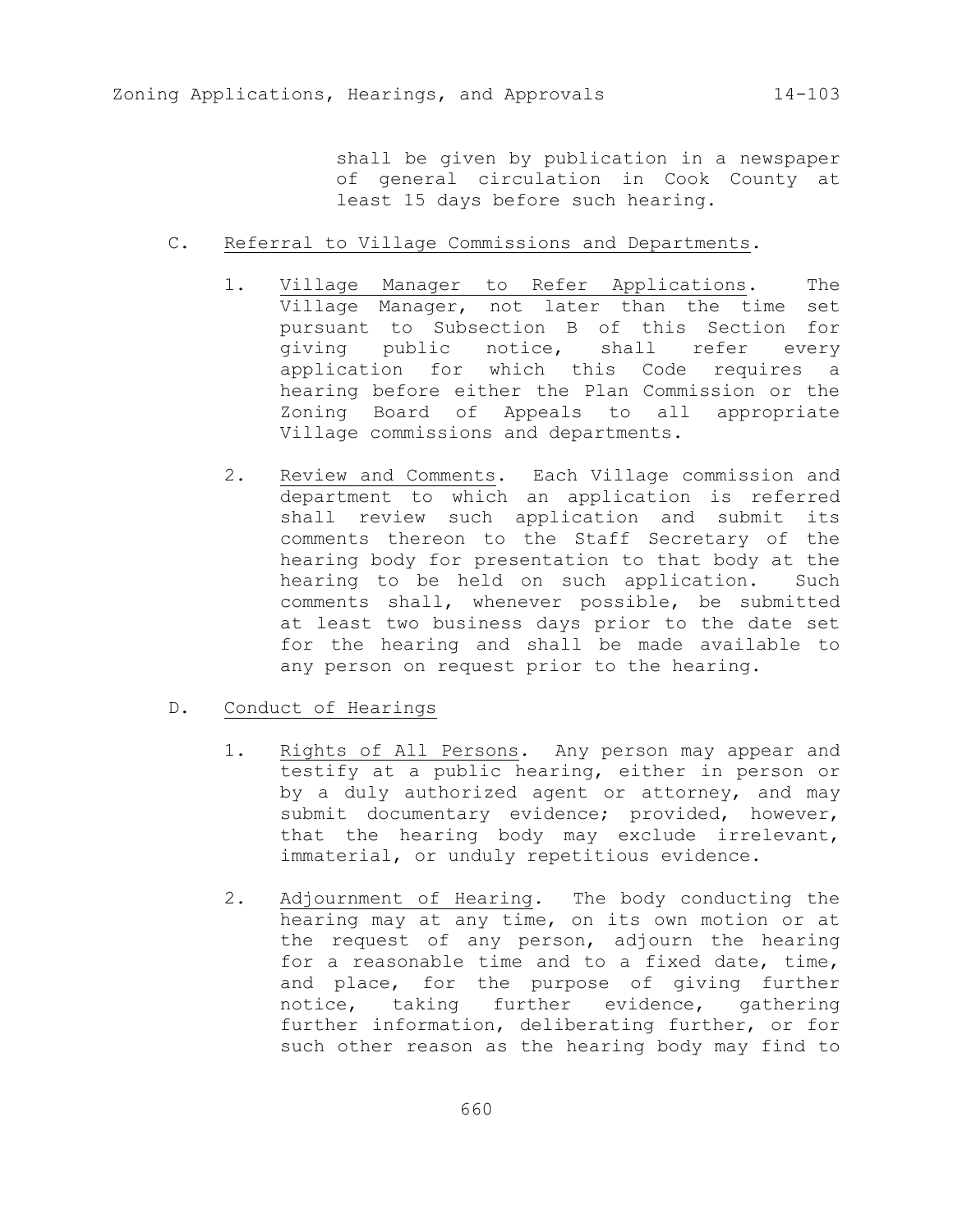be sufficient. The Staff Secretary of the hearing body shall notify in writing all members of the hearing body, all parties to the hearing, and any other person designated on the vote of adjournment of the date, time, and place of the adjourned hearing.

- 3. Testimony to be Sworn. All testimony at any hearing held pursuant to the provisions of this Code shall be given under oath.
- 4. Right to Submit Written Statements. Any person may at any time prior to the commencement of a hearing hereunder, or during such hearing, or within such time as may be allowed by the hearing body following such hearing, submit written statements in support of or in opposition to the application being heard. Such statements shall be subscribed and sworn before an officer authorized to administer oaths and shall be made a part of the public record of the hearing.
- 5. Board or Commission Rules to Govern. All other matters pertaining to the conduct of hearings shall be governed by the provisions of this Code pertaining to, and the rules promulgated by, the body conducting the hearing.
- E. Pre-Hearing and Pre-Meeting Examination and Copying of Application and Other Documents. At any time following the giving of notice as required in Subsection B of this Section, and upon reasonable request, any person may examine the application and, subject to the exceptions set forth in the Illinois Freedom of Information Act, all other documents on file with the Office of the Village Manager pertaining to the matter subject to such notice. In addition, any person shall be entitled to copies of such application and documents upon reasonable request and payment of a fee as established from time to time by the Manager to cover the cost of such copies.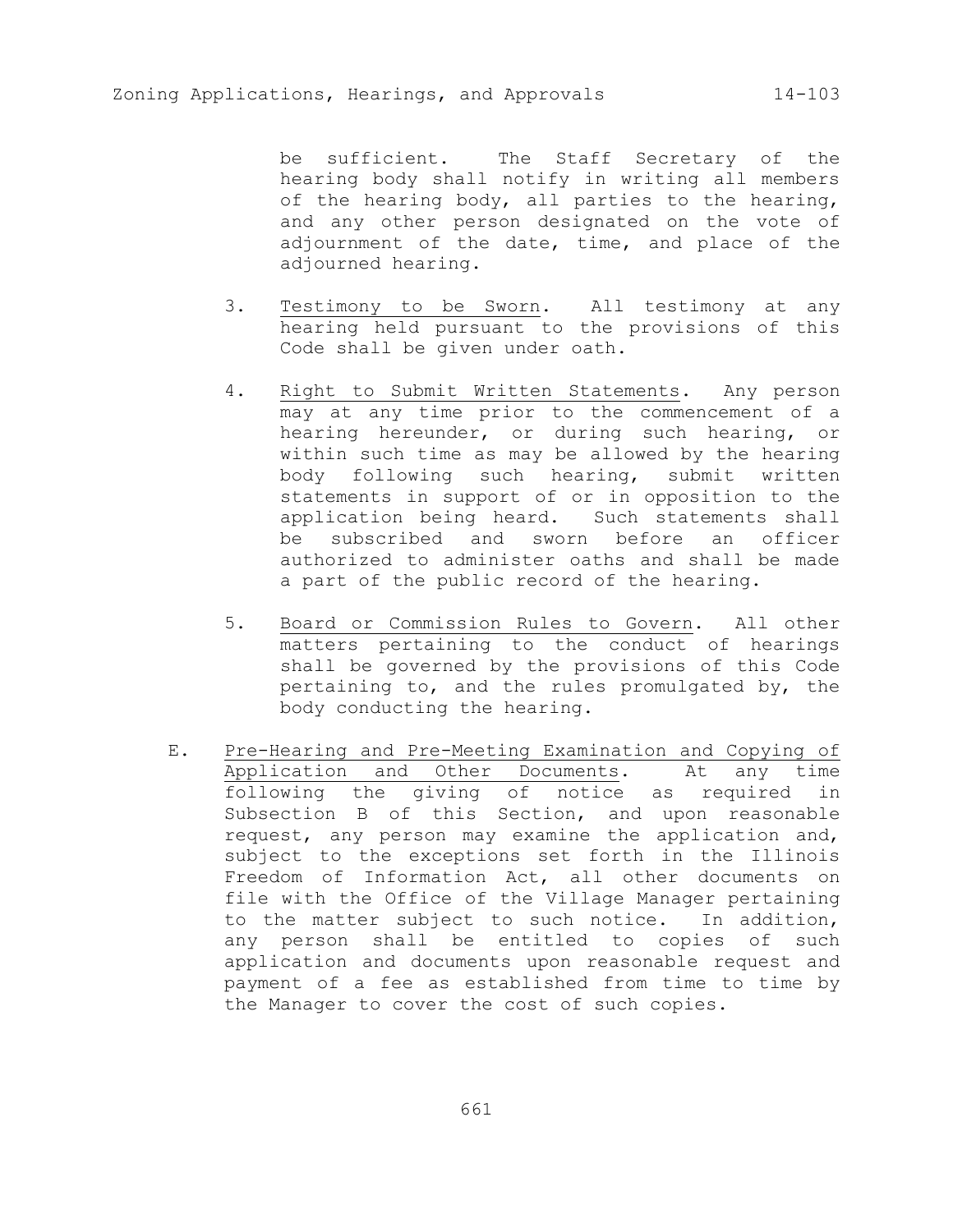PART II: CERTIFICATE OF ZONING COMPLIANCE

### 14-201 CERTIFICATE OF ZONING COMPLIANCE

- A. Authority. The Village Manager shall have authority to issue Certificates of Zoning Compliance; provided, however, that no such certificate shall be issued except in accordance with the provisions of this Section and the provisions of the Village Code governing development, building, and related matters.
- B. Purpose. For the purposes of this Code, the Certificate of Zoning Compliance provides a procedure for the inspection of completed premises to ensure their compliance with this Code and approved plans prior to commencement of the use or occupancy of such premises. The certificate may also evidence compliance with other provisions of the LaGrange Municipal Code as set forth in those provisions. It is intended that the Certificate of Zoning Compliance shall be issued in conjunction with a Certificate of Occupancy pursuant to the LaGrange Building Code when such a Certificate of Occupancy is required thereby.
- C. Certificate Required. Unless a Certificate of Zoning Compliance shall have first been obtained certifying compliance with the provisions of this Code:
	- 1. No structure, or addition thereto, constructed, reconstructed, remodeled, altered, or moved after the effective date of this Code shall be occupied or used for any purpose; and
	- 2. No land vacant as of the effective date of this Code shall be used or occupied for any purpose, except the raising of crops; and
	- 3. Except for changes involving only substitution of occupants in existing dwelling units, no use or occupancy of any land or structure shall be changed to any other use or occupancy when such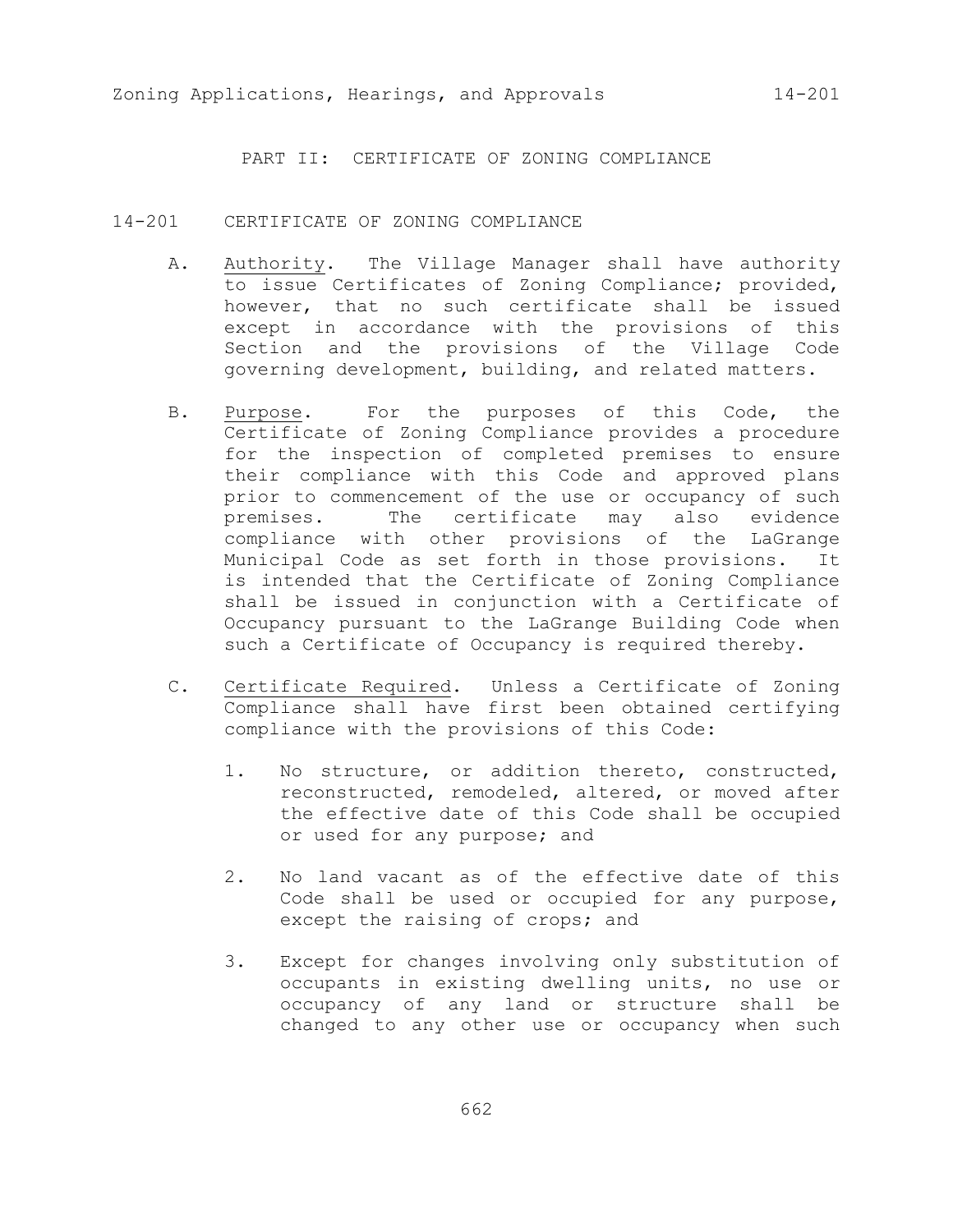change involves construction, remodeling, alteration, or moving; and

4. No home occupation shall be established or maintained.

#### D. Procedure.

1. Application. Applications for Certificates of Zoning Compliance shall be filed in accordance with the requirements of Section 14-101 of this Code.

In any case where the structure or use involved has been constructed or established pursuant to any approval granted pursuant to this Code, the application shall be accompanied by "as built" plans depicting the structure or use as built and bearing the certificate of a surveyor, engineer, architect, land planner, or owner-designer, as may be appropriate, certifying that the structure or use as built conforms in all respects to the approval granted.

- 2. Action on Application. Within 10 days after the receipt of a completed application, the Village Manager shall cause the subject structure or premises to be inspected and shall take one of the following actions based on such inspection:
	- (a) If all work has been completed and the structure and use thereof are in full and complete compliance with all applicable provisions of this Code, other relevant codes and ordinances of the Village, the applicant's plans as approved, and any conditions attached to any approval issued pursuant to this Code, the Village Manager shall issue a Certificate of Zoning Compliance.
	- (b) If, however, all work is not complete or is in any manner not in full compliance with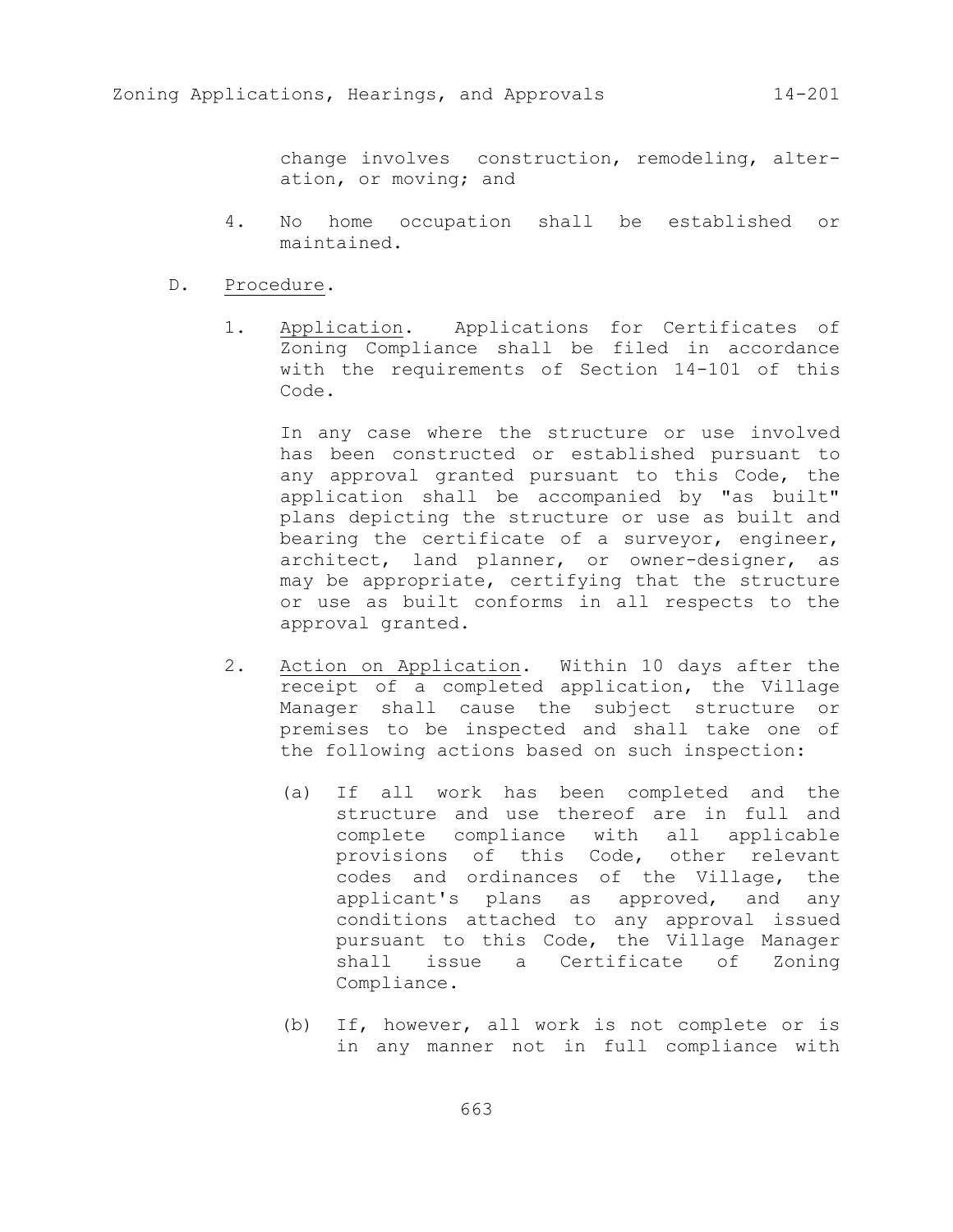all applicable requirements, the Village Manager shall deny the application and shall inform the applicant in writing of the specific deficiencies on which such denial is based, citing the particular provisions of the codes and ordinances of the Village, the particular items in the applicant's plans or the applicable special approval conditions with respect to which compliance is lacking.

- 3. Contents of Certificate. In addition to the matters required to be contained in a Certificate of Zoning Compliance pursuant to other applicable provisions of the LaGrange Municipal Code, each Certificate of Zoning Compliance issued pursuant to this Section shall state the specific use of the subject property for which it is issued, shall identify the specific plans, if any, pursuant to which it is issued, and shall set forth any conditions imposed in connection with any approval granted pursuant to this Code.
- 4. Filing of Certificates. Every Certificate of Zoning Compliance issued pursuant to this Section shall be kept on file in the Office of the Village Manager and shall be a public record open to inspection pursuant to the provisions of the Illinois Freedom of Information Act.
- E. Temporary Certificate of Zoning Compliance. Notwithstanding the provisions of Paragraph D2 of this Section, when construction, reconstruction, remodeling, or alteration of a structure does not require the vacating of the structure, or when parts of the structure are finished and ready for occupancy before the completion of such construction, reconstruction, remodeling, or alteration and are certified upon inspection to be safe for use or occupancy and to be in full compliance with all applicable provisions of this Code, other relevant codes and ordinances of the Village, the applicant's plans as approved and any conditions attached to any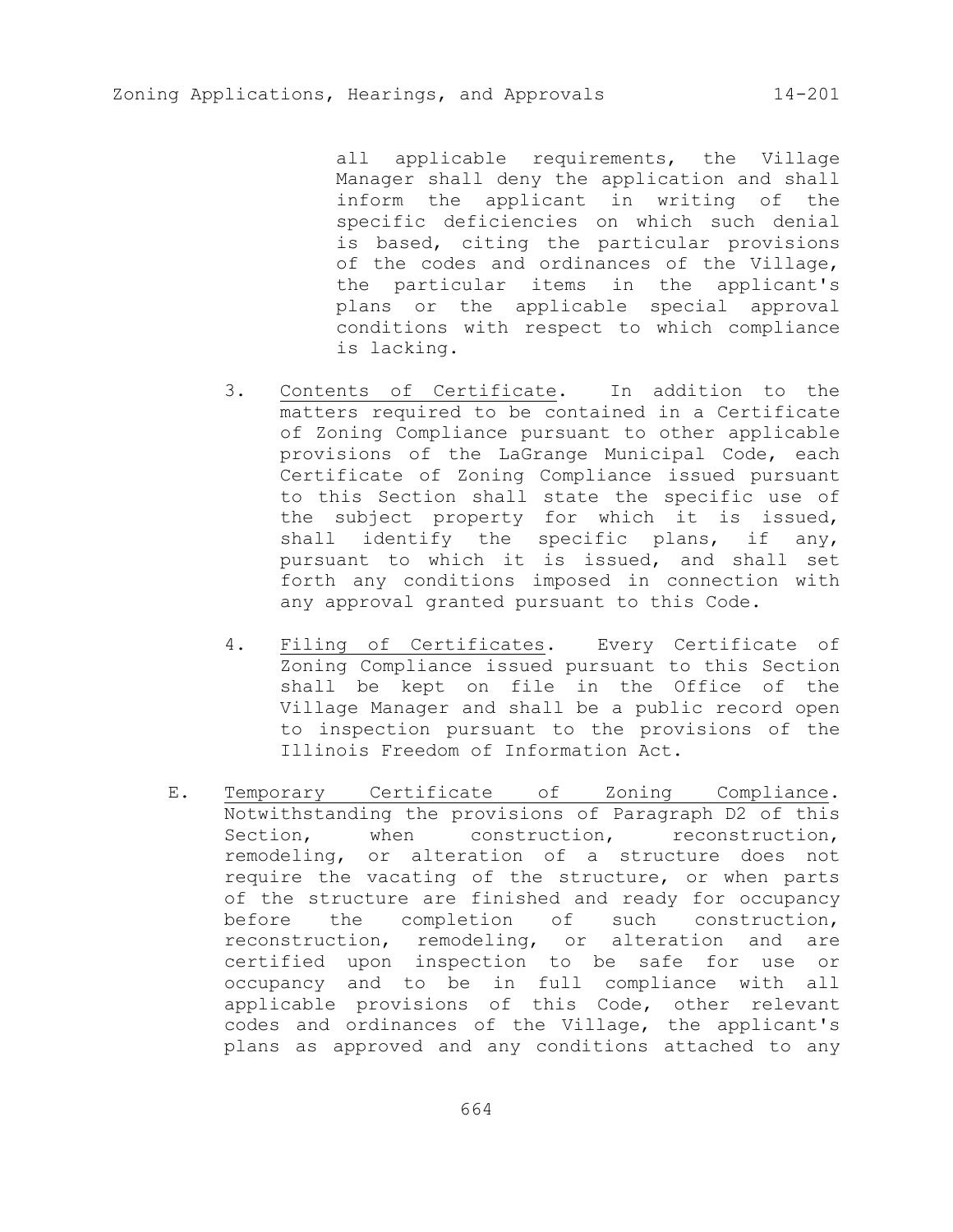approvals issued pursuant to this Code with respect to such structure or its premises, a Temporary Certificate of Zoning Compliance may be issued for a period not to exceed six months from its date, which Temporary Certificate shall bear on its face, in bold type, a statement of its temporary nature; provided, however, that no such Temporary Certificate shall be issued pursuant to this Code unless said structure also qualifies for a Temporary Certificate of Zoning Compliance issued pursuant to the LaGrange Building Code.

- F. Certificate of Zoning Compliance for Existing Uses. The Village Manager may issue a Certificate of Zoning Compliance certifying the lawful existence and use of any existing structure or use in the same manner, and subject to the same standards and limitations, as authorized by this Section with respect to new structures and uses. Such Certificate of Zoning Compliance shall be prima facie evidence of the facts contained in it with respect to any structure or use as of the date of its issue and remain effective for that purpose for so long as neither the use or structure nor the applicable provisions of this Code are changed.
- G. Certificate of Zoning Compliance for Legal Nonconformities. The Village Manager may issue a Certificate of Zoning Compliance certifying the lawful existence and use of any nonconforming use, structure, lot, or sign in the same manner, and subject to the same standards and limitations, as authorized by this Section with respect to new structures and uses.
- H. Void Certificates. Any Certificate of Zoning Compliance issued in violation of the provisions of this Code, whether intentionally, negligently, or innocently, shall be void ab initio and shall give rise to no rights whatsoever.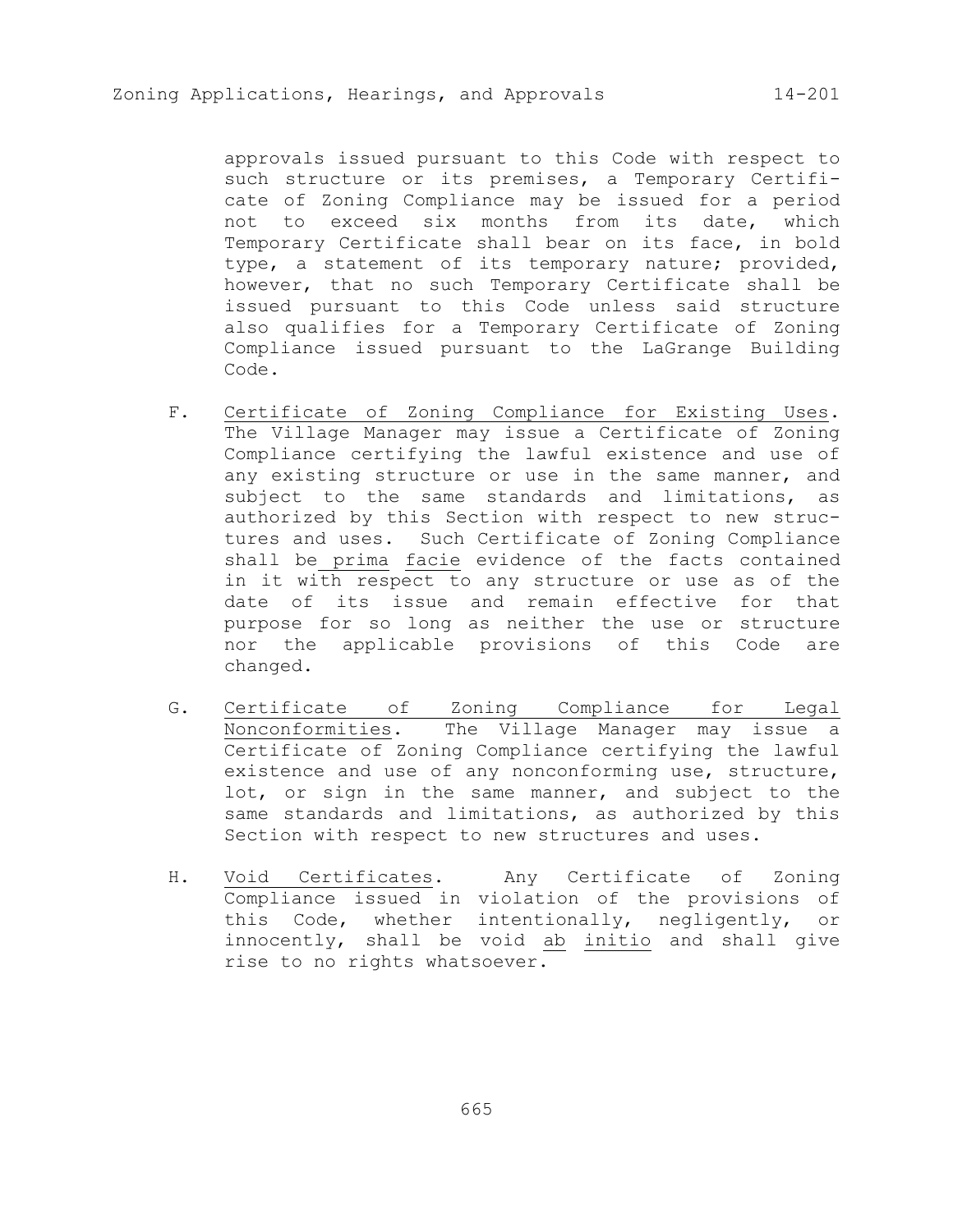PART III: INTERPRETATIONS, APPEALS, AND VARIATIONS

## 14-301 INTERPRETATIONS

- A. Authority. The Village Manager, subject to the procedures, standards, and limitations of this Section, may render interpretations, including use interpretations, of the provisions of this Code and of any rule or regulation issued pursuant to it.
- B. Purpose. The interpretation authority established by this Section is intended to recognize that the provisions of this Code, though detailed and lengthy, cannot possibly address every specific situation to which they may have to be applied. Many such situations, however, can be readily addressed by an interpretation of the specific provisions of this Code in light of the general and specific purposes for which those provisions have been enacted. Because the interpretation authority herein established is an administrative rather than a legislative authority, it is not intended to add to or change the essential content of this Code but rather is intended only to allow authoritative application of that content to specific cases.
- C. Parties Entitled to Seek Interpretations. Applications for interpretations may be filed by any person having an interest in the circumstances giving rise to the need for an interpretation; provided, however, that interpretations shall not be sought by any person based solely on hypothetical facts or where the interpretation would have no effect other than as an advisory opinion.
- D. Procedure.
	- 1. Application. Applications for interpretations of this Code shall be filed in accordance with the requirements of Section 14-101 of this Code.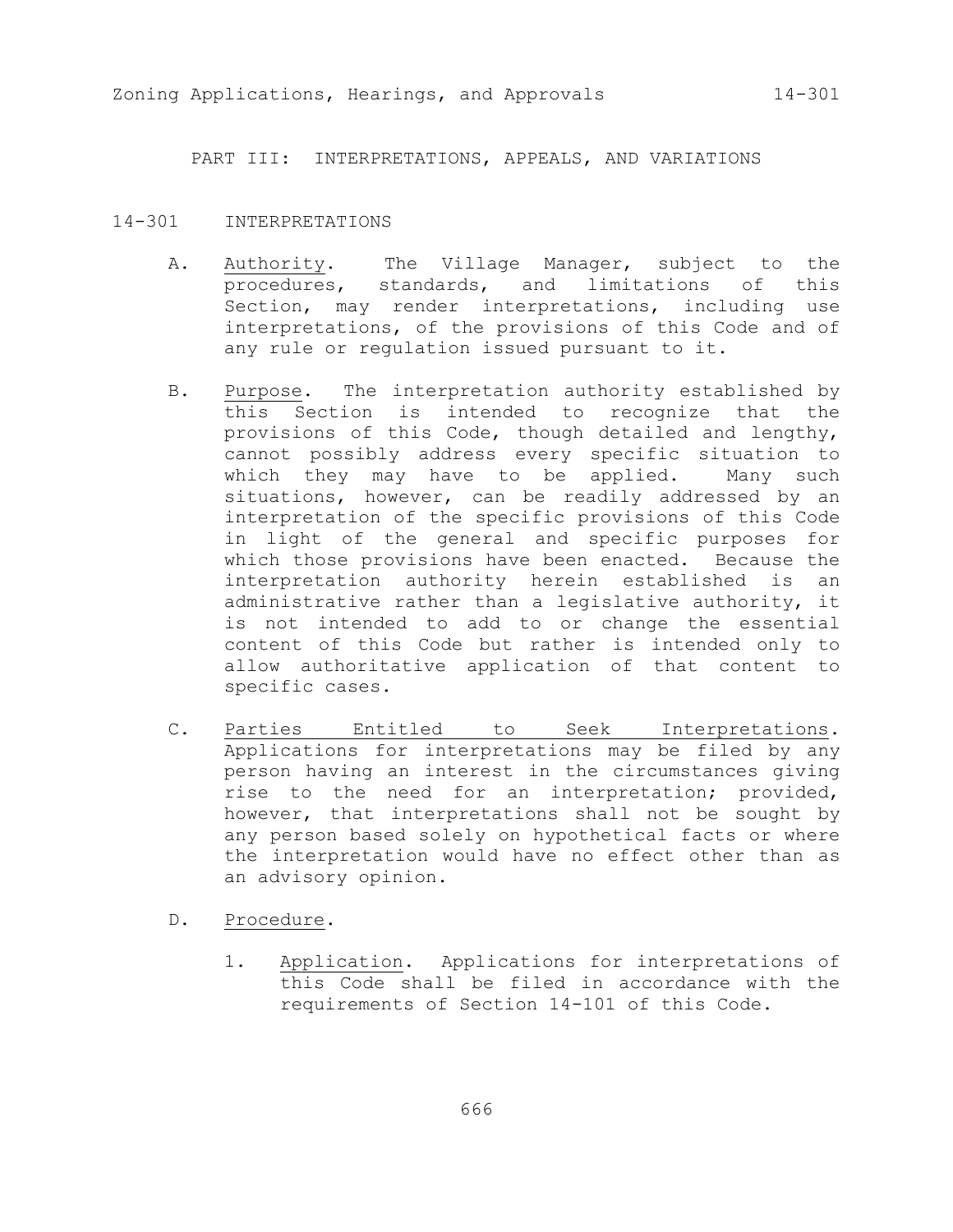- 2. Action on Application. Within 30 days after the receipt of a properly completed application for interpretation, the Village Manager shall inform the applicant in writing of his or her interpretation, stating the specific precedent, reasons, and analysis upon which the determination is based. The failure of the Manager to act within such 30 days, or such further time to which the applicant may agree, shall be deemed to be a decision denying the application rendered on the day following such 30-day period.
- 3. Appeal. Appeals from interpretation rendered by the Village Manager may be taken to the Zoning Board of Appeals as provided in Section 14-302 of this Code.
- E. Standards for Use Interpretations. The following standards shall govern the Village Manager, and the Zoning Board of Appeals on appeals from the Manager, in issuing use interpretations:
	- 1. No use interpretation shall be given with respect to the residential districts.
	- 2. Any use defined in Section 16-102 of this Code shall be interpreted as therein defined.
	- 3. No use interpretation shall permit a use listed as a permitted use or a special permit use in any district to be established in any district in which such use is not so listed.
	- 4. No use interpretation shall permit any use in any district unless evidence shall be presented that demonstrates that it will comply with each use limitation established for that particular district.
	- 5. No use interpretation shall permit any use in a particular district unless such use is substantially similar to other uses permitted in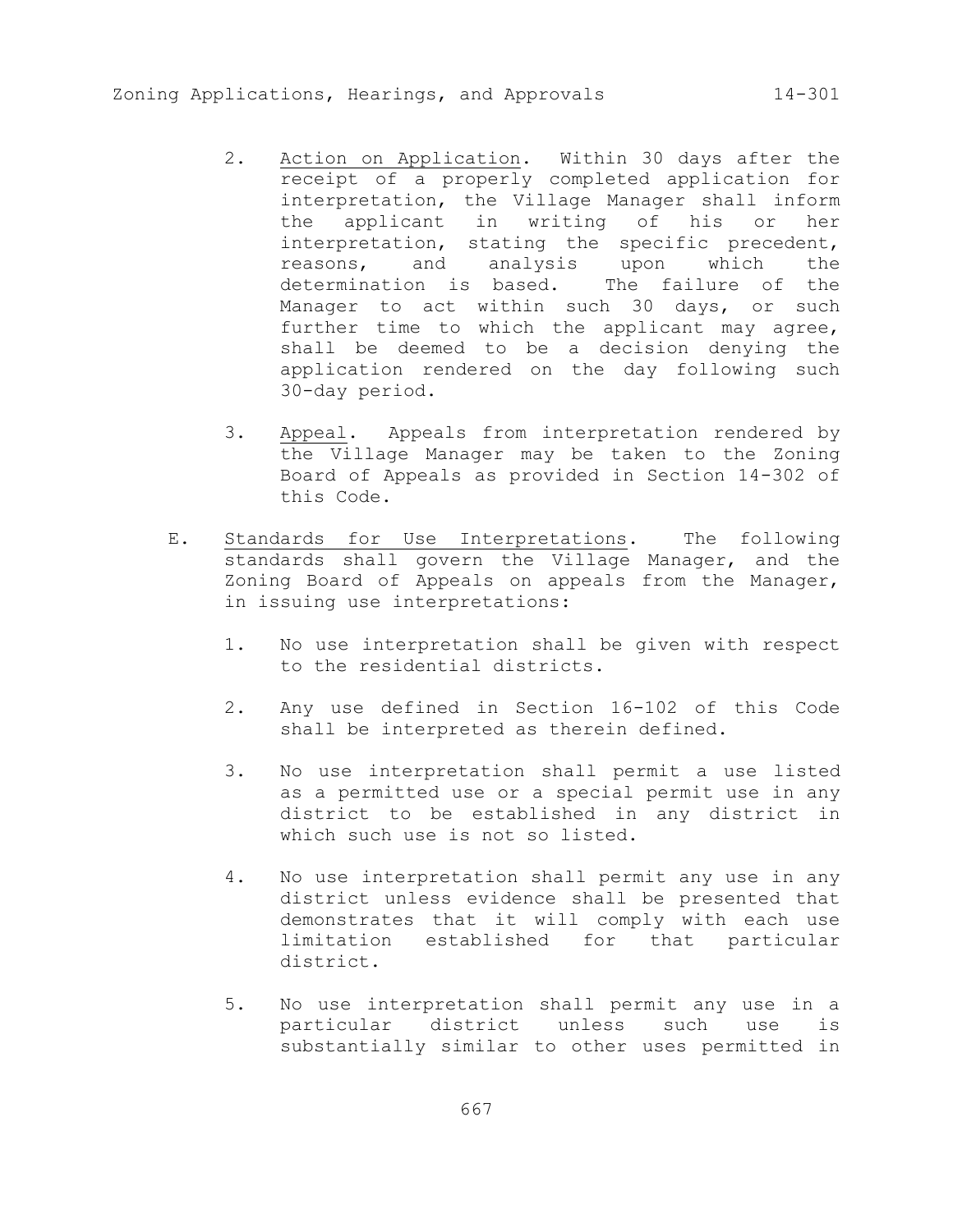such district and is more similar to such other uses than to uses permitted or specially permitted in a more restrictive district.

- 6. If the proposed use is most similar to a use permitted only as a special use in the district in which it is proposed to be located, then any use interpretation permitting such use shall be conditioned on the issuance of a special use permit for such use pursuant to Section 14-401 of this Code.
- 7. No use interpretation shall permit the establishment of any use that would be inconsistent with the statement of purpose of the district in question.
- 8. Subject to the foregoing conditions and limitations, in rendering use interpretations the Village Manager shall be guided by the Standard Industrial Classification Manual and the use classification methodology used therein.
- F. Effect of Favorable Use Interpretation. No use interpretation finding a particular use to be permitted or specially permitted in a particular district shall authorize the establishment of such use nor the development, construction, reconstruction, alteration, or moving of any building or structure, but shall merely authorize the preparation, filing, and processing of applications for any permits and approvals that may be required by the codes and ordinances of the Village including, but not limited to, a special use permit, a Building Permit, a Certificate of Zoning Compliance, subdivision approval, and Site Plan approval.
- G. Limitations on Favorable Use Interpretations. Subject to an extension of time granted by the Village Manager pursuant to Subsection 13-101L of this Code, no use interpretation finding a particular use to be permitted or specially permitted in a particular district shall be valid for a period longer than six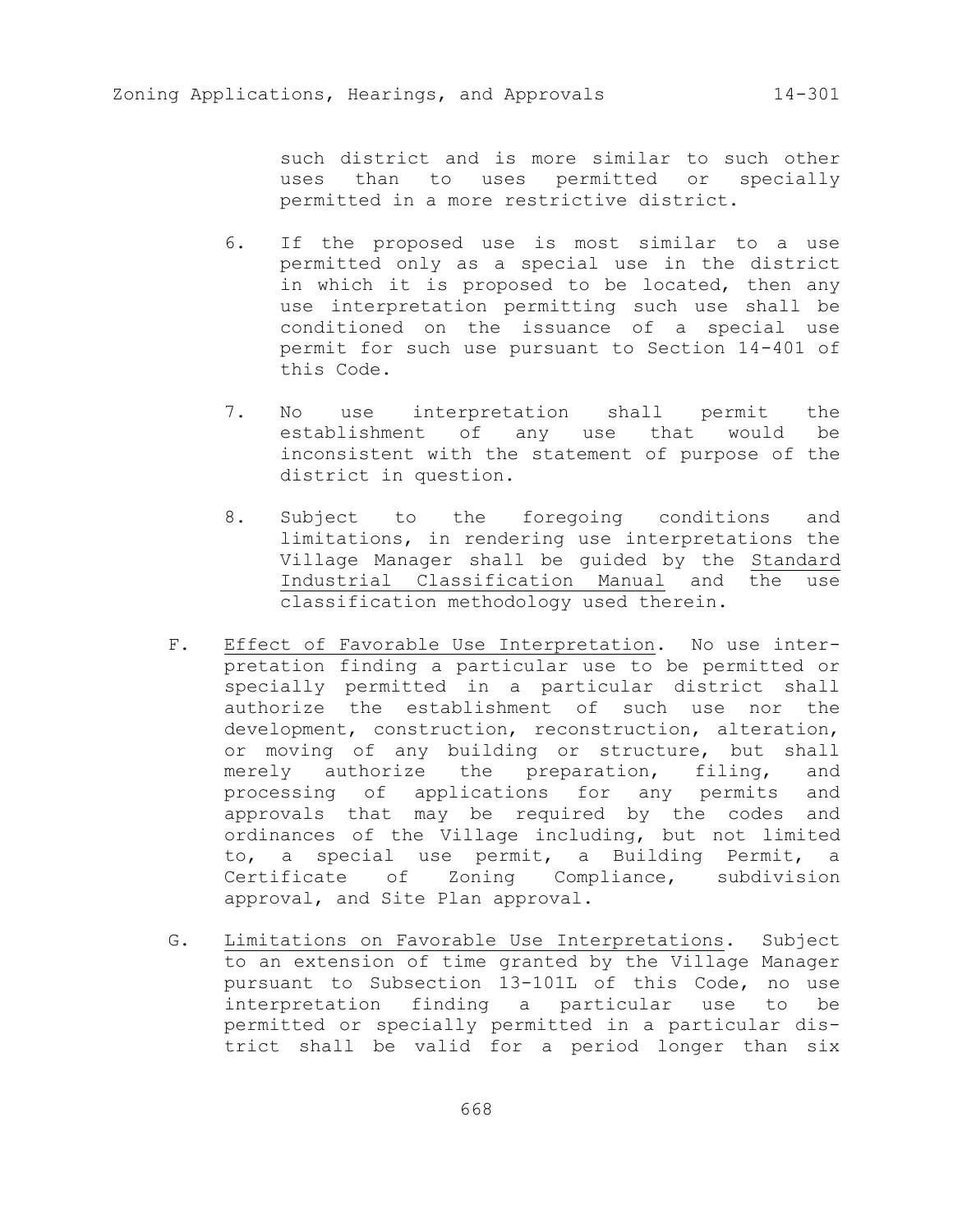months after the date of issue unless a building permit is issued and construction is actually begun within that period and is thereafter diligently pursued to completion, or a Certificate of Zoning Compliance is obtained and a use commenced within that period.

A use interpretation finding a particular use to be permitted or specially permitted in a particular district shall be deemed to authorize only the particular use for which it was issued, and such permit shall not be deemed to authorize any allegedly similar use for which a separate use interpretation has not been issued. Such permit shall automatically expire and cease to be of any force or effect if the particular use for which it was issued shall, for any reason, be discontinued for a period of six consecutive months or more.

### 14-302 APPEALS

- A. Authority. Except as provided in Subparagraph 14- 402E2(d) of this Code with regard to site plan review appeals, the Zoning Board of Appeals shall hear and decide appeals from, and review orders, decisions, determinations, or the failure to act, of the Village Manager acting pursuant to his or her authority and duties under this Code and to that end the Zoning Board of Appeals shall have the same powers and be subject to the same standards and limitations as the Manager with respect to any order, decision, or determination being appealed.
- B. Purpose. The appeal procedure is provided as a safeguard against arbitrary, ill-considered, or erroneous administrative decisions. It is intended to avoid the need for resort to legal action by establishing local procedures to review and correct administrative errors. It is not, however, intended as a means to subvert the clear purposes, meanings, or intents of this Code or the rightful authority of the Village Manager to enforce the requirements of this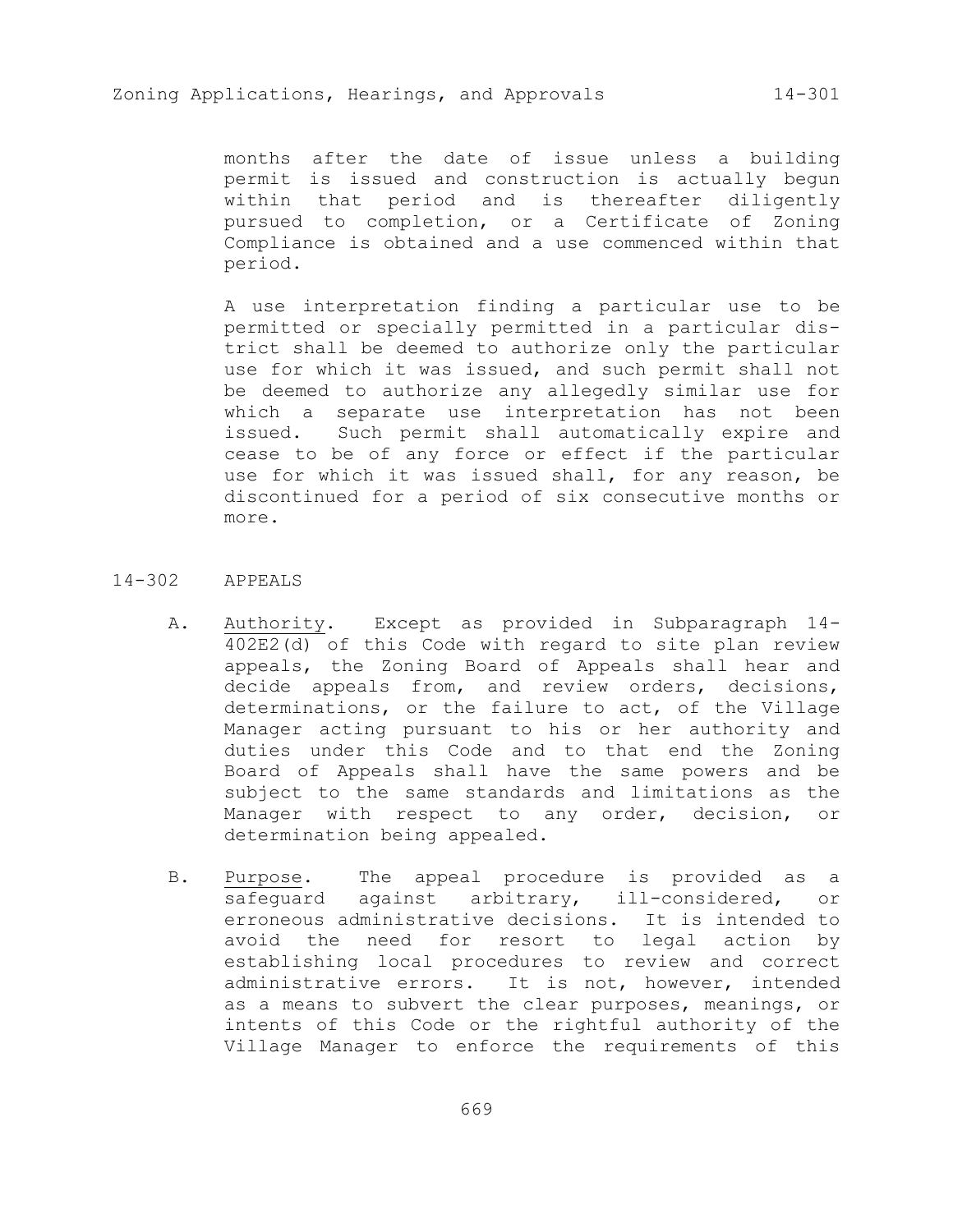Code. To these ends, the reviewing body should give all proper deference to the spirit and intent embodied in the language of this Code and to the reasonable interpretations of that language by those charged with the administration of this Code.

C. Parties Entitled to Appeal. An application for appeal to the Zoning Board of Appeals may be filed by any person aggrieved by an order, decision, determination, or failure to act of the Village Manager acting pursuant to his or her authority and duties under this Code.

#### D. Procedure.

- 1. Application. An application for appeal to the Zoning Board of Appeals shall be filed not later than 45 days after the action being appealed and in accordance with the requirements of Section 14-101 of this Code.
- 2. Action by Village Manager. Upon receipt of a properly completed application for an appeal, the Village Manager shall forthwith transmit to the Zoning Board of Appeals the application together with all papers constituting the record upon which the action appealed from was taken.
- 3. Public Hearing. A public hearing shall be set, noticed, and conducted by the Zoning Board of Appeals in accordance with Section 14-103 of this Code.
- 4. Action by Zoning Board of Appeals. Within 60 days after the close of the public hearing, the Zoning Board of Appeals shall render a decision on the appeal in the manner and form specified in Subsection 13-102H of this Code. Such decision may reverse, affirm, or modify, in whole or in part, the action appealed from and may include such order or determination as, in the opinion of the Zoning Board of Appeals, is proper to be made in the premises. The failure of the Zoning Board of Appeals to act within such 60 days, or such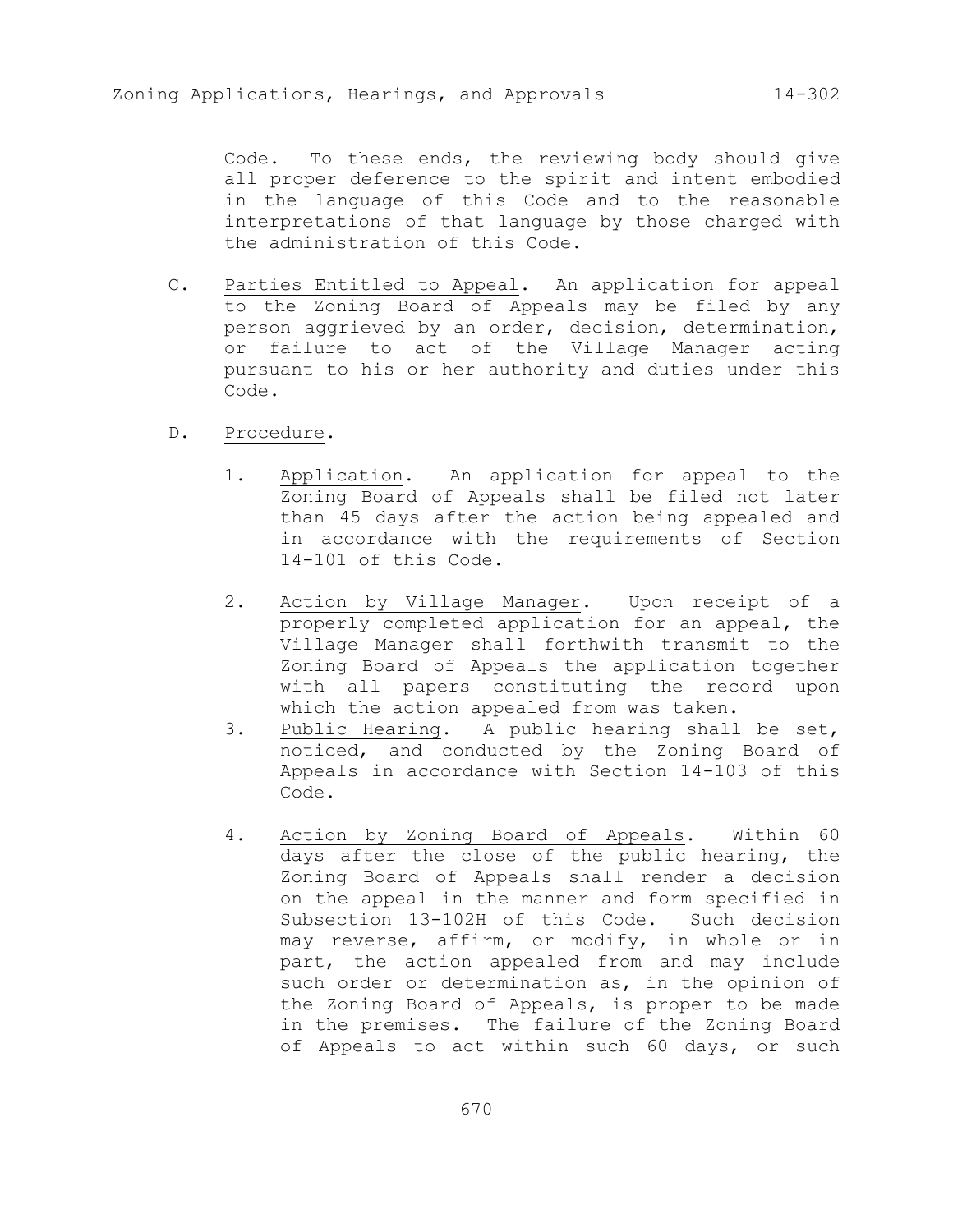further time to which the applicant may agree, shall be deemed to be a decision denying the appeal.

- E. Stay of Proceedings. An application for appeal properly filed pursuant to Subsection D of this Section shall stay all proceedings in the furtherance of the action appealed from, unless the Village Manager certifies to the Zoning Board of Appeals after the application for appeal has been filed with the Manager that, by reason of facts stated in the certificate, a stay would, in the Manager's opinion, cause imminent peril to life or property, in which case the proceedings shall not be stayed other than by a restraining order, which may be granted by the Zoning Board of Appeals or by the Circuit Court on application, upon reasonable written notice to the Manager and on due cause shown.
- F. Right to Hear Variation in Deciding Appeals. In any case where the application for appeal is accompanied by an application for variation in accordance with Section 14-303 of this Code, the Zoning Board of Appeals shall hear, review, and make a recommendation to the Board of Trustees on such variation in compliance with the provisions of said Section 14-303.
- G. Conditions and Limitations on Rights Granted by Appeal. In any case where this Code imposes conditions and limitations upon any right, any such right granted by the Zoning Board of Appeals on appeal shall be subject to such conditions and limitations in the same manner and to the same extent as if secured without the necessity of an appeal.

671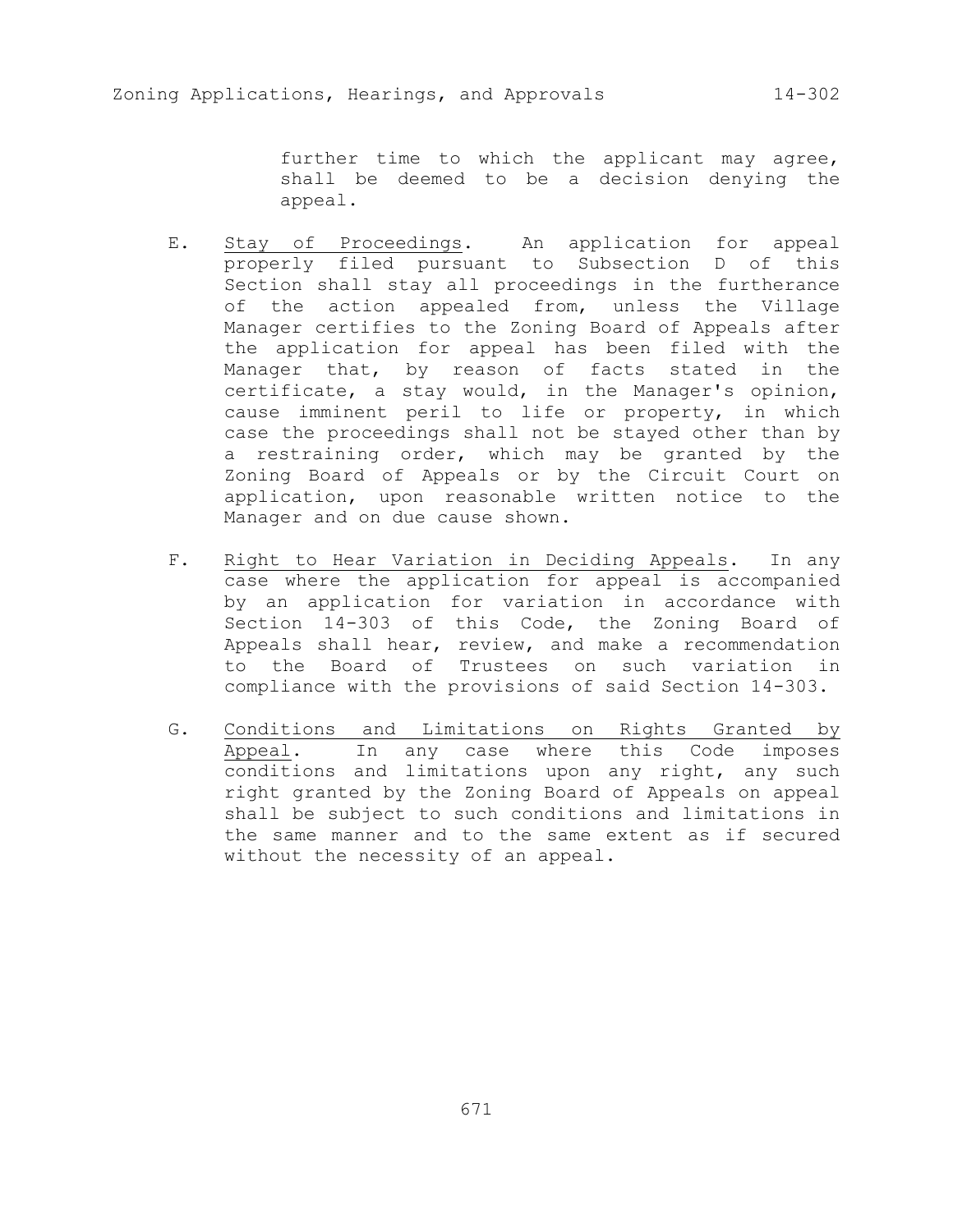## 14-303 VARIATIONS

- A. Authority. The Board of Trustees, in accordance with the procedures and standards set out in this Section and by ordinance duly adopted, shall have the authority to grant variations from the provisions of this Code, but only in those specific instances enumerated in Subsection E of this Section and then only in accordance with each of the standards enumerated in Subsection F of this Section.
- B. Purpose. The variation procedure is intended to provide a narrowly circumscribed means by which relief may be granted from unforeseen particular applications of this Code that create practical difficulties or particular hardships. When such difficulties or hardships are more appropriate for remedy, if at all, pursuant to other provisions of this Article XIV, the variation procedure is necessarily inappropriate.
- C. Parties Entitled to Seek Variations. Applications for variations may be filed by the owner of, or person having a contractual interest in, the subject property.
- D. Procedure.
	- 1. Application. Applications for variations shall be filed in accordance with the requirements of Section 14-101 of this Code.
	- 2. Public Hearing. A public hearing shall be set, noticed, and conducted by the Zoning Board of Appeals in accordance with Section 14-103 of this Code.
	- 3. Action by Zoning Board of Appeals. Within 60 days after the conclusion of the public hearing, the Zoning Board of Appeals shall render its recommendation in the form specified by Subsection 13-102F of this Code, recommending either granting the application for a variation; granting the application with conditions;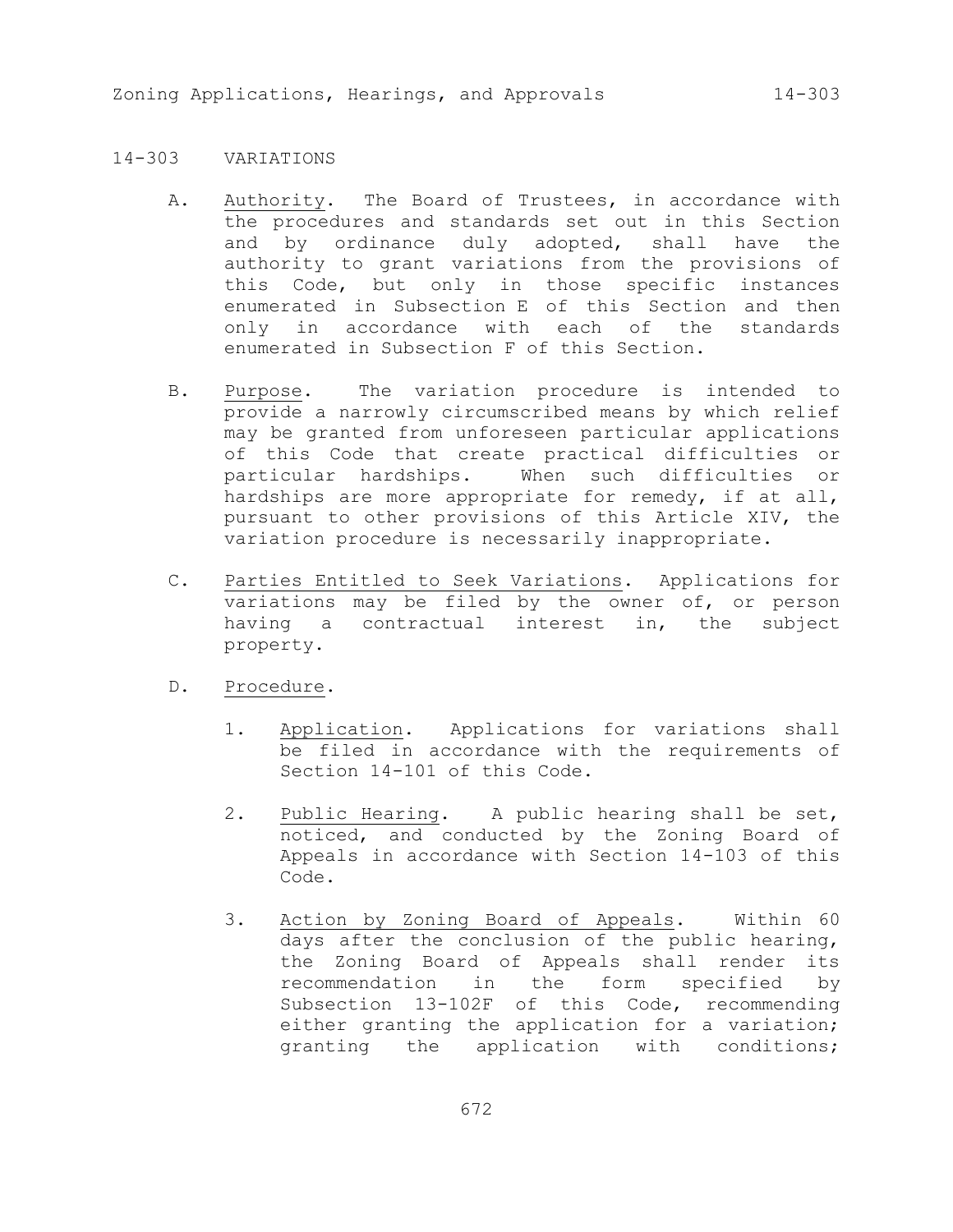granting a variation less than or different from that sought in the application; or denying the application. The failure of the Zoning Board of Appeals to act within 60 days, or such further time to which the applicant may agree, shall be deemed a recommendation for the denial of the variation.

- 4. Action by Board of Trustees. Within 45 days after the receipt of the recommendation of the Zoning Board of Appeals, or its failure to act as above provided, the Board of Trustees shall either deny the application or, by ordinance duly adopted, shall grant the variation, with or without modification or conditions. The failure of the Board of Trustees to act within such 45 days, or such further time to which the applicant may agree, shall be deemed a decision denying the variation.
- E. Authorized Variations.
	- 1. Permitted Variations. Subject to the prohibitions set forth in Paragraph E2 of this Section, and subject to the other provisions of this Section, the Board of Trustees may vary the provisions of this Code in the following cases and in no others. Nothing in this Paragraph shall be construed to create any right or entitlement in any applicant to a variation of any kind or magnitude.
		- (a) To reduce the dimension of any required yard, setback, or building spacing, including without limitation the yards required pursuant to Section 12-105 of this Code.
		- (b) To reduce by not more than 10 percent the required lot area, lot width, or lot depth of any lot; provided, however, that no such variation shall permit either the development of more than one dwelling unit in addition to the number of dwelling units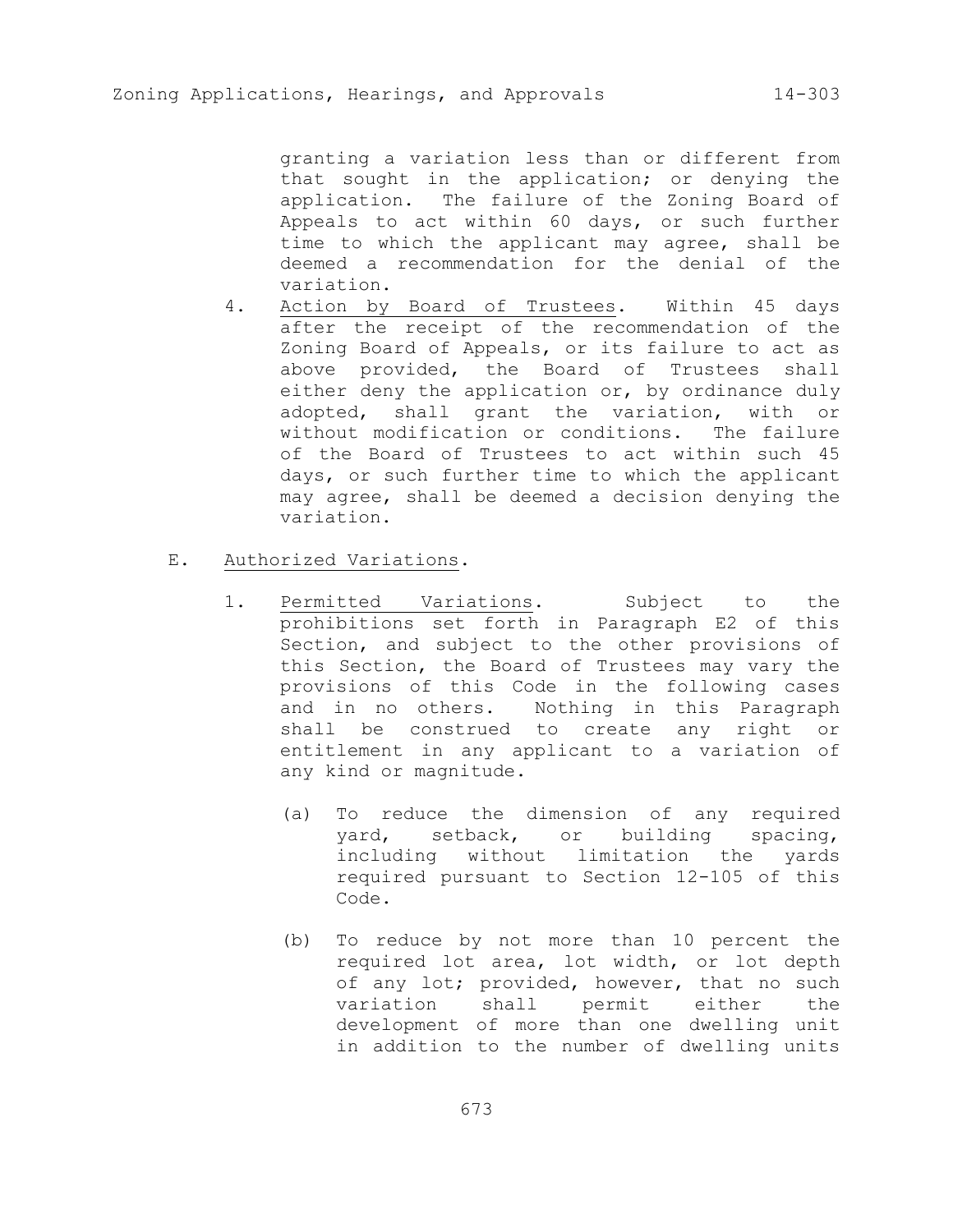that could be developed in the absence of such a variation or any increase in the otherwise permitted maximum floor area ratio.

- (c) To increase by not more than 20 percent the maximum allowable building coverage or lot coverage.
- (d) To vary the location and size of, and to reduce by not more than 25 percent or 1 space (whichever is greater) the minimum number of, off-street parking spaces or loading spaces otherwise required.
- (e) To vary the number of parking or loading spaces required in connection with a change of use or an increase in use intensity.
- (f) To increase the maximum distance that required parking is permitted to be located from the zoning lot of the use for which such parking is provided.
- (g) To vary all sign regulations except the standards contained in Subsections 11-105A through K, O, and P of this Code.
- (h) To reduce by not more than 50 percent the amount of perimeter landscaped open space otherwise required.
- (i) To increase the maximum allowable height and location of any fence.
- (j) To allow the moving of a nonconforming structure to an extent or in a manner not permitted by Subsection 12-104B of this Code.
- (k) To allow the otherwise prohibited restoration of a partially damaged or destroyed nonconforming structure, structure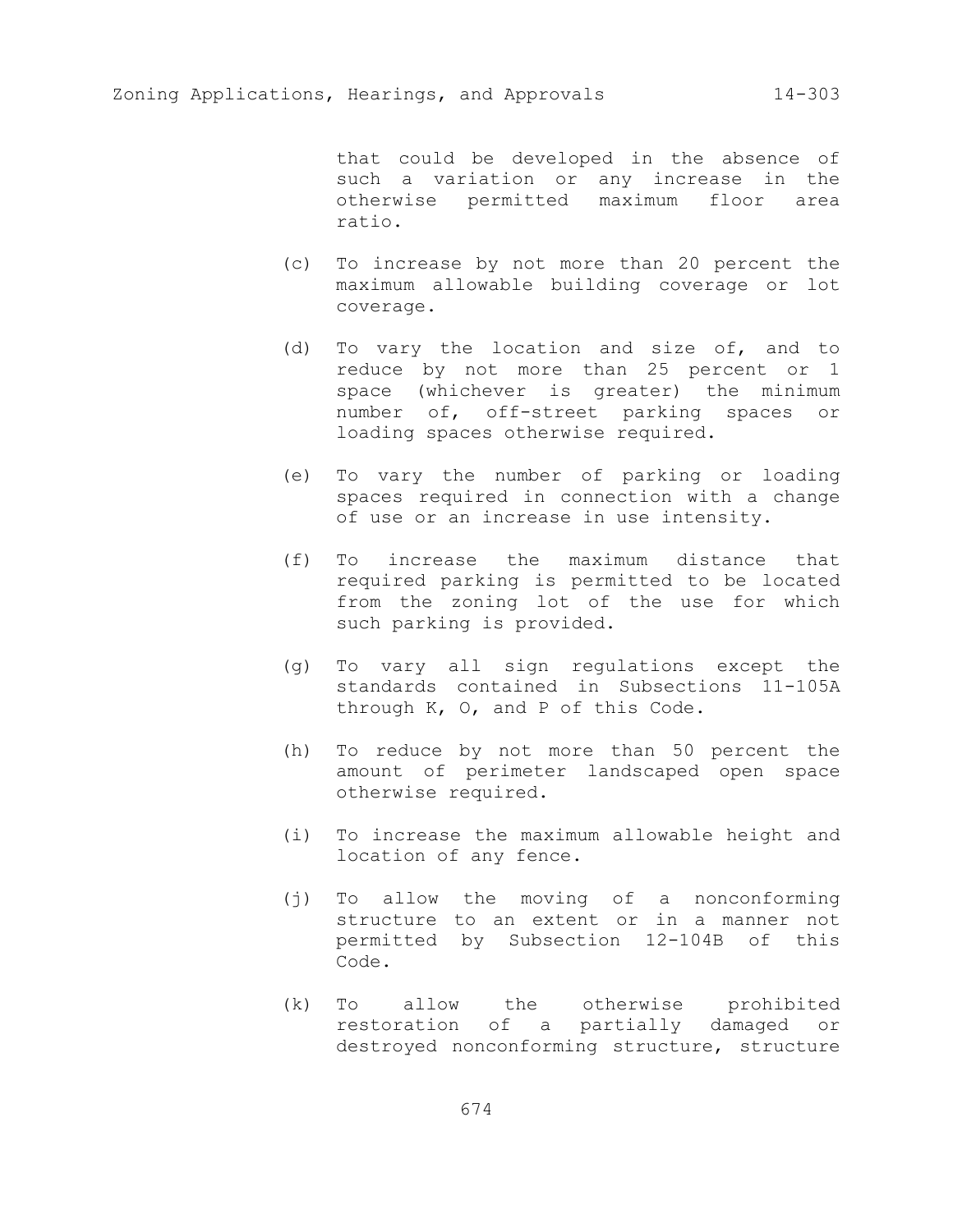devoted to a nonconforming use, sign, or fence.

- (l) To vary the bulk, yard, and space requirements when a zoning lot, whether vacant or legally used, is reduced in size, by reason of the exercise of the right of eminent domain by an authorized governmental body or by reason of a conveyance made under the specific threat of an eminent domain proceeding, so that the remainder of said zoning lot, or any structure or use on said zoning lot, does not conform with one or more of such bulk, yard, or space requirements of the district in which said zoning lot is located.
- (m) To vary, except as limited in Subparagraph E1(n) below, the regulations of Section 9- 101C4 of this Code related to off street storage of vehicles in residential districts.
- (n) To allow, for a period not to extend beyond four years following the effective date of this Code:
	- (i) the storage in a parking area in a residential district of more than the maximum number of Class I or II vehicles specified in Subparagraph 9- 101C4(e) of this Code; or
	- (ii) the storage in a parking area in any required yard in a residential district of Class II vehicles; or
	- (iii) the storage in a parking area in a residential district of no more than one Class III vehicle; or
		- (iv) the provision of buffers and landscaping for Class II vehicles other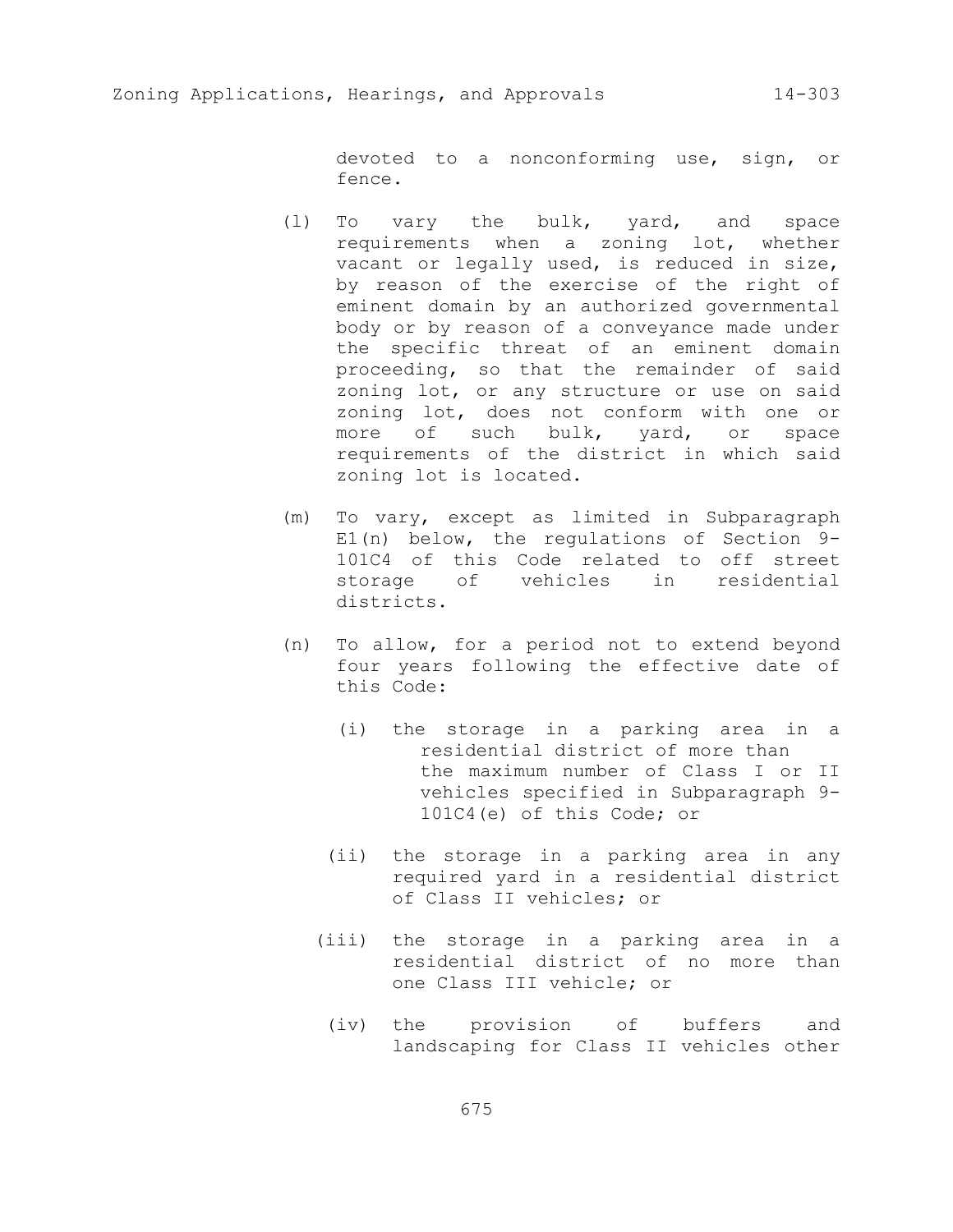than those required by Subsection 9- 104D of this Code.

Every variation granted pursuant to this Subparagraph (n) shall run only to the applicant, as a personal privilege, and only with respect to the specific vehicle that is the subject of the application.

- (o) To increase by not more than 10 percent the maximum allowable gross floor area of a detached garage accessory to a single family dwelling.
- (p) To increase the height of a detached garage accessory to a single family detached dwelling classified in a single family residential district under this Code, subject to the following standards, limitations, and conditions:

Standards. The standards for variations set forth in Paragraphs 14-303F2, 3, 4, and 8 of this Code do not apply to variations considered under this Paragraph 14-303E1 (p). When considering the standards for variations set forth in Paragraphs 14-303F1, 5, 6, and 7 of this Code, the Zoning Board of Appeals and the Board of Trustees should be guided by the following additional standards:

- (i) The single family dwelling to which the garage is accessory is established, by historical documentation, to be historic and to have distinct, historic architectural features, and the garage, with a height variation, can and will be built with a faithful re-creation of those features; and
- (ii) Notwithstanding any other variation authority or other provision of this Code, the garage is set back not less than one foot further from the lot lines than the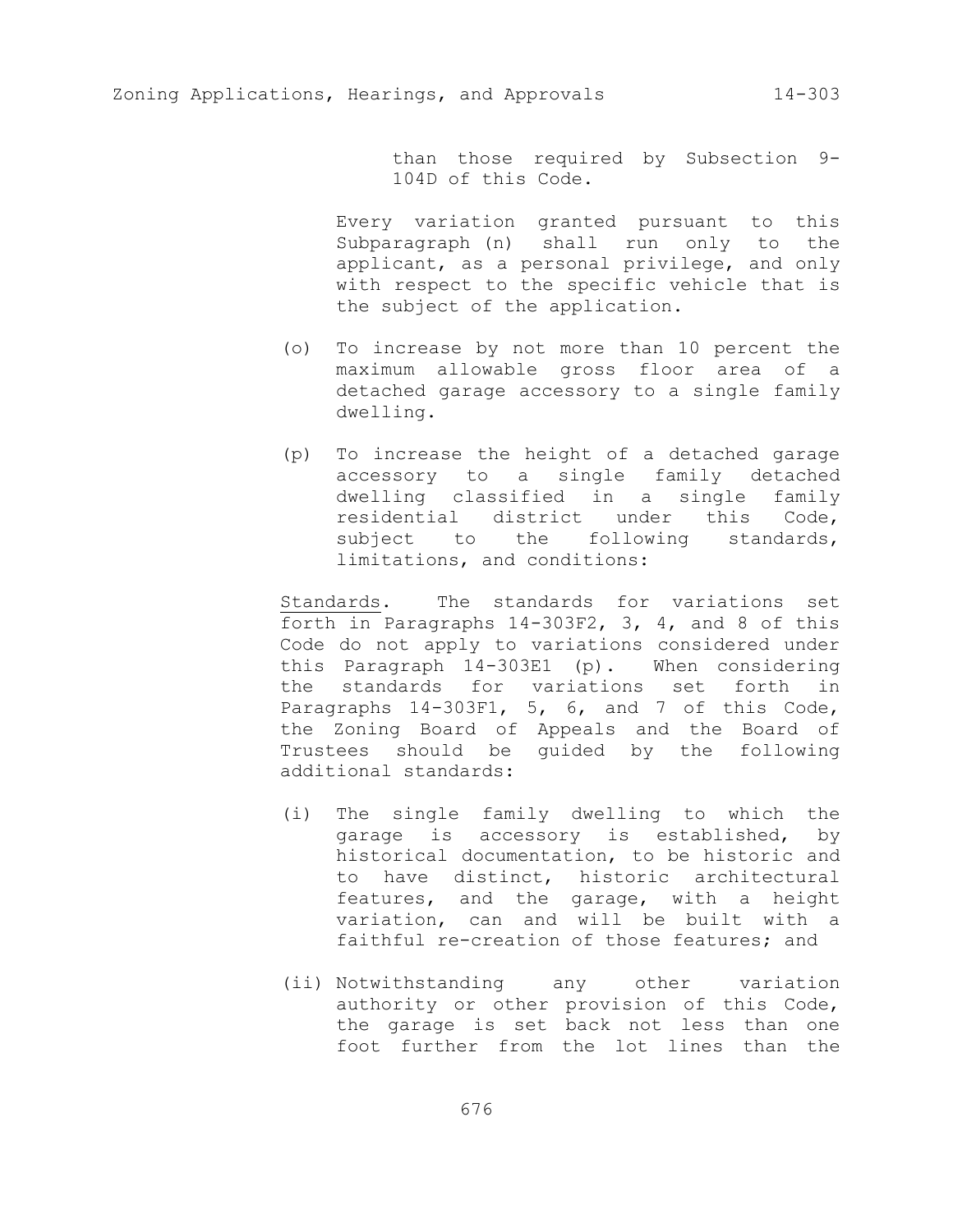distances required by Subsection 3-110C or any other provision of this Code for every additional foot of height, or fraction thereof, for which a variation is granted.

Limitations and Conditions. Every variation granted under this Paragraph 14-303E1 (p) is subject to all of the following limitations and conditions:

- (iii) No variation may exceed three feet in height (to a total height of 18 feet) or three feet in maximum height (to a total maximum height of 22 feet).
- (iv) No garage, whether attached or detached, is allowed on the subject property except the detached garage for which the variation is granted.
- (v) The second level of the garage may not be occupied as a dwelling unit at any time.
- (vi) No stove, range, cooktop, or similar installed cooking equipment is permitted on the second level of the garage. This limitation does not prohibit use of a countertop microwave oven, toaster oven, toaster, or similar device.
- (vii) The variation may be granted only for a specific design of the garage satisfying the standard in Paragraph (i) above, and the garage must be built in strict compliance with that design.
- (viii) The property owner must execute and record a declaration of covenants and restrictions on the subject property permanently limiting the use of the second level of the garage as provided in this Paragraph 14-303E1(p), in a form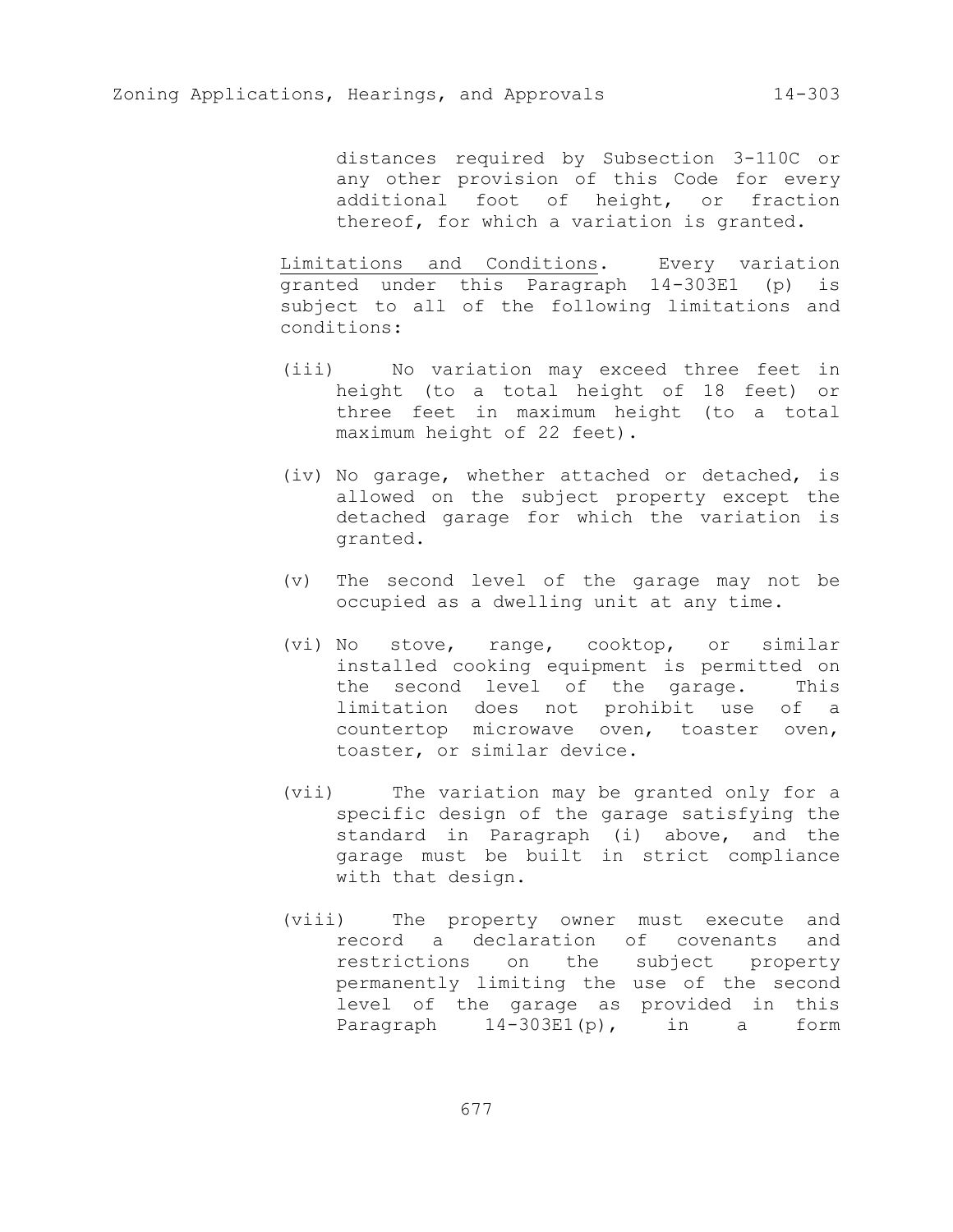satisfactory to the Village Manager, before the variation becomes effective.

- 2. Prohibited Variations. Notwithstanding any other provision of this Section, no variation shall be granted that is greater than the minimum variation necessary to relieve the particular hardship or practical difficulty demonstrated by the applicant.
- F. Standards for Variations.
	- 1. General Standard. No variation shall be granted pursuant to this Section unless the applicant shall establish that carrying out the strict letter of the provisions of this Code would create a particular hardship or a practical difficulty. Such a showing shall require proof that the variation being sought satisfies each of the standards set forth in this Subsection F.
	- 2. Unique Physical Condition. The subject property is exceptional as compared to other lots subject to the same provision by reason of a unique physical condition, including presence of an existing use, structure, or sign, whether conforming or nonconforming; irregular or substandard shape or size; exceptional topographical features; or other extraordinary physical conditions peculiar to and inherent in the subject property that amount to more than a mere inconvenience to the owner and that relate to or arise out of the lot rather than the personal situation of the current owner of the lot.
	- 3. Not Self-Created. The aforesaid unique physical condition is not the result of any action or inaction of the owner or its predecessors in title and existed at the time of the enactment of the provisions from which a variation is sought or was created by natural forces or was the result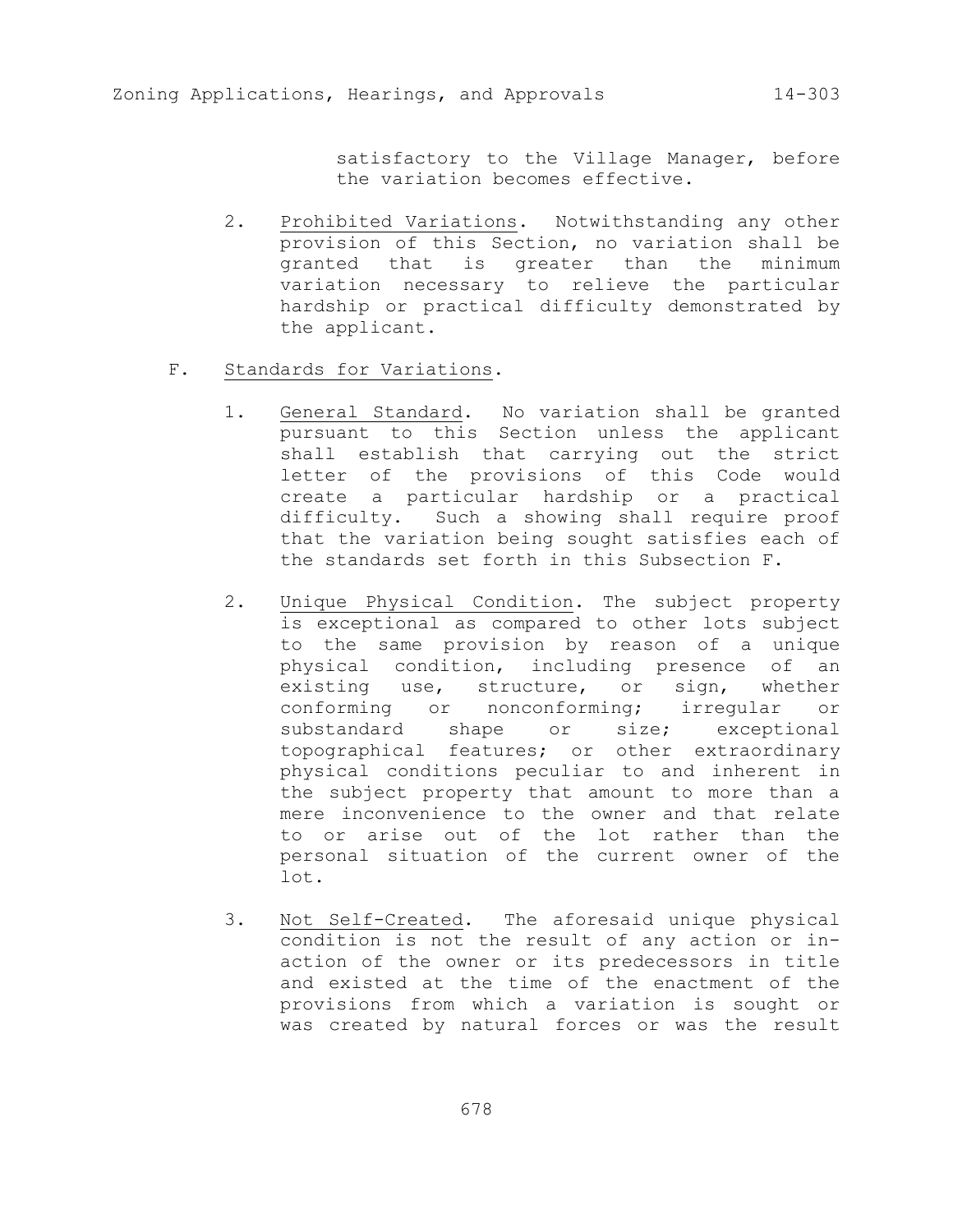of governmental action, other than the adoption of this Code, for which no compensation was paid.

- 4. Denied Substantial Rights. The carrying out of the strict letter of the provision from which a variation is sought would deprive the owner of the subject property of substantial rights commonly enjoyed by owners of other lots subject to the same provision.
- 5. Not Merely Special Privilege. The alleged hardship or difficulty is not merely the inability of the owner or occupant to enjoy some special privilege or additional right not available to owners or occupants of other lots subject to the same provision, nor merely an inability to make more money from the use of the subject property; provided, however, that where the standards herein set out exist, the existence of an economic hardship shall not be a prerequisite to the grant of an authorized variation.
- 6. Code and Plan Purposes. The variation would not result in a use or development of the subject property that would be not in harmony with the general and specific purposes for which this Code and the provision from which a variation is sought were enacted or the general purpose and intent of the Official Comprehensive Plan.
- 7. Essential Character of the Area. The variation would not result in a use or development on the subject property that:
	- (a) Would be materially detrimental to the public welfare or materially injurious to the enjoyment, use, development, or value of property or improvements permitted in the vicinity; or
	- (b) Would materially impair an adequate supply of light and air to the properties and improvements in the vicinity; or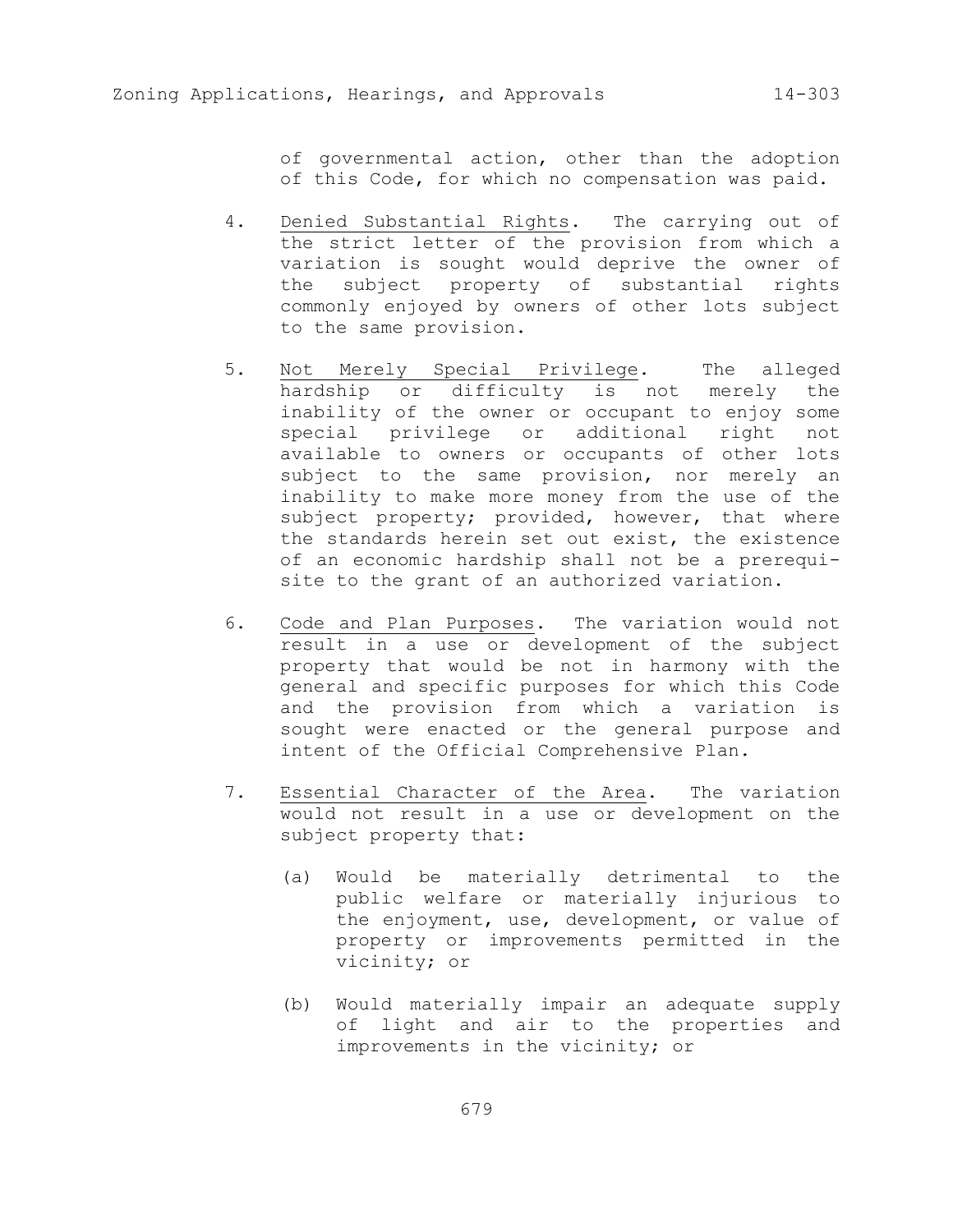- (c) Would substantially increase congestion in the public streets due to traffic or parking; or
- (d) Would unduly increase the danger of flood or fire; or
- (e) Would unduly tax public utilities and facilities in the area; or
- (f) Would endanger the public health or safety.
- 8. No Other Remedy. There is no means other than the requested variation by which the alleged hardship or difficulty can be avoided or remedied to a degree sufficient to permit a reasonable use of the subject property.
- G. Variation Less Than Requested. A variation less than or different from that requested may be granted when the record supports the applicant's right to some relief but not to the relief requested.
- H. Conditions on Variations. The Board of Trustees may impose such specific conditions and limitations concerning use, construction, character, location, landscaping, screening, and other matters relating to the purposes and objectives of this Code upon the premises benefited by a variation as may be necessary or appropriate to prevent or minimize adverse effects upon other property and improvements in the vicinity of the subject property or upon public facilities and services. Such conditions shall be expressly set forth in the resolution granting the variation. Violation of any such condition or limitation shall be a violation of this Code and shall constitute grounds for revocation of the variation.
- I. Affidavit of Compliance with Conditions; Fee. Whenever any variation authorized pursuant to this Section is made subject to conditions and limitations to be met by the applicant, the applicant shall upon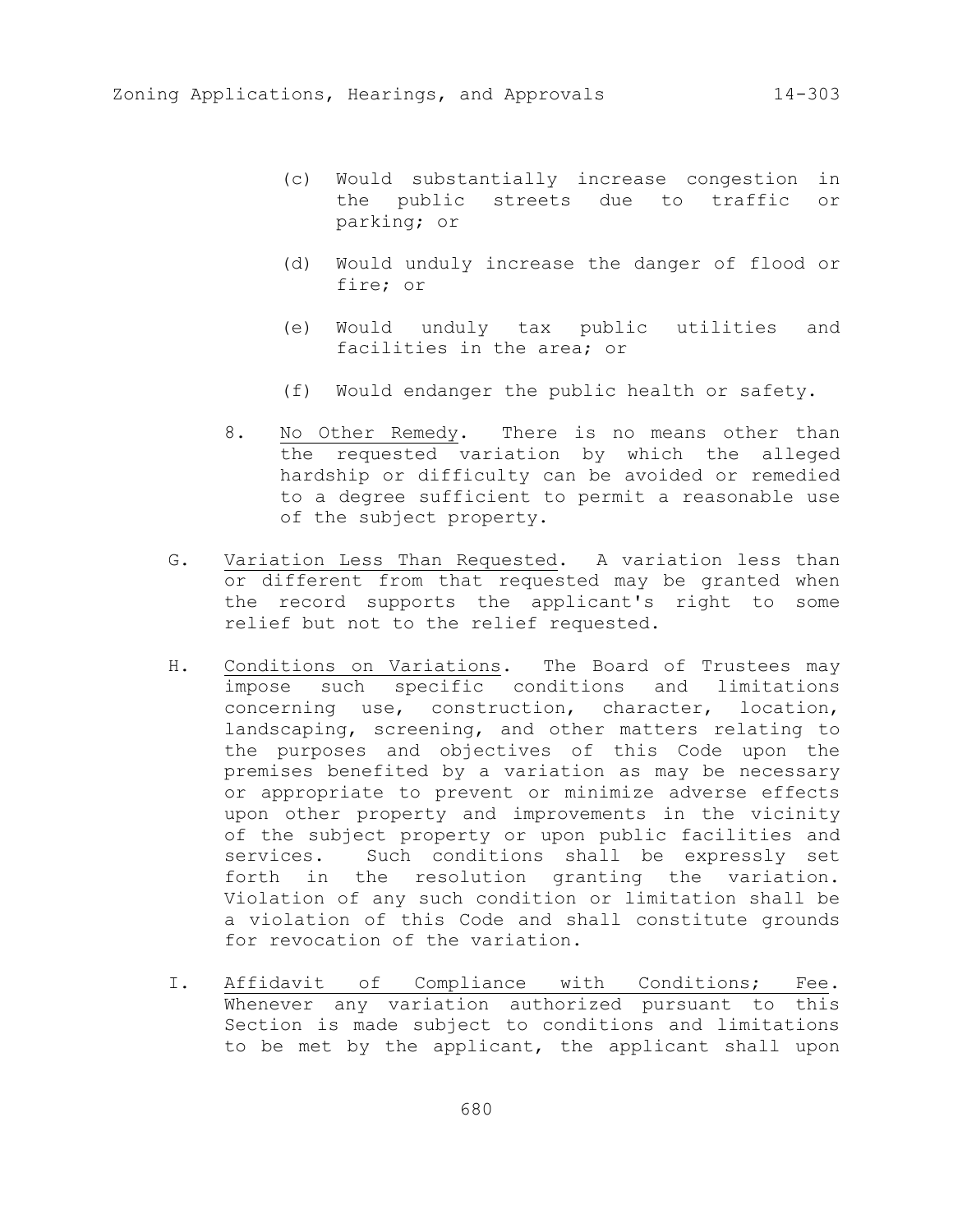meeting such conditions file an affidavit with the Village Manager so stating. Such affidavit shall be accompanied by a nonrefundable fee, to be fixed in each case by the Manager, to recover the Village's actual direct cost of an inspection to verify that such conditions and limitations have been met.

- J. Effect of Grant of Variation. The grant of a variation shall not authorize the establishment or extension of any use nor the development, construction, reconstruction, alteration, or moving of any building or structure, but shall merely authorize the preparation, filing, and processing of applications for any permits and approval that may be required by the codes and ordinances of the Village including, but not limited to, a Building Permit, a Certificate of Zoning Compliance, subdivision approval, and Site Plan approval.
- K. Limitations on Variations. Subject to an extension of time granted by the Village Manager pursuant to Subsection 13-101L of this Code, no variation from the provisions of this Code shall be valid for a period longer than one year unless a building permit is issued and construction is actually begun within that period and is thereafter diligently pursued to completion or unless a Certificate of Zoning Compliance is issued and a use is commenced within that period.

A variation shall be deemed to authorize only the particular construction or development for which it was issued and shall automatically expire and cease to be of any force or effect if such construction or development shall be removed and not replaced within six months after such removal.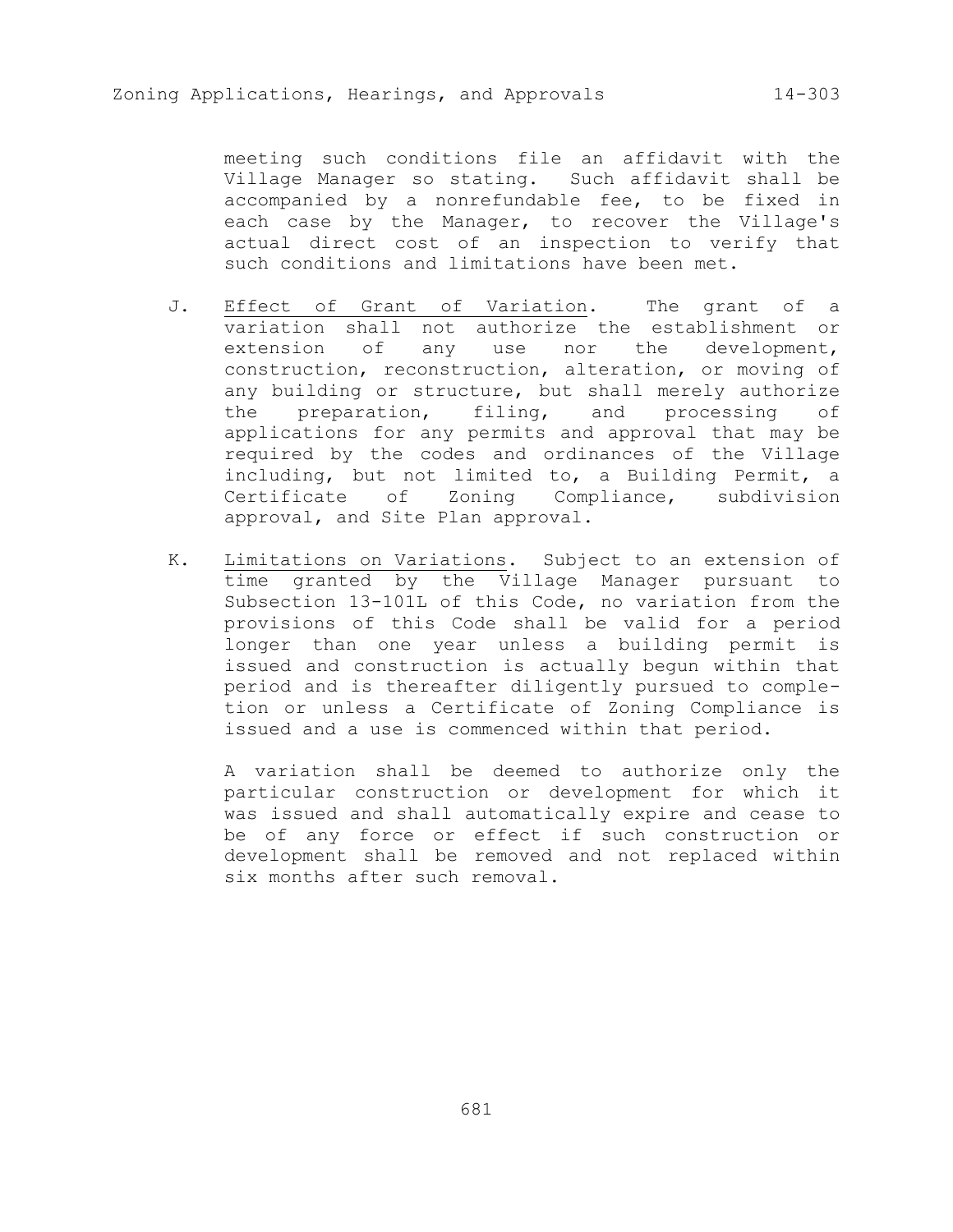PART IV: SPECIAL PERMITS AND APPROVALS

## 14-401 SPECIAL USE PERMITS

- A. Authority. The Board of Trustees, in accordance with the procedures and standards set out in this Section and by ordinance duly adopted, may grant special use permits authorizing the development of uses listed as special uses in the regulations applicable to the district in which the subject property is located.
- B. Purpose. Special uses are those uses having some special impact or uniqueness that requires a careful review of their location, design, configuration, and special impact to determine, against fixed standards, the desirability of permitting their establishment on any given site. They are uses that may or may not be appropriate in a particular location depending on a weighing, in each case, of the public need and benefit against the local impact and effect.
- C. Parties Entitled to Seek Special Use Permits. An application for a special use permit may be filed by the owner of, or any person having a contractual interest in, the subject property.
- D. Procedure.
	- 1. Application. Applications for special use permits shall be filed in accordance with the requirements of Section 14-101 of this Code.
	- 2. Public Hearing. A public hearing shall be set, noticed, and conducted by the Plan Commission in accordance with Section 14-103 of this Code.
	- 3. Action by Plan Commission. Within 60 days after the conclusion of the public hearing, the Plan Commission shall transmit to the Board of Trustees its recommendation in the form specified by Subsection 13-103F of this Code, recommending either granting the application for a special use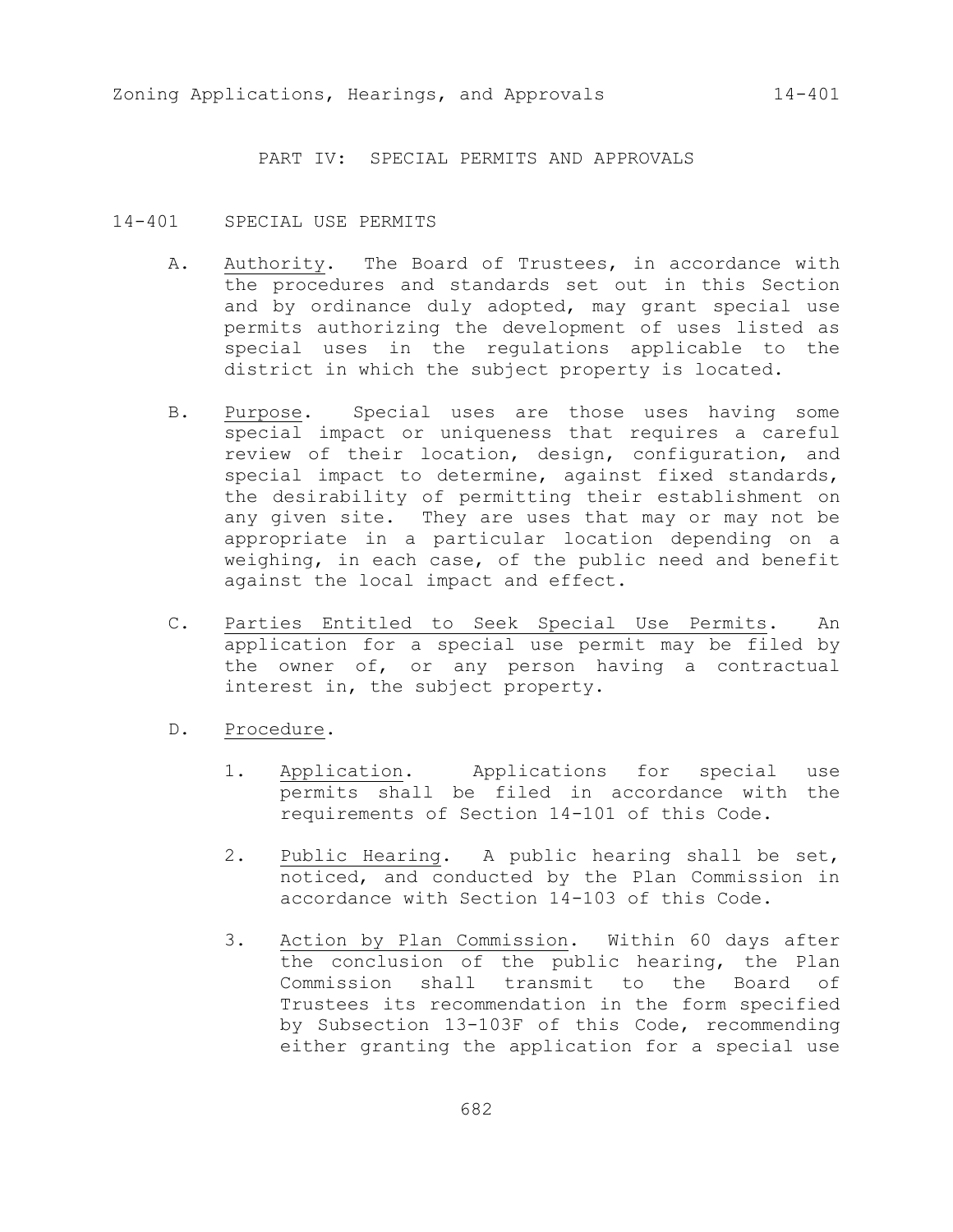permit; granting the application subject to conditions, as specified in Subsection F of this Section; or denying the application. The failure of the Plan Commission to act within such 60 days, or such further time to which the applicant may agree, shall be deemed a recommendation for the denial of the proposed special use permit.

- 4. Action by Board of Trustees. Within 45 days after the receipt of the recommendation of the Plan Commission, or its failure to act as above provided, the Board of Trustees shall either deny the application or, by ordinance duly adopted, shall grant the special use permit, with or without modifications or conditions. The failure of the Board of Trustees to act within such 45 days, or such further time to which the applicant may agree, shall be deemed a decision denying the special use permit.
- E. Standards for Special Use Permits.
	- 1. General Standards. No special use permit shall be recommended or granted pursuant to this Section unless the applicant shall establish that:
		- (a) Code and Plan Purposes. The proposed use and development will be in harmony with the general and specific purposes for which this Code was enacted and for which the regulations of the district in question were established and with the general purpose and intent of the Official Comprehensive Plan.
		- (b) No Undue Adverse Impact. The proposed use and development will not have a substantial or undue adverse effect upon adjacent property, the character of the area, or the public health, safety, and general welfare.
		- (c) No Interference with Surrounding Development. The proposed use and development will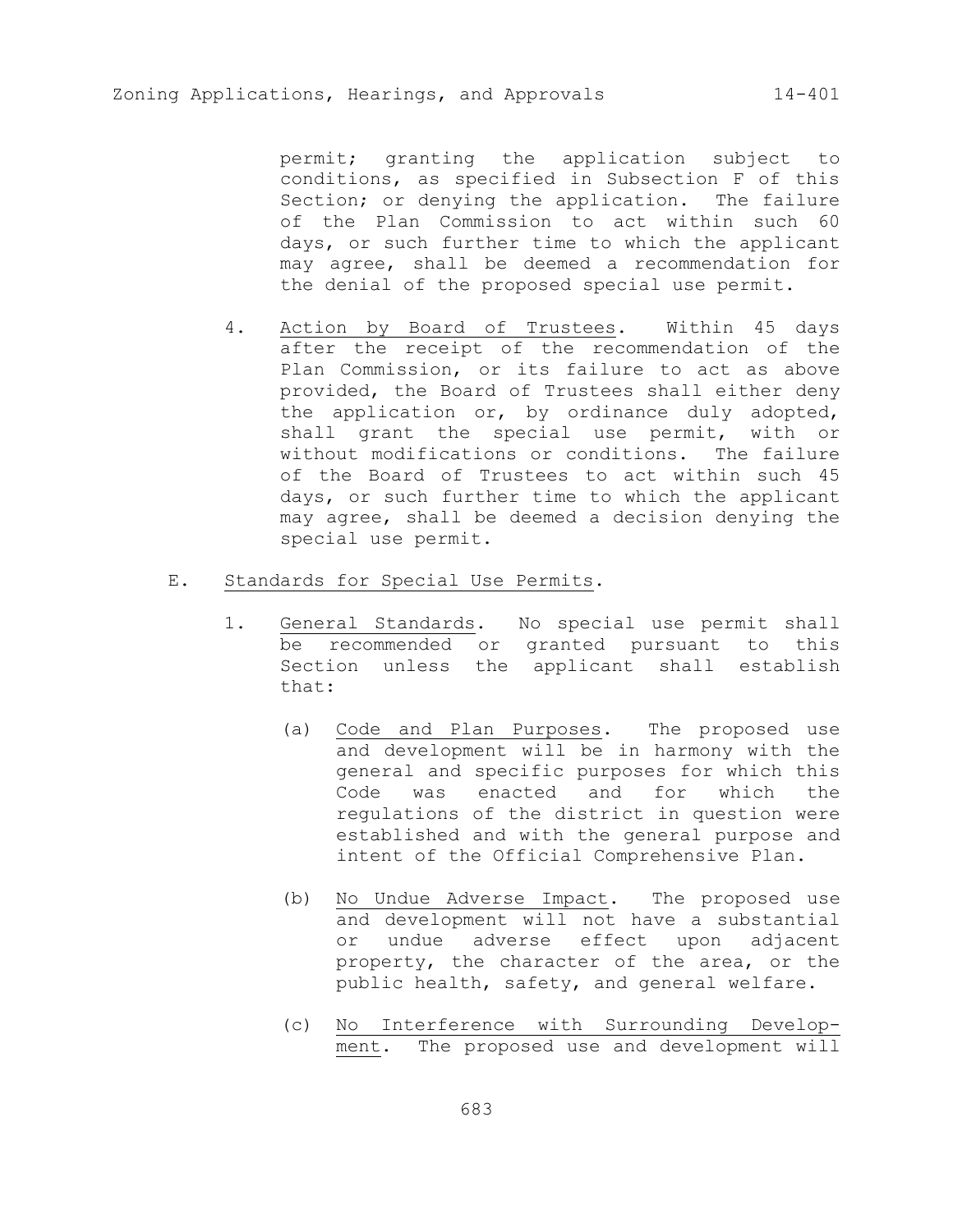be constructed, arranged, and operated so as not to dominate the immediate vicinity or to interfere with the use and development of neighboring property in accordance with the applicable district regulations.

- (d) Adequate Public Facilities. The proposed use and development will be served adequately by essential public facilities and services such as streets, public utilities, drainage structures, police and fire protection, refuse disposal, parks, libraries, and schools, or the applicant will provide adequately for such services.
- (e) No Traffic Congestion. The proposed use and development will not cause undue traffic congestion nor draw significant amounts of traffic through residential streets.
- (f) No Destruction of Significant Features. The proposed use and development will not result in the destruction, loss, or damage of any natural, scenic, or historic feature of significant importance.
- (g) Compliance with Standards. The proposed use and development complies with all additional standards imposed on it by the particular provision of this Code authorizing such use.
- 2. Special Standards for Specified Special Uses. When the district regulations authorizing any special use in a particular district impose special standards to be met by such use in such district, a permit for such use in such district shall not be recommended or granted unless the applicant shall establish compliance with such special standards.
- 3. Considerations. In determining whether the applicant's evidence establishes that the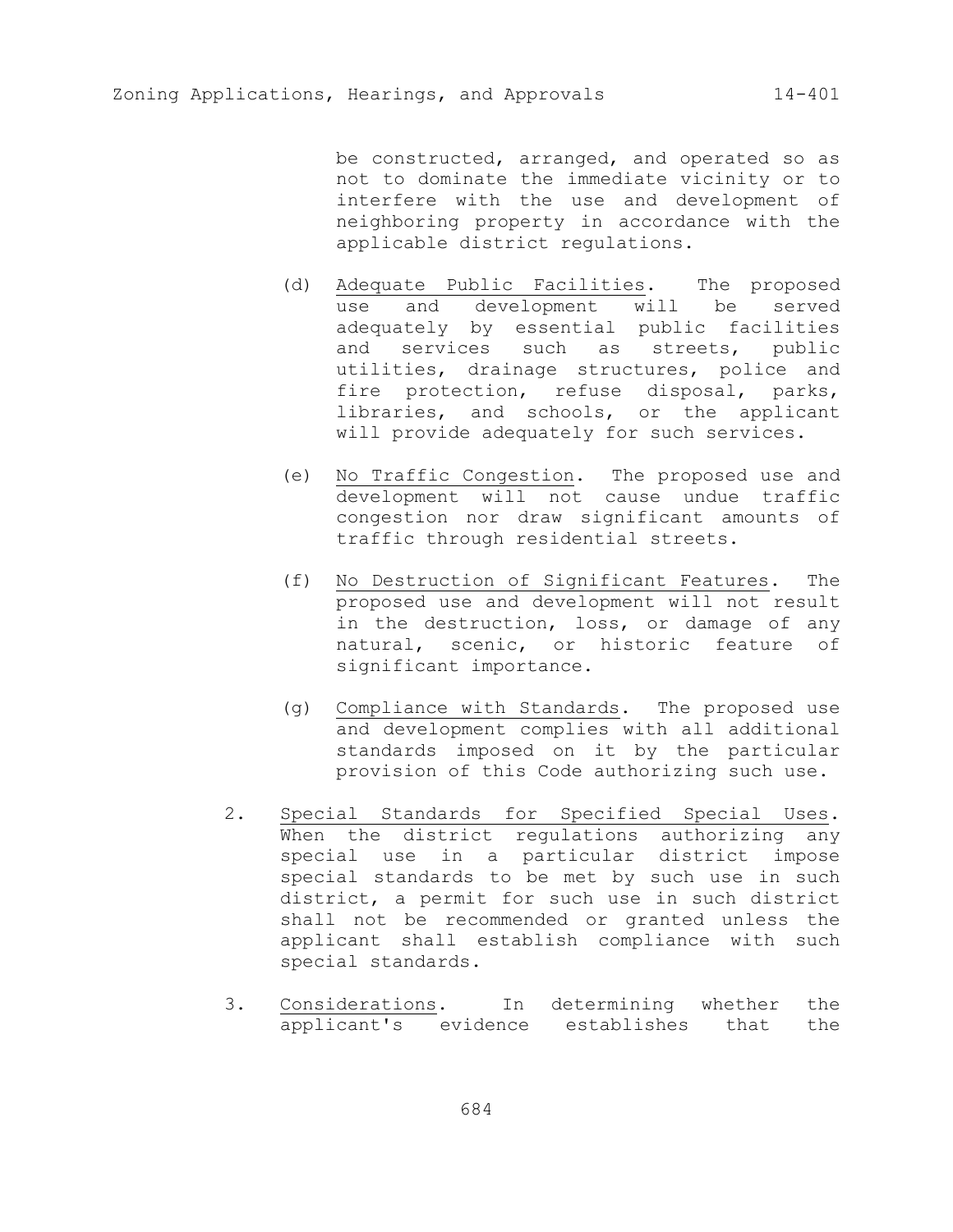foregoing standards have been met, the Plan Commission shall consider:

- (a) Public Benefit. Whether and to what extent, the proposed use and development at the particular location requested is necessary or desirable to provide a service or a facility that is in the interest of the public convenience or that will contribute to the general welfare of the neighborhood or community.
- (b) Alternative Locations. Whether and to what extent, such public goals can be met by the location of the proposed use and development at some other site or in some other area that may be more appropriate than the proposed site.
- (c) Mitigation of Adverse Impacts. Whether and to what extent, all steps possible have been taken to minimize any adverse effects of the proposed use and development on the immediate vicinity through building design, site design, landscaping, and screening.
- F. Conditions on Special Use Permits. The Plan Commission may recommend and the Board of Trustees may impose such conditions and limitations concerning use, construction, character, location, landscaping, screening, and other matters relating to the purposes and objectives of this Code upon the premises benefited by a special use permit as may be necessary or appropriate to prevent or minimize adverse effects upon other property and improvements in the vicinity of the subject property or upon public facilities and services; provided, however, that such conditions shall not be used as a device to grant a permit for a special use that is intended to be temporary in nature. Such conditions shall be expressly set forth in the ordinance granting the special use. Violation of any such condition or limitation shall be a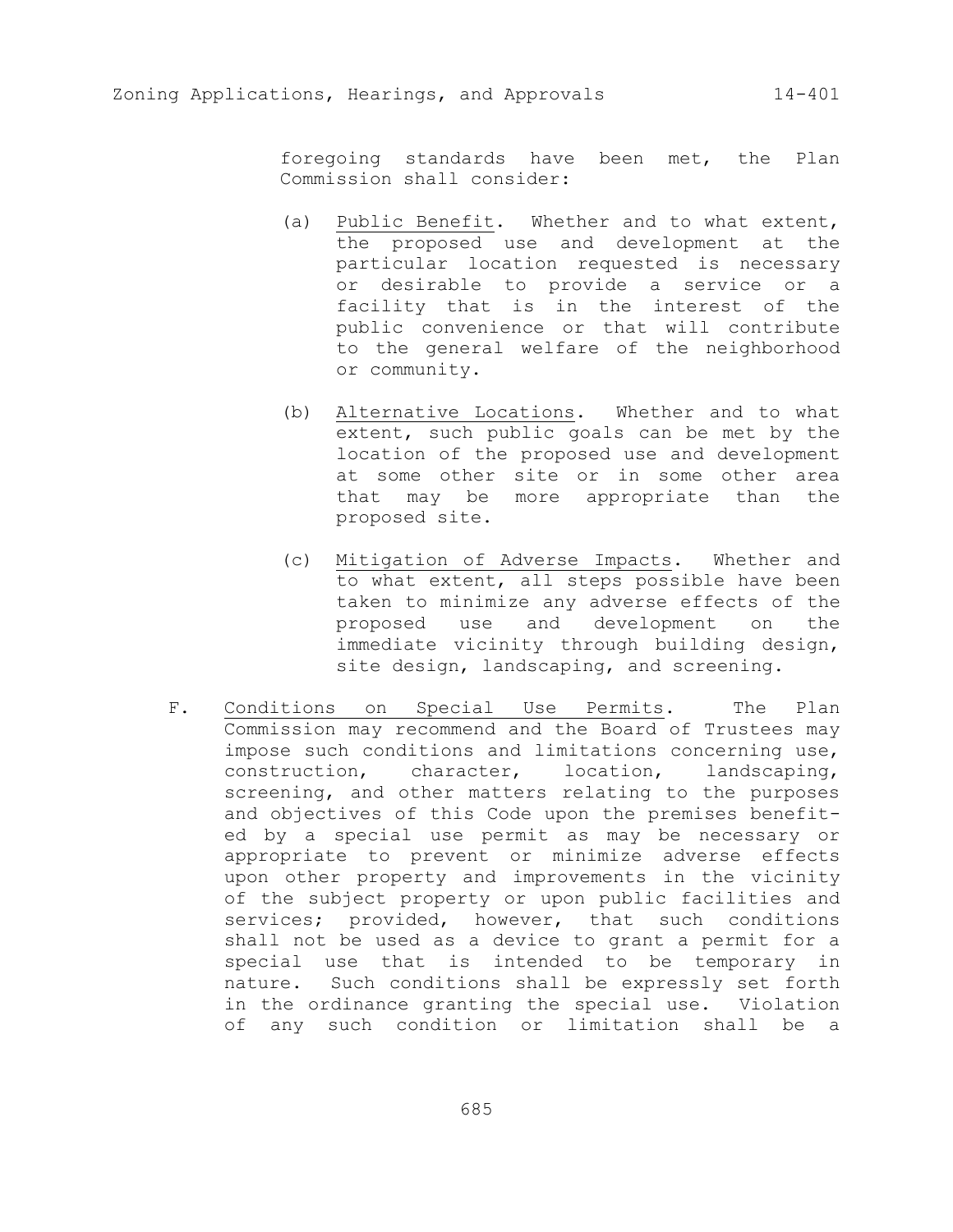violation of this Code and shall constitute grounds for revocation of the special use permit.

- G. Affidavit of Compliance with Conditions; Fee. Whenever any special use permit granted pursuant to this Section is made subject to conditions or limitations to be met by the applicant, the applicant shall, upon meeting such conditions, file an affidavit with the Village Manager so stating. Such affidavit shall be accompanied by a nonrefundable fee, to be fixed in each case by the Manager, to recover the Village's actual direct cost of an inspection to verify that such conditions and limitations have been met.
- H. Effect of Issuance of a Special Use Permit. The grant of a special use permit shall not authorize the establishment or extension of any use nor the development, construction, reconstruction, alteration, or moving of any building or structure, but shall merely authorize the preparation, filing, and processing of applications for any permits or approvals that may be required by the codes and ordinances of the Village.
- I. Limitations on Special Use Permits. Subject to an extension of time granted by the Village Manager pursuant to Subsection 13-101L of this Code, no special use permit shall be valid for a period longer than one year unless a Building Permit is issued and construction is actually begun within that period and is thereafter diligently pursued to completion or unless a Certificate of Occupancy is issued and a use commenced within that period.

A special use permit shall be deemed to authorize only the particular use for which it was issued, and such permit shall automatically expire and cease to be of any force or effect if such use shall, for any reason, be discontinued for a period of six consecutive months or more.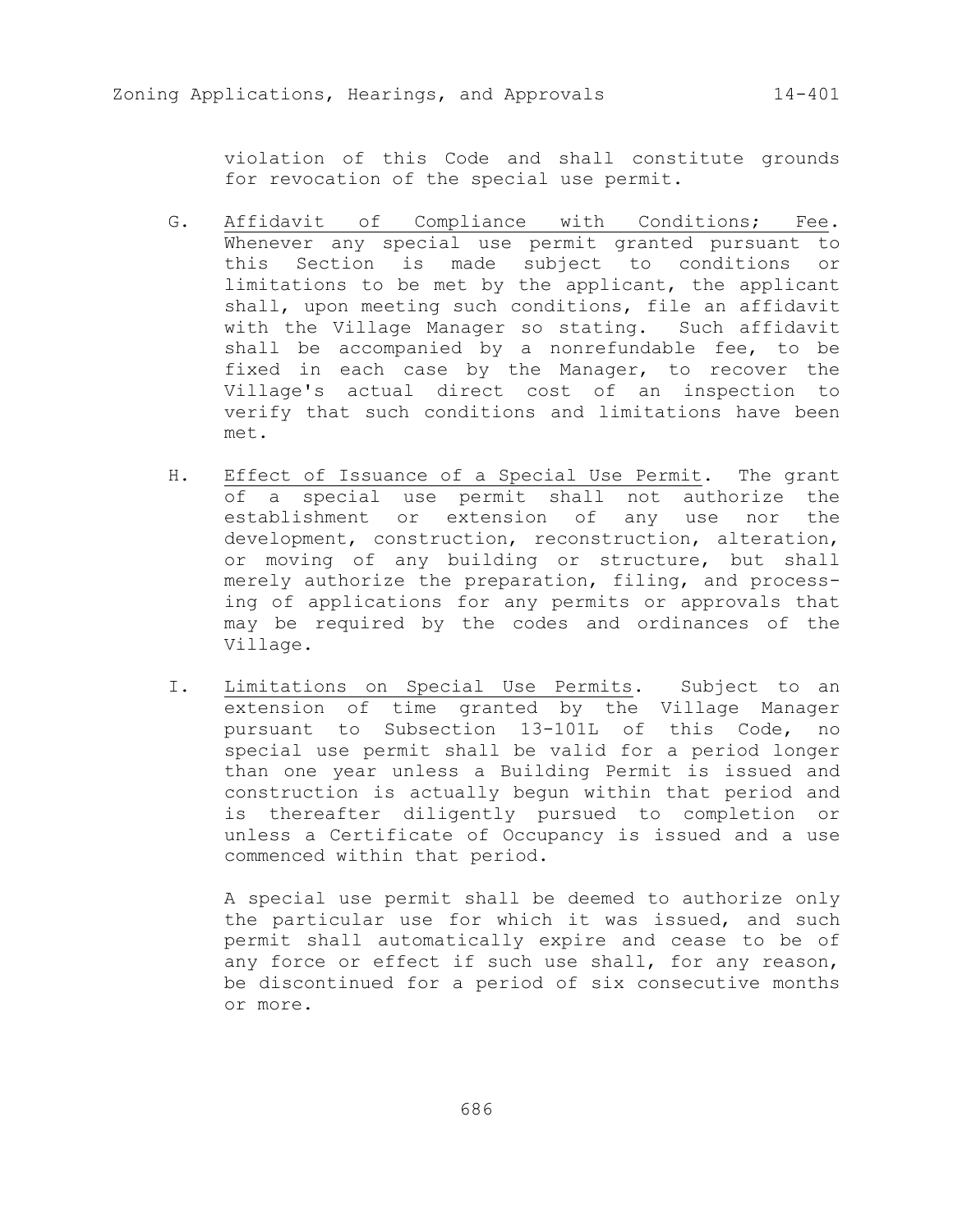Except when otherwise provided in the Ordinance granting a special use permit, a special use permit shall be deemed to relate to, and be for the benefit of, the use and lot in question rather than the owner or operator of such use or lot.

- J. Amendments to Special Use Permits. A special use permit may be amended, varied, or altered only pursuant to the procedures and subject to the standards and limitations provided in this Section for its original approval.
- 14-402 SITE PLAN APPROVAL
	- A. Authority. Except in the cases of uses and developments requiring a special permit pursuant to the provisions of this Code, the Village Manager, as a matter of original jurisdiction and in accordance with the procedures and standards set out in this Section, may grant site plan approval to uses and developments requiring such approval pursuant to Subsection C of this Section. In case of uses and developments requiring a design review permit pursuant to Section 14-403 of this Code or a special use permit pursuant to Section 14-401 or Subsection 14-505A of this Code, and in cases of appeal from a denial of approval by the Manager, the Board of Trustees, by ordinance duly adopted, may grant site plan approval in accordance with the procedures and standards set out in this section.
	- B. Purpose. The site plan approval process recognizes that even those uses and developments that have been determined to be generally suitable for location in a particular district are capable of adversely affecting the purposes for which this Code was enacted unless careful consideration is given to critical design elements. It is the purpose of this Section to provide a vehicle for the review of the developer's attention to such elements.
	- C. Site Plan Approval Required.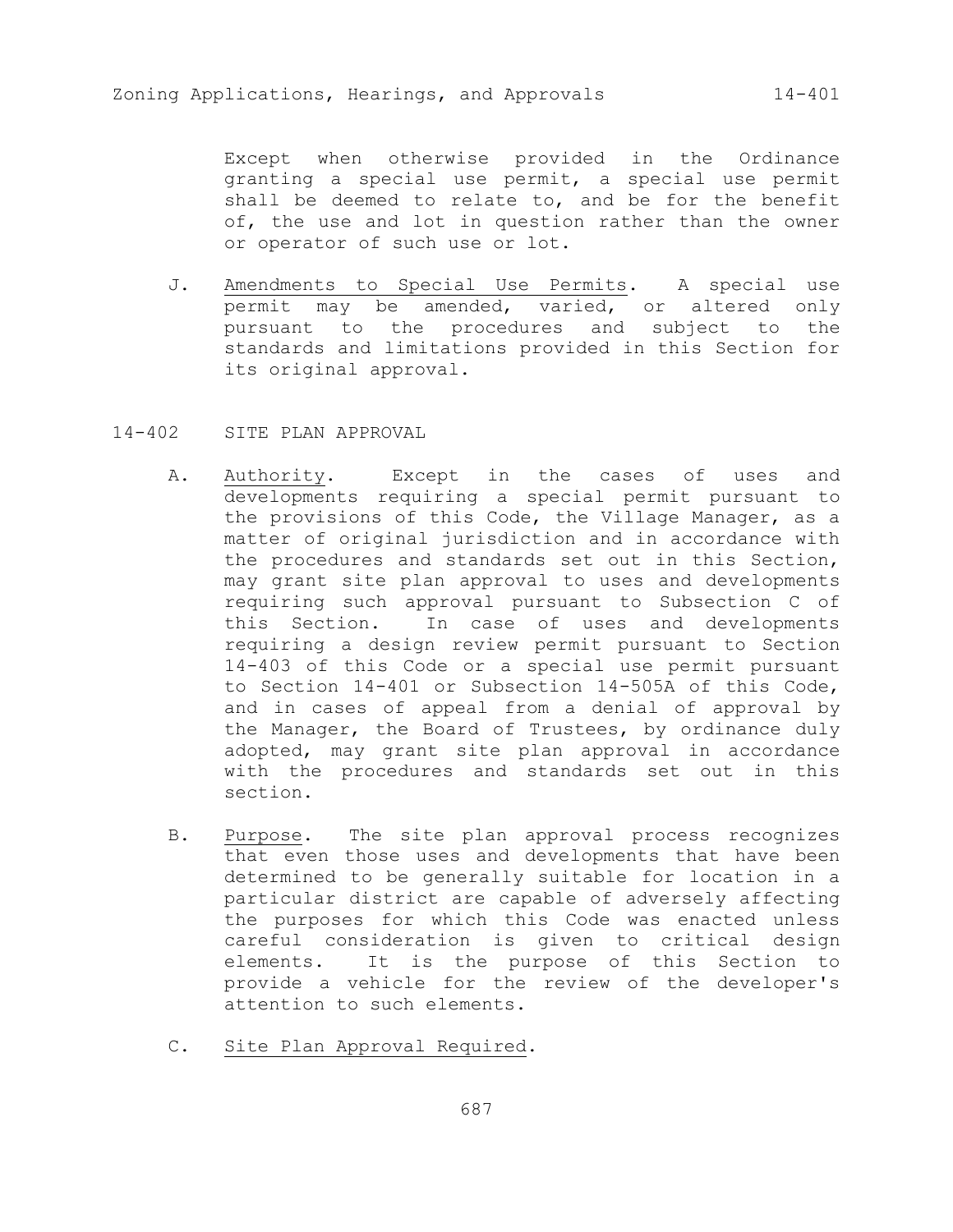- 1. Village Manager Approval. Site plan approval by the Village Manager in accordance with this Section shall be required in connection with the following development:
	- (a) Any development or redevelopment, other than for one single family detached dwelling unit, involving a parcel under single ownership or control having an area in excess of 30,000 square feet.
	- (b) Any development or redevelopment involving the construction of any new structure or structures having a gross floor area in excess of 20,000 square feet, a floor area ratio in excess of .25, or a height of more than three stories.
	- (c) Any development or redevelopment involving an existing structure having a floor area in excess of 10,000 square feet, a floor area ratio in excess of .25, or a height in excess of three stories that would alter any such measure by more than 25 percent of such amount.
	- (d) Any development or redevelopment involving the creation or expansion of a parking lot, a non-residential garage, or a loading space.
	- (e) Any development or redevelopment involving a recreational vehicle storage area, a residential recreational facility, or an antenna or antenna support structure subject to Paragraphs 9-101D6 or 7 of this Code.
	- (f) Any nonresidential development on a lot abutting or across a right-of-way from any residential district.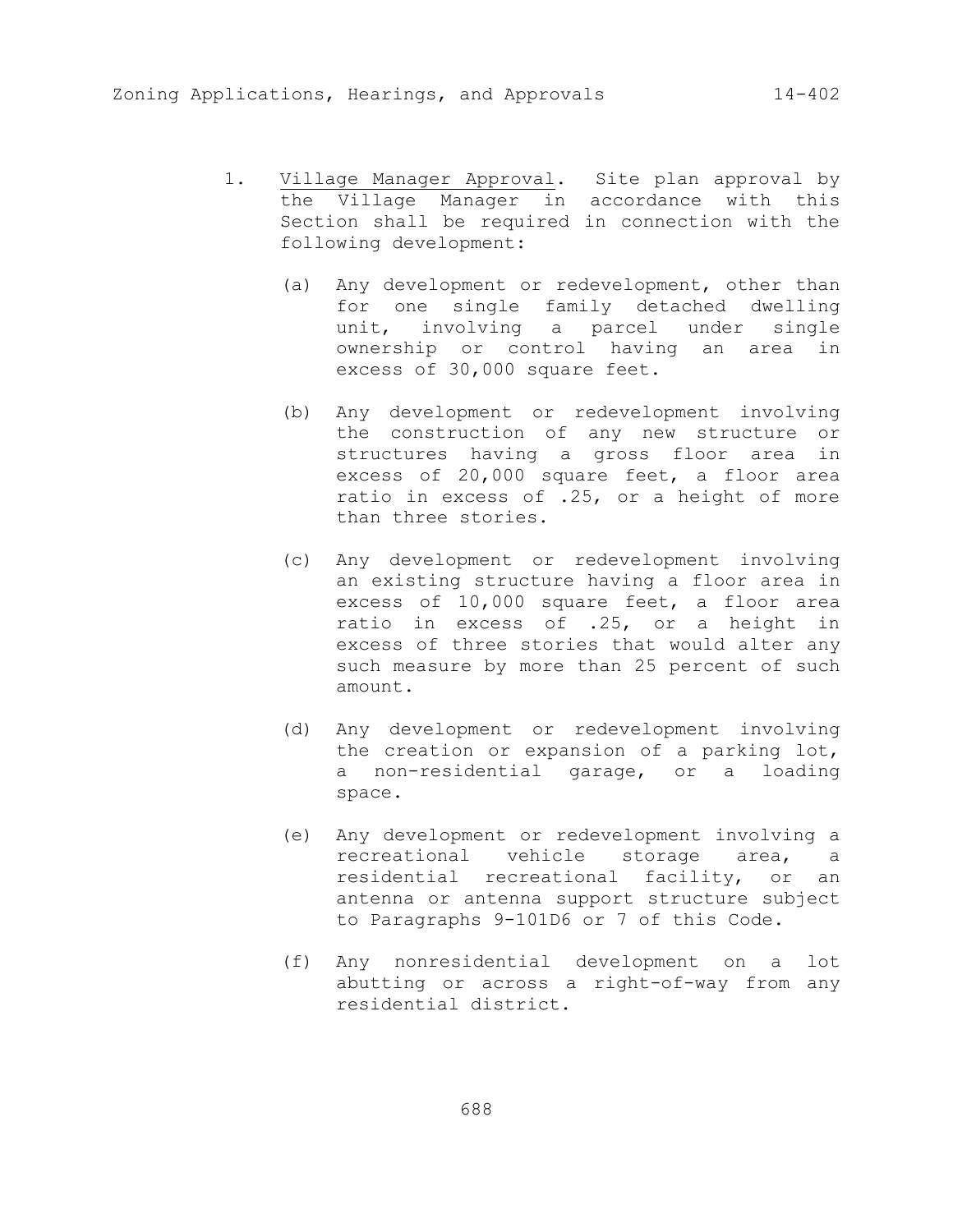- (g) Any development or redevelopment involving a personal wireless services antenna, with or without a personal wireless services antenna support structure.
- 2. Board of Trustees Approval. Site plan approval by the Board of Trustees in accordance with this Section shall be required in connection with any development or redevelopment for which this Code requires a design review permit or a special use permit, including planned development approval, and may be sought in any case of a denial of site plan approval by the Village Manager.
- D. Parties Entitled to Seek Site Plan Approval. Applications for site plan approval may be filed by the owner of, or any person having a contractual interest in, the subject property.
- E. Procedure.
	- 1. Preapplication Conference.
		- (a) Request. In any case where site plan approval is required by Subsection C above, the applicant may by letter request a preapplication conference, prior to filing his or her application, with the relevant Village staff members.
		- (b) Required Information. Such request shall include a brief and general description of the nature, location, and extent of the proposed project and a list of any professional consultants advising the prospective applicant with respect to the proposed project.
		- (c) Procedure. Upon receipt of such request, the Village Manager shall promptly schedule such conference and notify the applicant and appropriate staff members of the time and place of such conference and of the names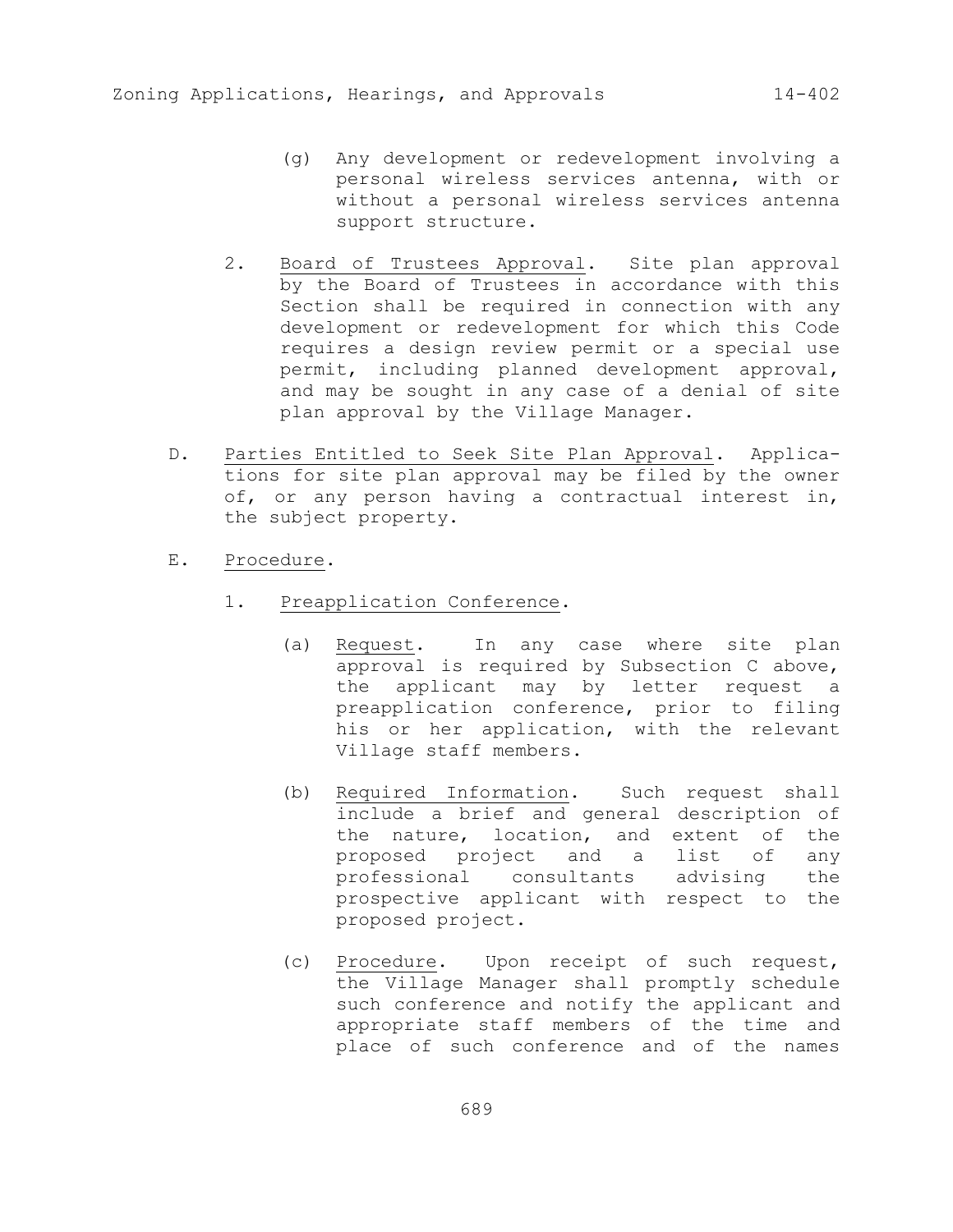and affiliations of other persons who have been invited to attend. The Manager or his or her designee shall conduct such conference, and its purpose shall be to broadly acquaint all other parties with the proposals, views, and concerns of all other parties at a time when positions are still flexible and adjustment is still possible.

- 2. Village Manager Approvals.
	- (a) Application. Applications for site plan approval by the Village Manager shall be filed in accordance with the requirements of Section 14-101 of this Code.
	- (b) Action by Village Manager. Within 21 days after receipt by the Village Manager of a properly completed application, the Manager shall cause such application and the attached site plan to be reviewed, in terms of the standards established by Subsection F of this Section and by appropriate members of his or her staff. He or she then shall either: (i) approve the site plan as submitted; or (ii) on the basis of written findings in accordance with Subsection F of this Section, approve it subject to specific modifications; or (iii) on the basis of such findings, deny approval of the site plan.

Immediately upon concluding his or her review, the Manager shall return one copy of the site plan to the applicant marked to show either approval, approval subject to modifications which modifications shall be clearly and permanently marked on such plans, or denial of approval. The Manager shall maintain a similarly marked set of such plans in his or her files for any further processing that may be required. The failure of the Manager to act within such 21 days, or such further time to which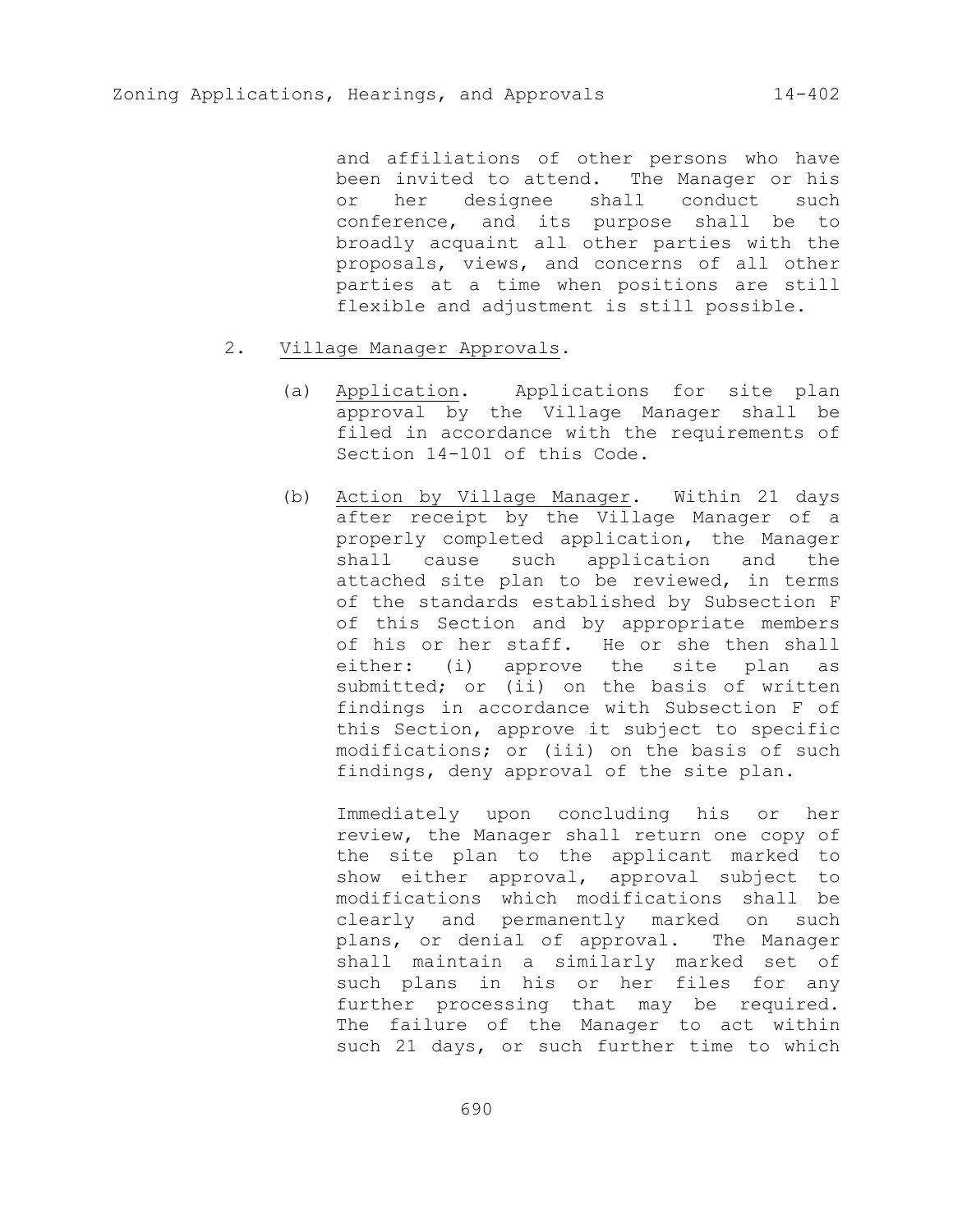the applicant may agree, shall be deemed to be a decision approving the site plan as submitted.

- (c) Effect of Village Manager's Action. The action of the Village Manager in approving a site plan or in approving a site plan subject to modifications that are acceptable to the applicant shall constitute a final administrative action and shall not be subject to further review by, or appeal to, any Village board or commission. The action of the Manager in denying an application for Site Plan Approval or in approving a site plan subject to modifications that are not acceptable to the applicant (which action the applicant may treat as a denial) shall not be considered final action by the Village but shall only be authorization for the applicant to seek approval of the site plan from the Board of Trustees by way of the appeal procedure set forth below.
- (d) Appeals. Within 45 days after a denial of Site Plan approval by the Village Manager, the applicant may seek approval of the site plan by filing an application for appeal to the Board of Trustees in accordance with the requirements of Section 14-101 of this Code. Any such appeal shall be processed in accordance with the provisions of Paragraph E3 of this Section.

691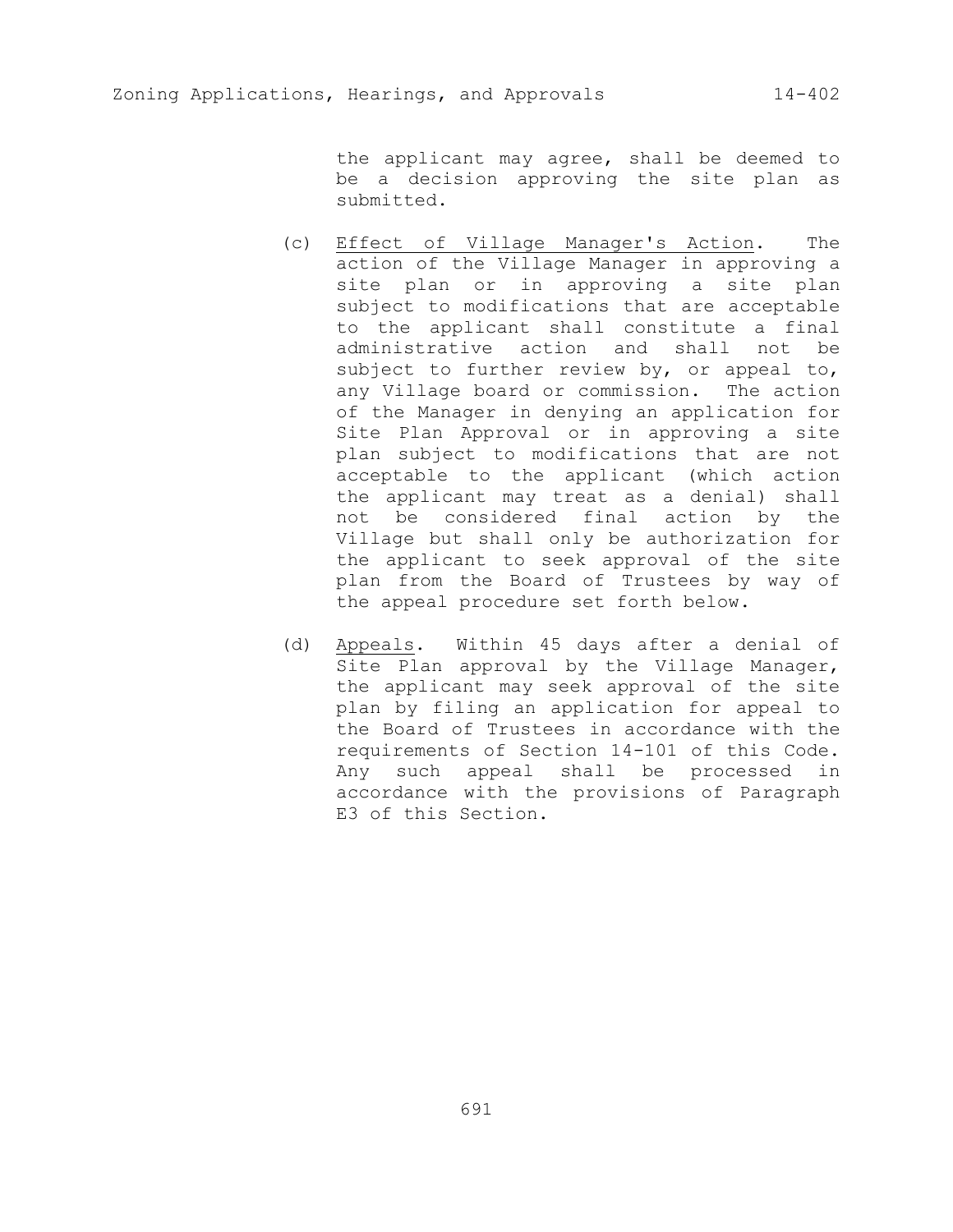# 3. Board of Trustees Approvals: Original and Appellate.

- (a) Application. Applications for site plan approval by the Board of Trustees shall be filed in accordance with the requirements of Section 14-101 of this Code. In cases where review by the Board of Trustees is sought by way of an appeal of a denial of site plan approval by the Village Manager, the application for appeal shall be filed within 45 days after such denial.
- (b) Action by Village Manager in Appeal Cases. Upon receipt of a properly completed application for an appeal of a denial of site plan approval by the Village Manager, the Manager shall forthwith transmit to the Plan Commission the application for appeal, the original application for site plan approval, all papers constituting the record upon which the Manager's denial was based, and a copy of the Manager's decision denying the application for Site Plan approval.
- (c) Public Meeting. A public meeting shall be set, noticed, and conducted by the Plan Commission in accordance with Section 14-103 of this Code.
- (d) Action by Plan Commission. Within 35 days after the conclusion of the public meeting, the Plan Commission shall transmit to the Board of Trustees its recommendation, in the form specified in Subsection 13-103F of this Code, recommending either approval of the site plan or disapproval based on one or more of the standards set forth in Paragraph F1 of this Section. In the case of any recommendation for disapproval, suggestions as required by Paragraph F2 of this Section shall be provided. The failure of the Plan Commission to act within such 35 days, or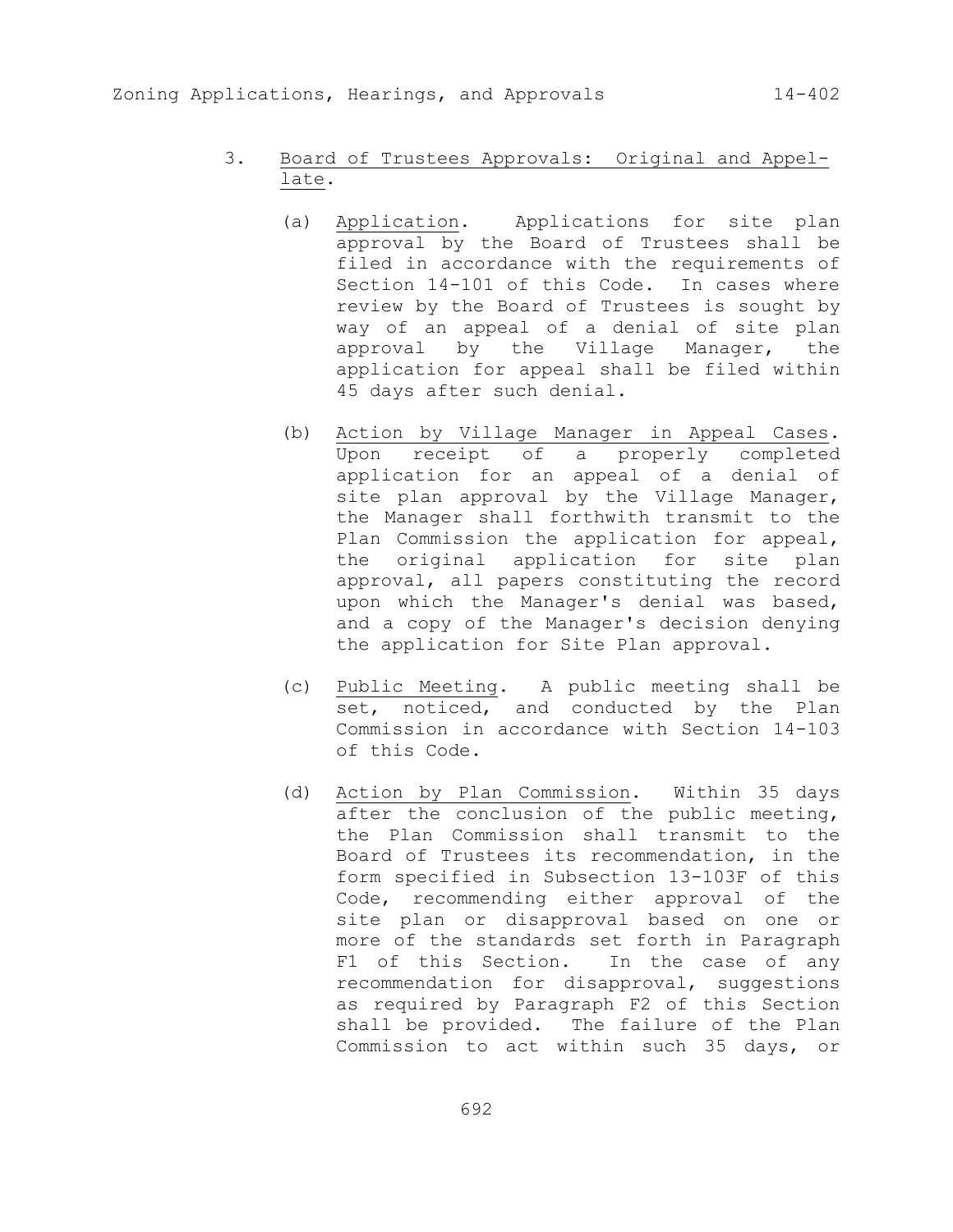such further time to which the applicant may agree, shall be deemed to be a recommendation for approval of the site plan as submitted.

- (e) Action by Board of Trustees. Within 45 days after the receipt of the recommendation of the Plan Commission, or its failure to act as above provided, the Board of Trustees, by ordinance duly adopted, shall approve the site plan as submitted, or shall make modifications acceptable to the applicant and approve such modified site plan, or shall disapprove it in the manner hereinafter specified either with or without a remand to the Plan Commission for further consideration. The failure of the Board of Trustees to act within such 45 days, or such further time to which the applicant may agree, shall be deemed to be a decision denying site plan approval.
- F. Standards for Site Plan Disapproval.
	- 1. Standards. Neither the Village Manager nor the Board of Trustees shall disapprove, and the Plan Commission shall not recommend disapproval of, a site plan submitted pursuant to this Section except on the basis of specific written findings directed to one or more of the following standards:
		- (a) The application is incomplete in specified particulars or contains or reveals violations of this Code or other applicable regulations that the applicant, after written request, has failed or refused to supply or correct.
		- (b) The application is submitted in connection with another application, the approval of which is a condition precedent to the necessity for site plan review, and the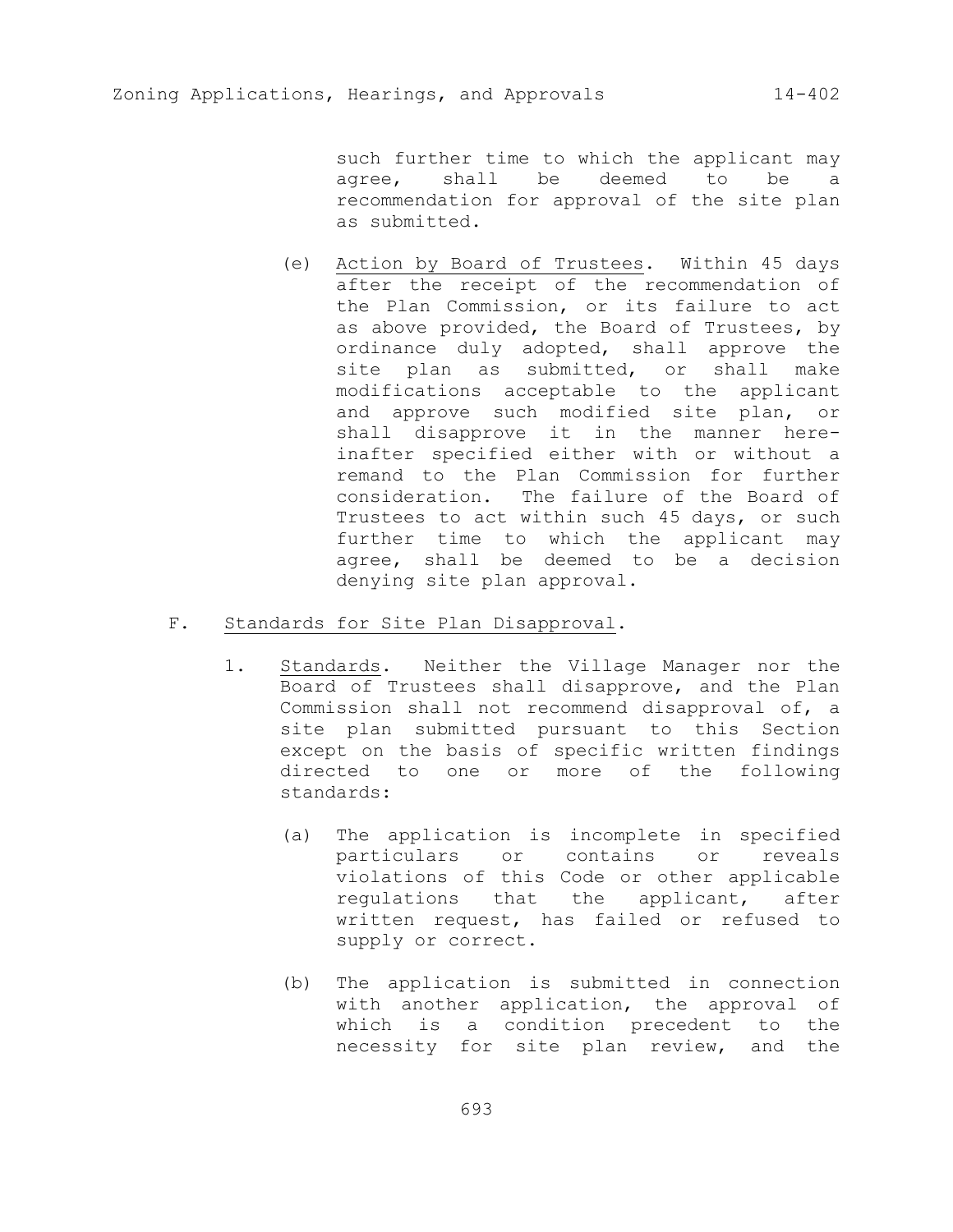applicant has failed to secure approval of that application.

- (c) The site plan fails to adequately meet specified standards required by this Code with respect to the proposed use or development, including special use standards where applicable.
- (d) The proposed site plan interferes with easements or rights-of-way.
- (e) The proposed site plan unreasonably destroys, damages, detrimentally modifies, or interferes with the enjoyment of significant natural, topographical, or physical features of the site.
- (f) The proposed site plan is unreasonably injurious or detrimental to the use and enjoyment of surrounding property.
- (g) The proposed site plan creates undue traffic congestion or hazards in the public streets, or the circulation elements of the proposed site plan unreasonably create hazards to safety on or off site or disjointed, inefficient pedestrian or vehicular circulation paths on or off site.
- (h) The screening of the site does not provide adequate shielding from or for nearby uses.
- (i) The proposed structures or landscaping are unreasonably lacking amenity in relation to, or are incompatible with, nearby structures and uses.
- (j) In the case of site plans submitted in connection with an application for a special permit, the proposed site plan makes inadequate provision for the creation or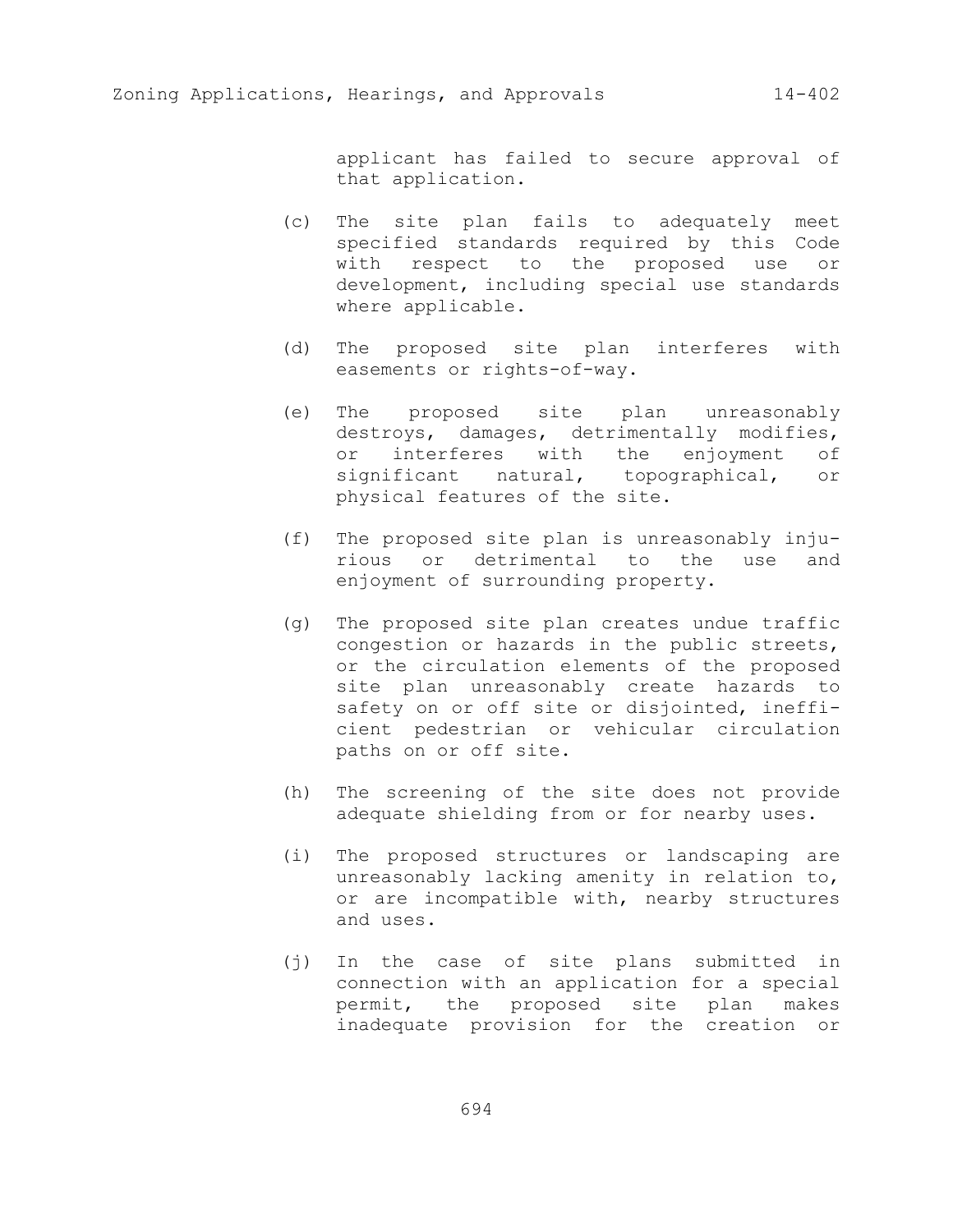preservation of open space or for its continued maintenance.

- (k) The proposed site plan creates unreasonable drainage or erosion problems or fails to fully and satisfactorily integrate the site into the overall existing and planned drainage system serving the Village.
- (l) The proposed site plan places unwarranted or unreasonable burdens on specified utility systems serving the site or area or fails to fully and satisfactorily integrate the site's utilities into the overall existing and planned utility systems serving the Village.
- (m) The proposed site plan does not provide for required public uses designated on the Official Map.
- (n) The proposed site plan otherwise adversely affects the public health, safety, or general welfare.
- 2. Alternative Approaches. In citing any of the foregoing standards, other than those of Subparagraphs 1(a) and 1(b), as the basis for disapproving a site plan, the Plan Commission or the Board of Trustees shall suggest alternate site plan approaches that could be developed to avoid the specified deficiency or shall state the reasons why such deficiency cannot be avoided consistent with the applicant's objectives.
- G. Effect of Site Plan Approval. Approval of a site plan shall not authorize the establishment or extension of any use nor the development, construction, reconstruction, alteration, or moving of any building or structure, but shall merely authorize the preparation, filing, and processing of applications for any permits or approvals that may be required by the codes and ordinances of the Village.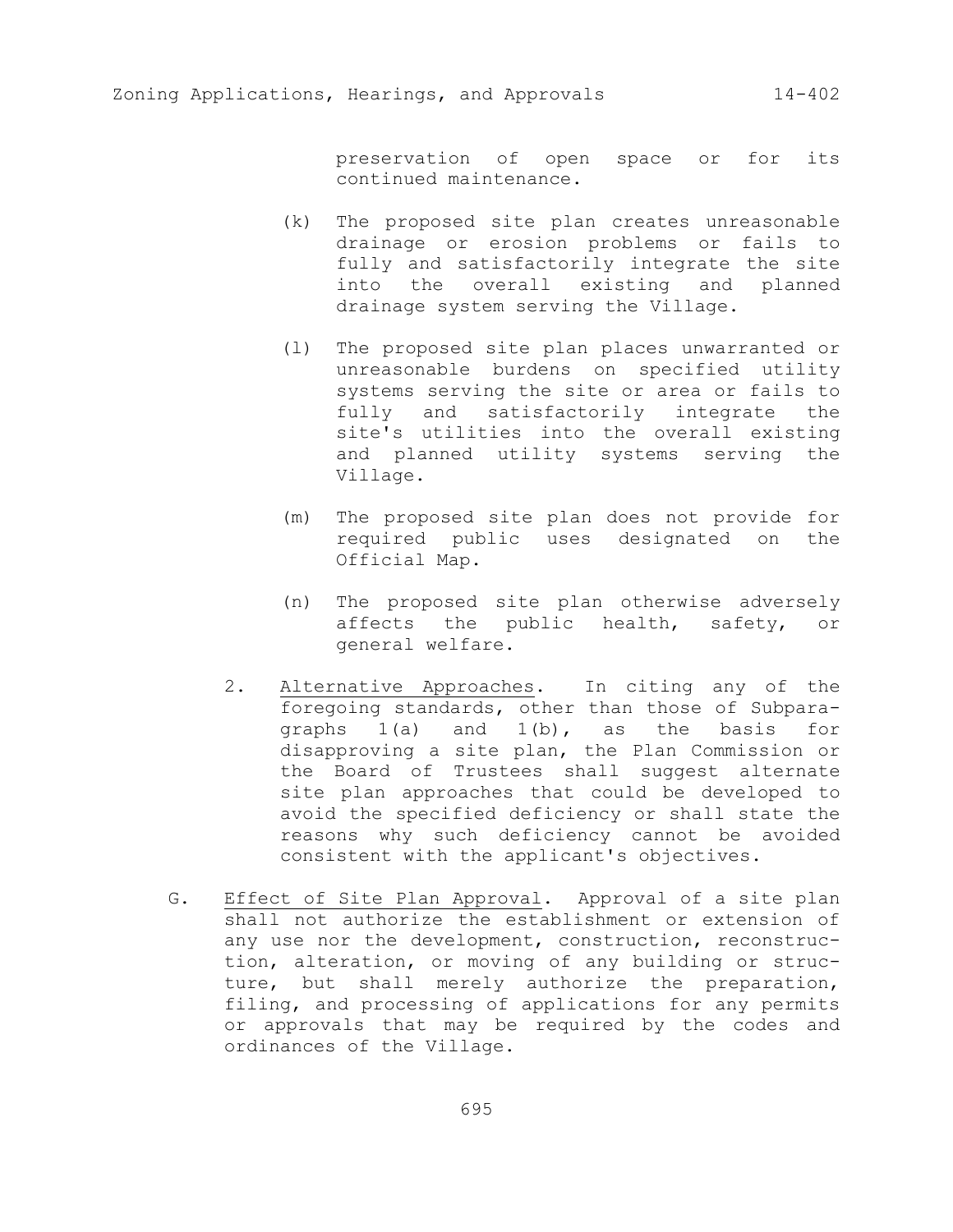A copy of every approved site plan shall be filed with the Village Manager and the development of the site shall be in substantial conformity with such approved and filed plan.

- H. Limitations on Site Plan Approval. Subject to an extension of time granted by the Village Manager pursuant to Subsection 13-101L of this Code, no site plan approval shall be valid for a period longer than one year unless a Building Permit is issued and construction is actually begun within that period and is thereafter diligently pursued to completion or unless a Certificate of Zoning Compliance is issued and a use commenced within that period.
- I. Adjustments to Site Plan During Development.
	- 1. Minor Adjustments. During the development of the site, the Village Manager may authorize minor adjustments to a site plan originally approved by the Board of Trustees when such adjustments appear necessary in light of technical or engineering considerations first discovered during actual development. Such minor adjustments shall be limited to the following:
		- (a) Altering the location of any one structure or group of structures by not more than 10 feet or one-fourth of the distance shown on the approved site plan between such structure or structures and any other structure or any vehicular circulation element or any boundary of the site plan, whichever is less.
		- (b) Altering the location of any circulation element by not more than 10 feet or onefourth of the distance shown on the approved site plan between such circulation element and any structure, whichever is less.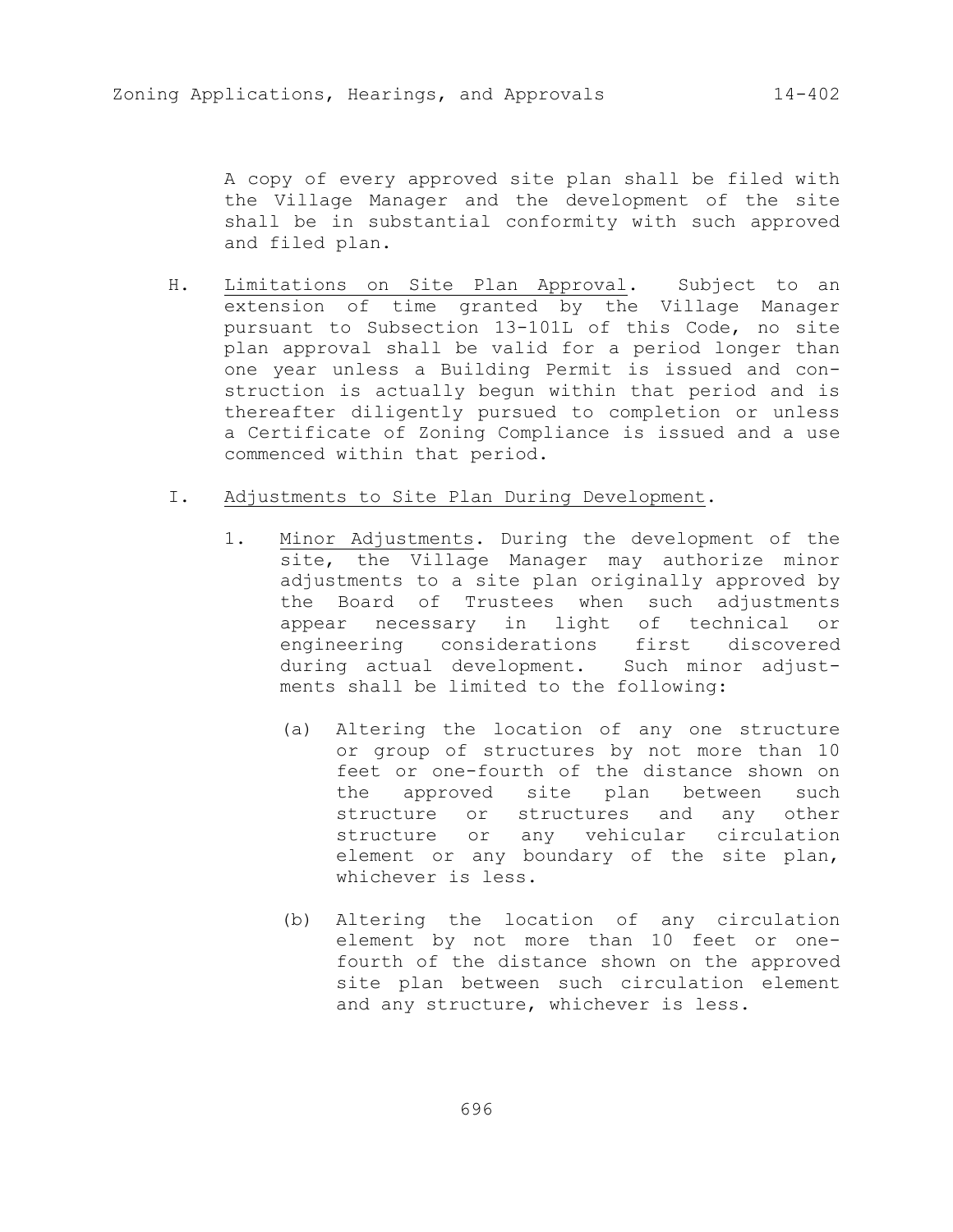- (c) Altering the location of any open space by not more than 20 feet.
- (d) Altering any final grade by not more than 20 percent of the originally planned grade.
- (e) Altering the location, by not more than 20 feet, or type, without reduction of total number, of landscaping elements.

Such minor adjustments shall be consistent with the intent and purpose of this Code and the site plan as approved, shall be the minimum necessary to overcome the particular difficulty and shall not be approved if they would result in a violation of any standard or requirement of this Code.

- 2. Major Adjustments. Any adjustment to a site plan originally approved by the Board of Trustees that is not authorized by the preceding Subparagraph 1(a) shall be considered to be a major adjustment and shall be granted only upon application to and approval by the Board of Trustees. The Board of Trustees, by ordinance duly adopted, may grant approval for a major adjustment without referral to the Plan Commission upon finding that any changes in the site plan as approved will be in substantial conformity with said site plan. If the Board of Trustees determines that a major adjustment is not in substantial conformity with the site plan as approved, then the Board of Trustees shall refer the request to the Plan Commission for further consideration and review as provided in Subsection E of this Section.
- J. Amendments to Site Plan Following Completion of Development. After a site is developed in accordance with an approved site plan, the approved site plan may be amended, varied, or altered in the same manner and subject to the same limitations, as provided for original approval of site plans.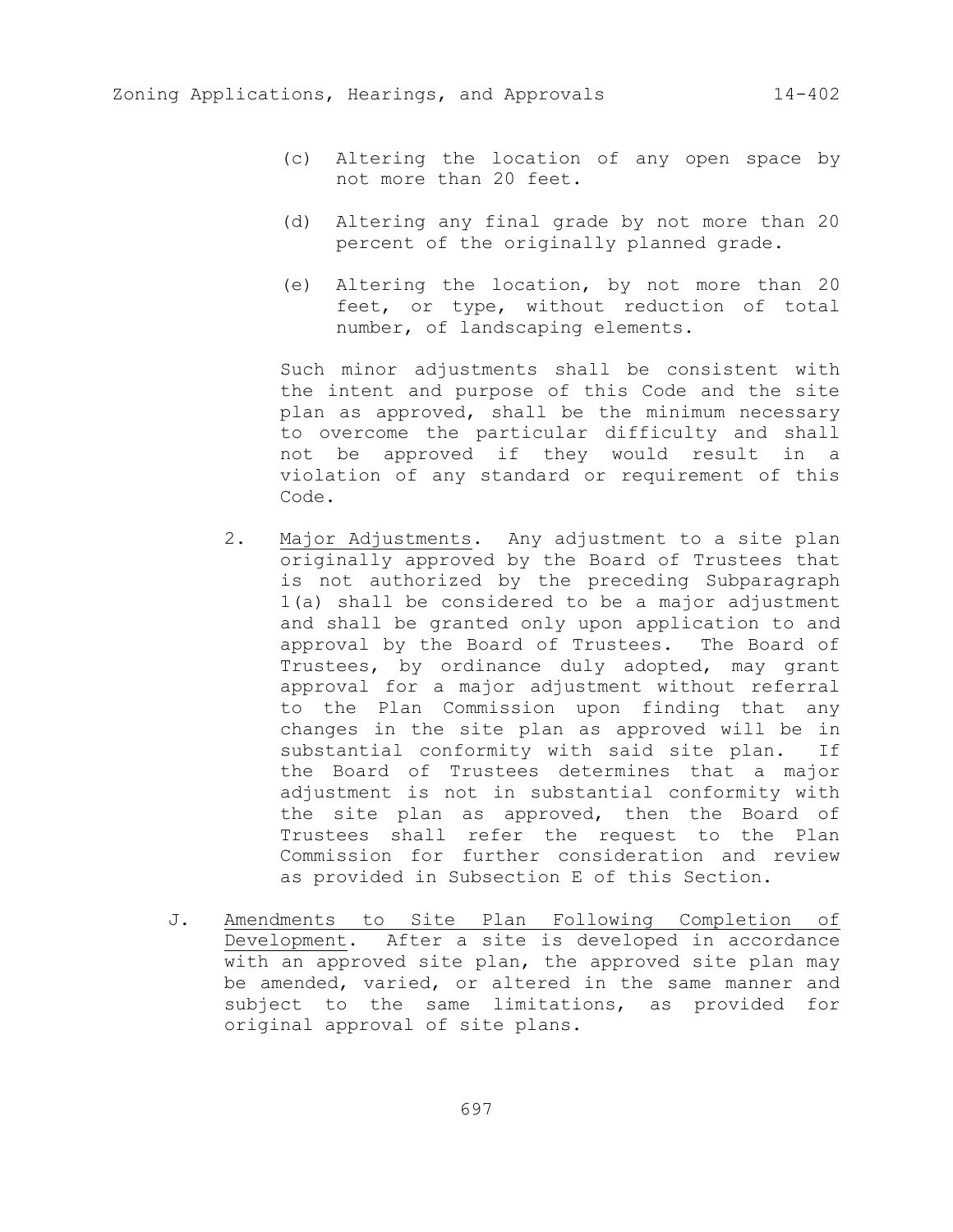# 14-403 DESIGN REVIEW PERMITS

- A. Authority. The Board of Trustees, in accordance with the procedures and standards set out in this Section and by ordinance duly adopted, may grant a Design Review Permit for any use or development in the Design Review Overlay District that is permitted in the base district in which such use or development is located; provided, however, that no such permit shall be granted unless such use or development complies with the regulations of the base district in which it is located and all necessary certificates, permits, and approvals for such use or development shall have been secured.
- B. Purpose. The Design Review Permit process is intended to provide a procedure for the review of plans for work in the Design Review District to ensure that such work will comply with standards established to preserve the integrity of areas and structures which have been determined to merit special protection.
- C. Parties Entitled to Seek Design Review Permits. An application for a Design Review Permit may be filed by the owner of, or any person having a contractual interest in, the subject property.
- D. Procedure.
	- 1. Application. Applications for Design Review Permits shall be filed in accordance with the requirements of Section 14-101 of this Code.
	- 2. Plan Commission Review. In any case where the proposed work requires issuance of a special use permit or other approval for which Plan Commission review is required by this Code, then the application for a Design Review Permit shall be heard by the Plan Commission at the same time such special use permit or other approval is heard, and the Plan Commission shall make its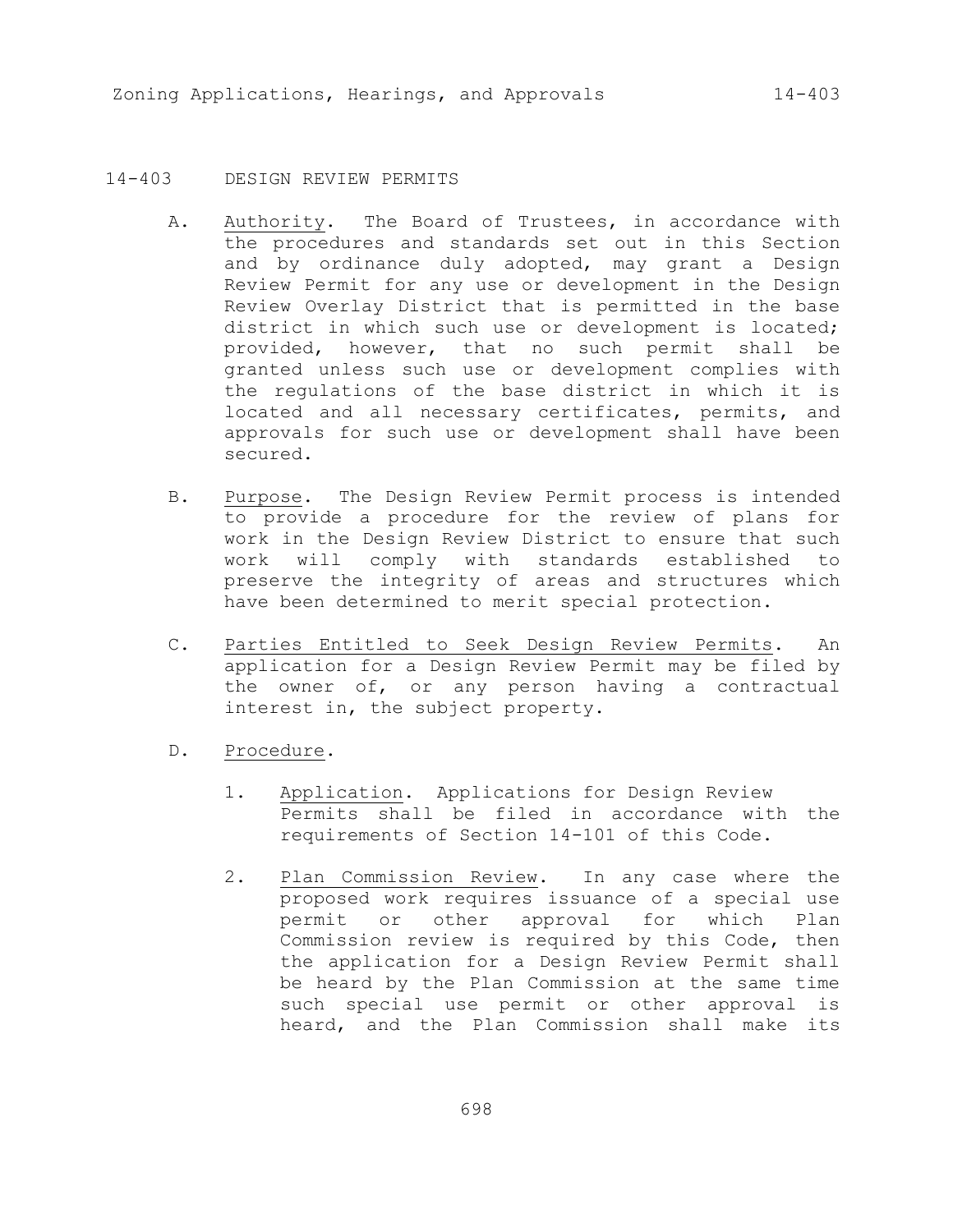recommendation to the Board of Trustees as provided in Paragraph 6 of this Subsection below.

- 3. Design Review Commission Review. Every application for a Design Review Permit not heard by the Plan Commission pursuant to Paragraph 2 of this Subsection above shall be heard by the Design Review Commission, which shall make its recommendation to the Board of Trustees as provided in Paragraph 6 of this Subsection below.
- 4. Other Approvals Required Prior to Issuance. In any case where the proposed work requires the issuance of a special use permit, variation, or other approval, no Design Review Permit shall be issued unless and until such special use permit, variation, or other approval has been issued. The issuance of any such other approval shall not be deemed to establish any right to the issuance of a Design Review Permit.
- 5. Public Meeting. The Commission hearing the application of a Design Review Permit shall hear such application at a public meeting within 45 days after receipt of a completed application by the Village Manager.
- 6. Action by Commission. Within 35 days after the conclusion of the public meeting provided in Paragraph D5 of this Section, the Commission hearing the application shall, in writing, recommend to the Board of Trustees to grant the Design Review Permit without modification, grant the Design Review Permit with modifications or subject to conditions, or deny the Design Review Permit. In reaching its recommendation, the Commission shall be guided by the purposes for which the Design Review District is designated and by the particular standards and considerations set forth in Subsection E of this Section. The failure of the Commission to act within such 35 days, or such longer period of time as may be agreed to by the applicant, shall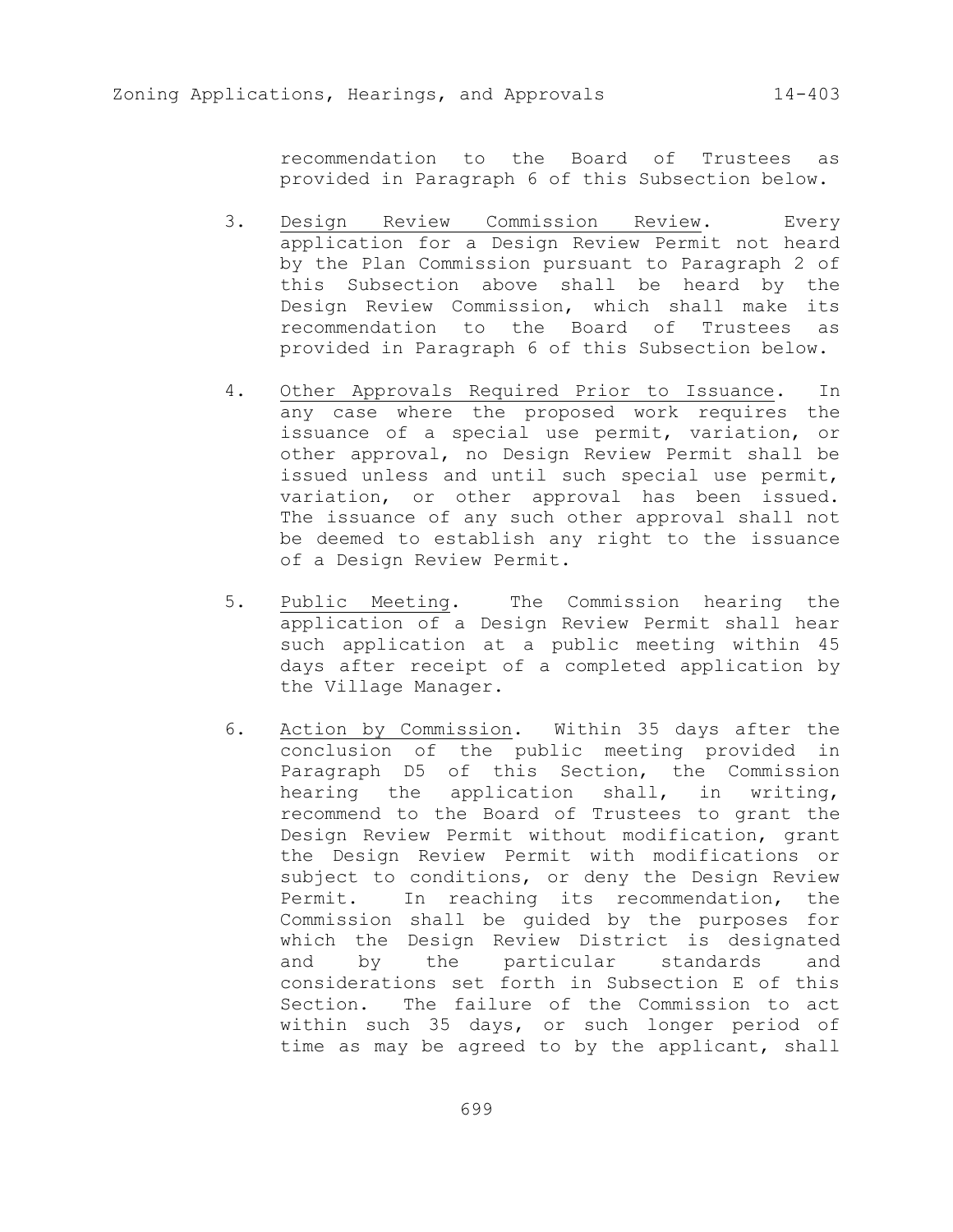be deemed a recommendation to deny the Design Review Permit.

- 7. Action by Board of Trustees. Within 45 days after receiving the recommendation of the Commission hearing the application pursuant to Paragraph D6 of this Section or, if that Commission fails to act within 35 days after the conclusion of the public meeting provided in Paragraph D5 of this Section, within 80 days following the conclusion of such public meeting, the Board of Trustees shall, by ordinance duly adopted, grant the Design Review Permit without modification, grant the Design Review Permit with modifications or subject to conditions, or deny the Design Review Permit. The failure of the Board of Trustees to act within the time limits set in this Subsection, or such longer time as may be agreed to by the applicant, shall be deemed a denial of the Design Review Permit. In reaching its decision, the Board of Trustees shall be guided by the purposes for which the Design Review District is designated and by the particular standards and considerations set forth in Subsection E of this Section.
- 8. Issuance of Certificate. If a Design Review Permit is granted pursuant to this Section, the Village Manager, within seven days following the passage of the ordinance by the Board of Trustees pursuant to Subsection D7 of this Section, shall issue the Design Review Permit, noting thereon any modifications or conditions imposed by the Board of Trustees. Each Design Review Permit shall state on its face, in bold type, that:

THIS PERMIT DOES NOT SIGNIFY ZONING, BUILDING CODE, OR SUBDIVISION REVIEW OR APPROVAL AND HOLDER IS NOT AUTHORIZED TO UNDERTAKE ANY WORK WITHOUT SUCH REVIEW AND APPROVAL WHERE REQUIRED.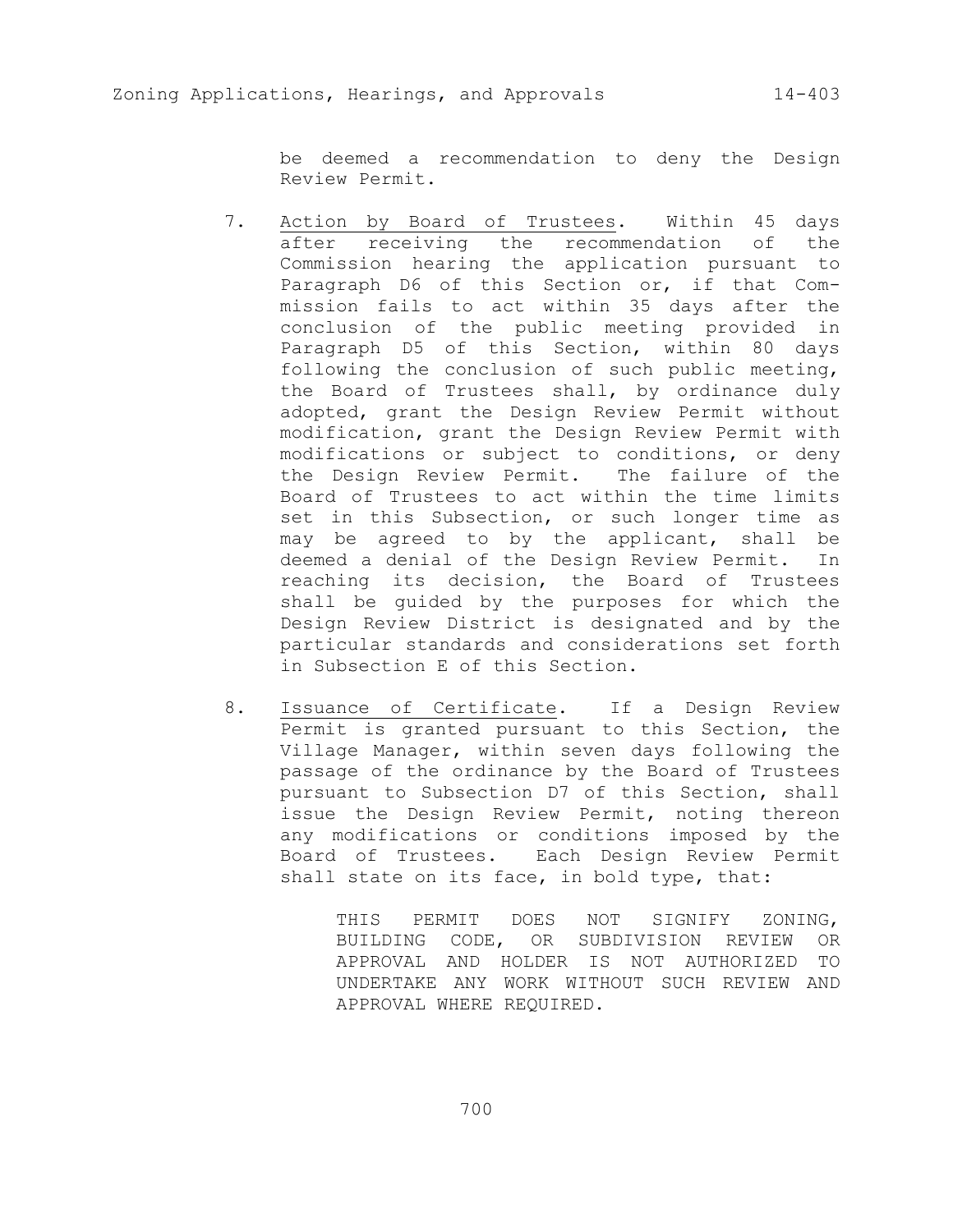- E. Standards and Considerations for Design Review Permit. In passing upon applications for Design Review Permits, the Plan Commission hearing the application and the Board of Trustees shall consider and evaluate the propriety of issuing the Design Review Permit in
	- terms of its effect on the purposes for which the Design Review District is designated. In addition, the Commission and the Board of Trustees shall be guided by the following standards and considerations:
		- 1. Visual Compatibility. New and existing buildings and structures, and appurtenances thereof, which are constructed, reconstructed, materially altered, repaired, or moved shall be visually compatible in terms of the following criteria:
			- (a) Height. The height of the proposed buildings and structures shall be visually compatible with adjacent buildings.
			- (b) Proportion of Front Facade. The relationship of the width to the height of the front elevation shall be visually compatible with buildings, public ways, and places to which it is visually related.
			- (c) Proportion of Openings. The relationship of the width to height of windows shall be visually compatible with buildings, public ways, and places to which the building is visually related.
			- (d) Rhythm of Solids to Voids in Front Facades. The relationship of solids to voids in the front facade of a building shall be visually compatible with buildings, public ways, and places to which it is visually related.
			- (e) Rhythm of Spacing and Buildings on Streets. The relationship of a building or structure to the open space between it and adjoining buildings or structures shall be visually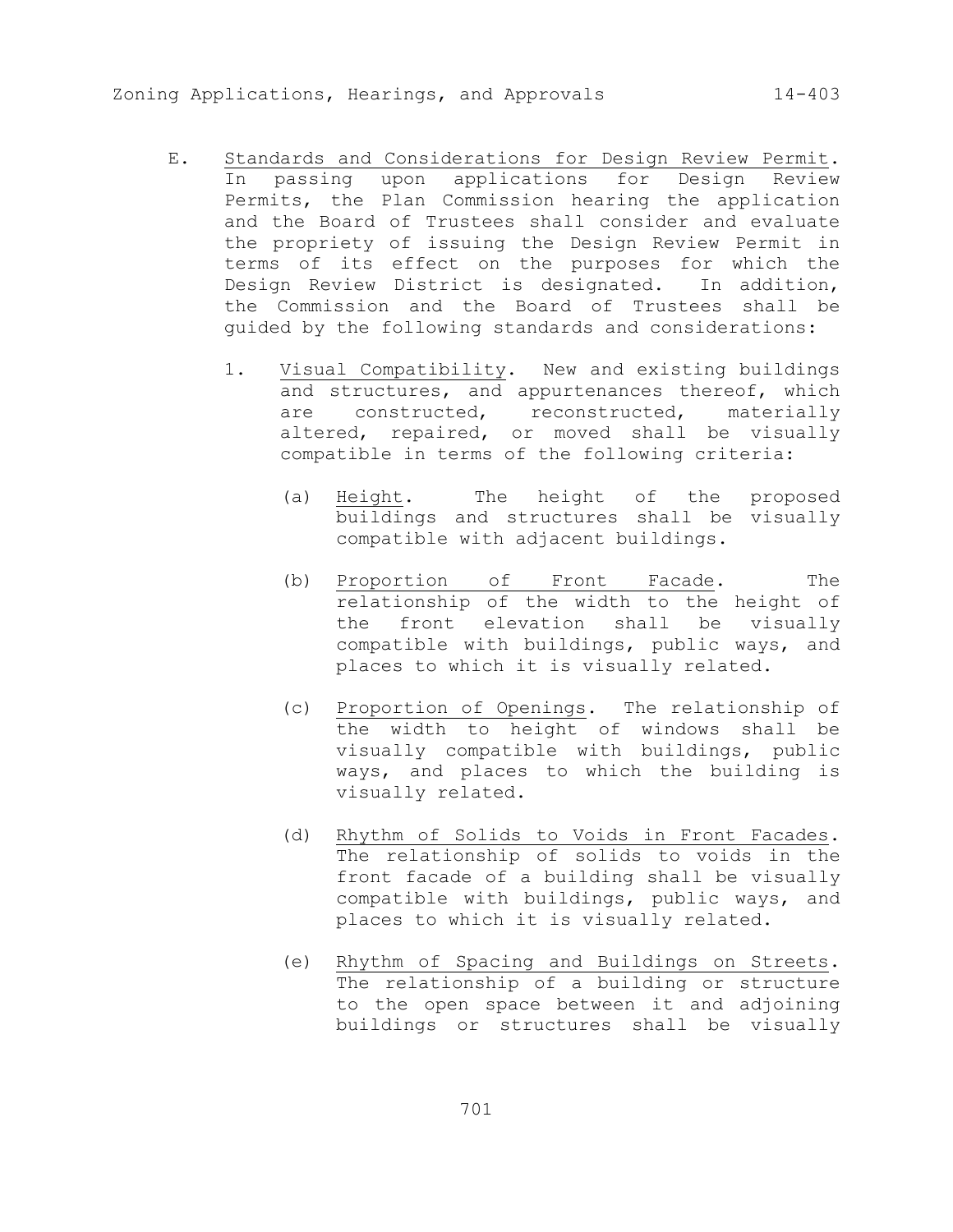compatible with the buildings, public ways, and places to which it is visually related.

- (f) Rhythm of Entrance Porch and Other Projections. The relationship of entrances and other projections to sidewalks shall be visually compatible with the buildings, public ways, and places to which it is visually related.
- (g) Relationship of Materials, Texture, and Color. The relationship of the materials, texture, and color of the facade shall be visually compatible with the predominant materials used in the buildings and structures to which it is visually related.
- (h) Roof Shapes. The roof shape of a building shall be visually compatible with the buildings to which it is visually related.
- (i) Walls of Continuity. Building facades and appurtenances such as walls, fences, and landscape masses shall, when it is a characteristic of the area, form cohesive walls of enclosure along a street to ensure visual compatibility with the buildings, public ways, and places to which such elements are visually related.
- (j) Scale of Building. The size and mass of buildings and structures in relation to open spaces, windows, door openings, porches, and balconies shall be visually compatible with the buildings, public ways, and places to which they are visually related.
- (k) Directional Expression of Front Elevation. A building shall be visually compatible with the buildings, public ways, and places to which it is visually related in its directional character, whether this be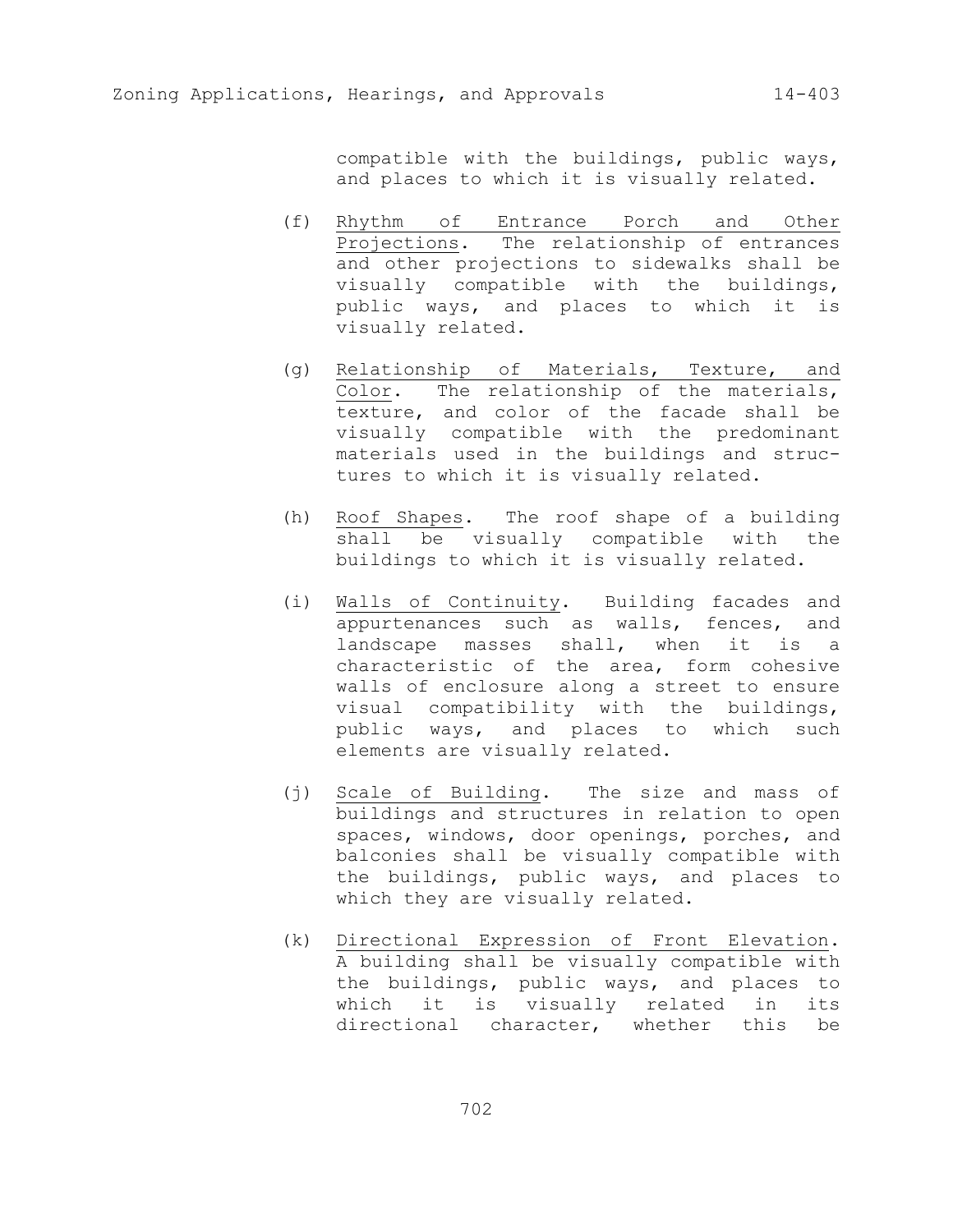vertical character, horizontal character, or nondirectional character.

- 2. Quality of Design and Site Development. New and existing buildings and structures and appurtenances thereof which are constructed, reconstructed, materially altered, repaired, or moved shall be evaluated under the following quality of design and site development criteria:
	- (a) Open Spaces. The quality of the open spaces between buildings and in setback spaces between street and facade.
	- (b) Materials. The quality of materials and their relationship to those in existing adjacent structures.
	- (c) General Design. The quality of the design in general and its relationship to the overall character of neighborhood.
	- (d) General Site Development. The quality of the site development in terms of landscaping, recreation, pedestrian access, automobile access, parking, servicing of the property, and impact on vehicular traffic patterns and conditions on site and in the vicinity of the site, and the retention of trees and shrubs to the maximum extent possible.
- 3. Special Considerations for Existing Buildings. For existing buildings the Commission hearing the application and the Board of Trustees shall consider the availability of materials, technology, and craftsmanship to duplicate existing styles, patterns, textures, and overall detailing.
- 4. Manuals and Guidelines. The Board of Trustees may from time to time provide for specific manuals or guidelines for architectural styles or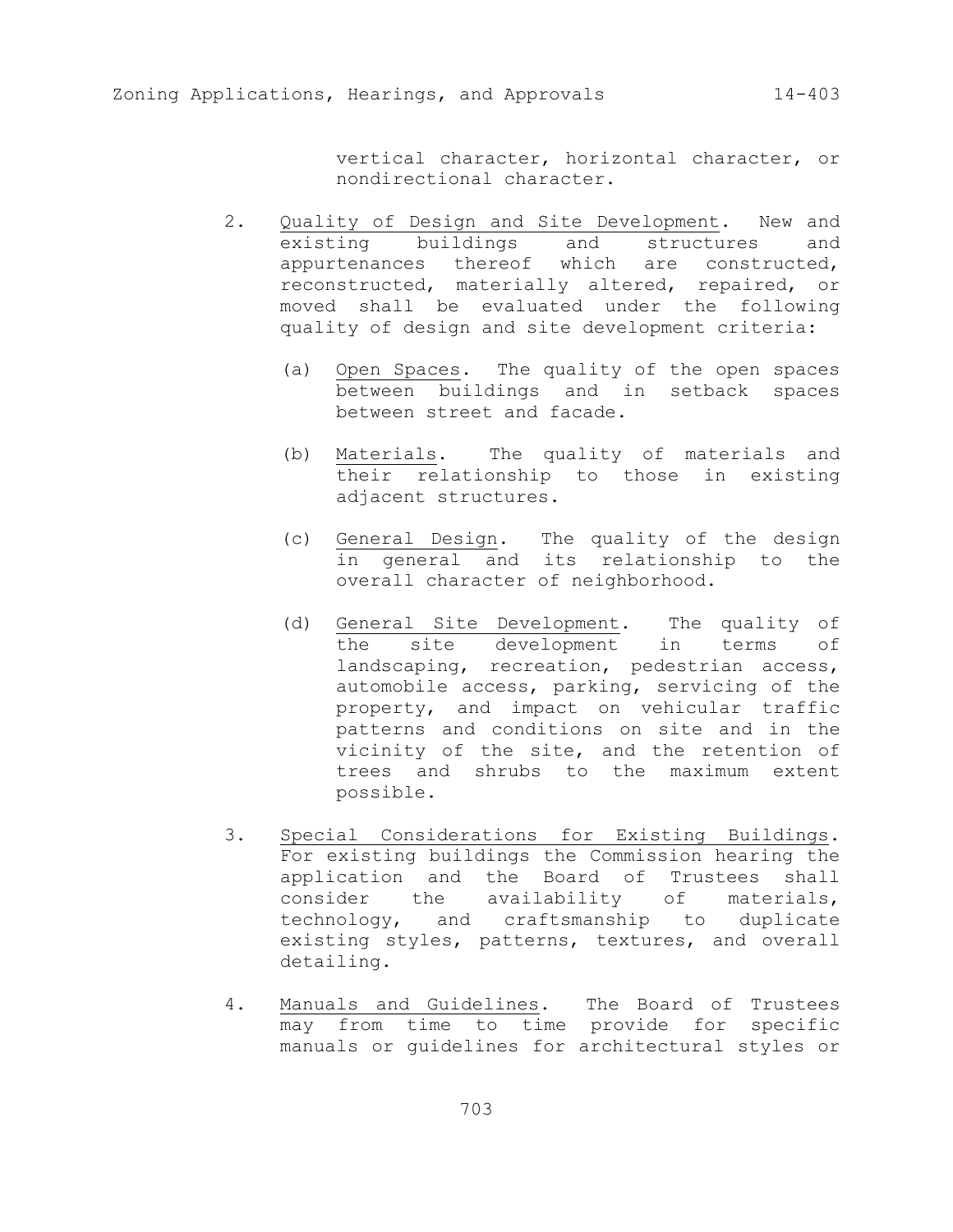common-occurring buildings or site features and elements to assist applicants for Design Review Permits. Such manuals or guidelines shall be advisory only and shall bind neither the applicant nor the Commission hearing the application nor the Board of Trustees with respect to any specific case.

- F. Modifications and Conditions. In approving an application for a Design Review Permit, the Board of Trustees may authorize the issuance of the Design Review Permit for plans as submitted, or on condition that specified modifications in such plans be made, or on any other condition deemed necessary to achieving the purposes and objectives of this Section. Such conditions and modifications shall be set forth in the resolution granting approval and in the Design Review Permit. The violation of any such condition or modification shall be a violation of this Code.
- G. Affidavit of Compliance with Conditions. Whenever a Design Review Permit issued pursuant to this Section is made subject to conditions to be met by the applicant, the applicant, upon meeting such conditions, shall file an affidavit with the Village Manager stating such compliance. Such affidavit shall be accompanied by a nonrefundable fee, as established from time to time by the Board of Trustees, to help defray the cost of an inspection to verify that such conditions have been met.
- H. Limitation on Certificates. A Design Review Permit shall become null and void six months after the date on which it was issued unless within such period the work authorized by such certificate is commenced. A Design Review Permit shall relate solely to the work shown on plans approved by the issuance of such permit and it shall be unlawful for any person to deviate from such plans without obtaining an amended permit in the same manner as herein provided for obtaining original permits.

14-404 SIGN PERMITS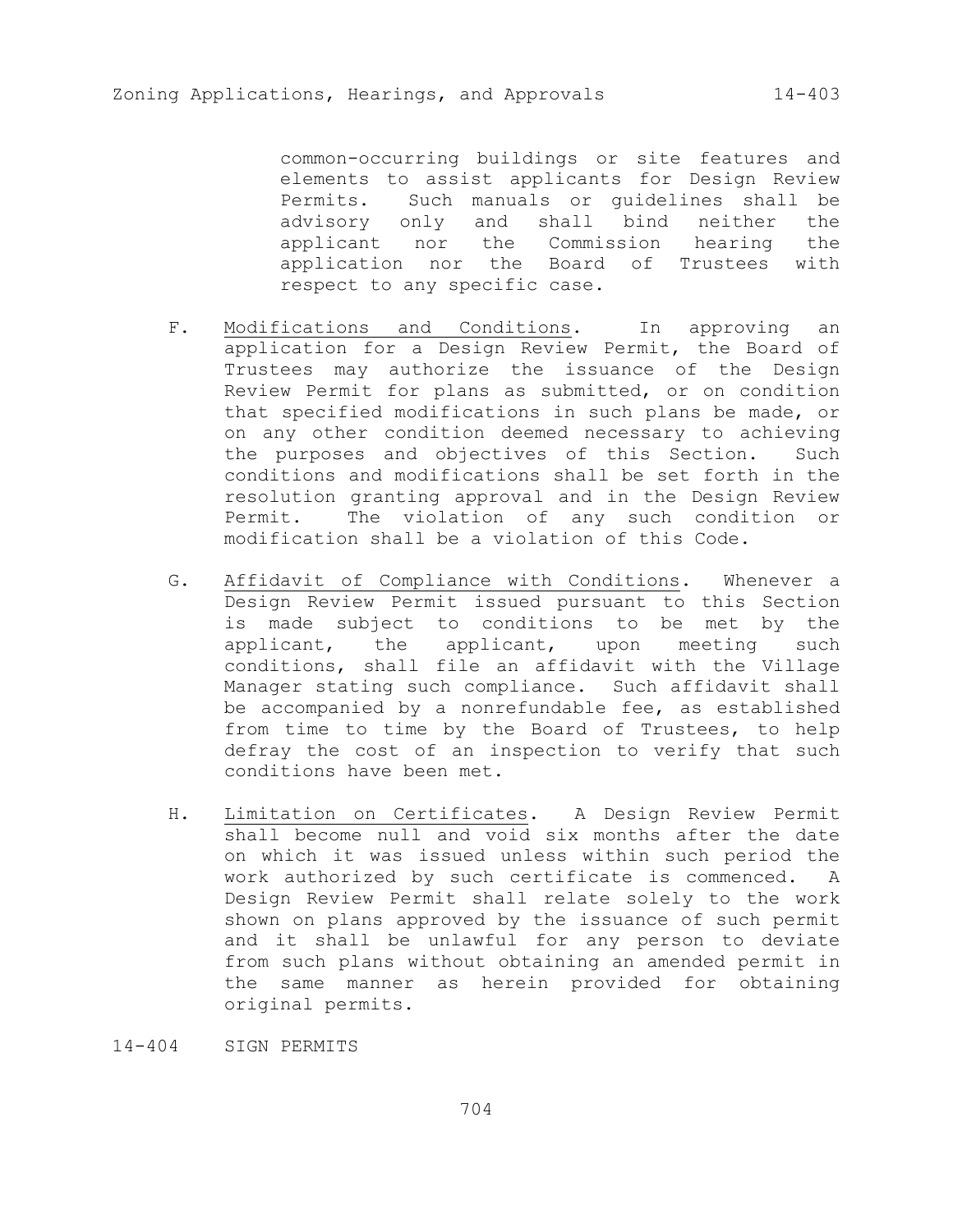- A. Authority. The Village Manager or the Design Review Commission, in accordance with the procedures and standards set out in this Section, may grant Sign Permits authorizing the construction and maintenance of signs subject to the regulations of Article XI of this Code and the standards stated in this Section.
- B. Purpose. The sign regulations and standards set forth in this Code are intended to protect the health, safety, and welfare of Village residents by establishing specific conditions and limitations on development of all signs in the Village. The Sign Permit process is designed to insure that all such regulations and standards have been satisfied.
- C. Parties Entitled to Seek Sign Permits. An application for a Sign Permit may be filed by the owner of, or any person having a contractual interest in, the property on which the sign is proposed to be located.
- D. Procedure.
	- 1. Application. Applications for Sign Permits shall be filed in accordance with the requirements of Section 14-101 of this Code.
	- 2. Action by Village Manager. Within 60 days after the proper filing of a completed application, the Village Manager either shall grant the Sign Permit or, by written findings and decision stating the reasons therefor, shall deny the application or grant the application with modifications or conditions. The failure of the Manager to act within such 60 days, or such further time to which the applicant may agree, shall be deemed to be a decision denying the Sign Permit.
	- 3. Appeals. Within 45 days after a denial of a Sign Permit by the Village Manager, the applicant may seek approval of the Sign Permit by filing an application for appeal to the Design Review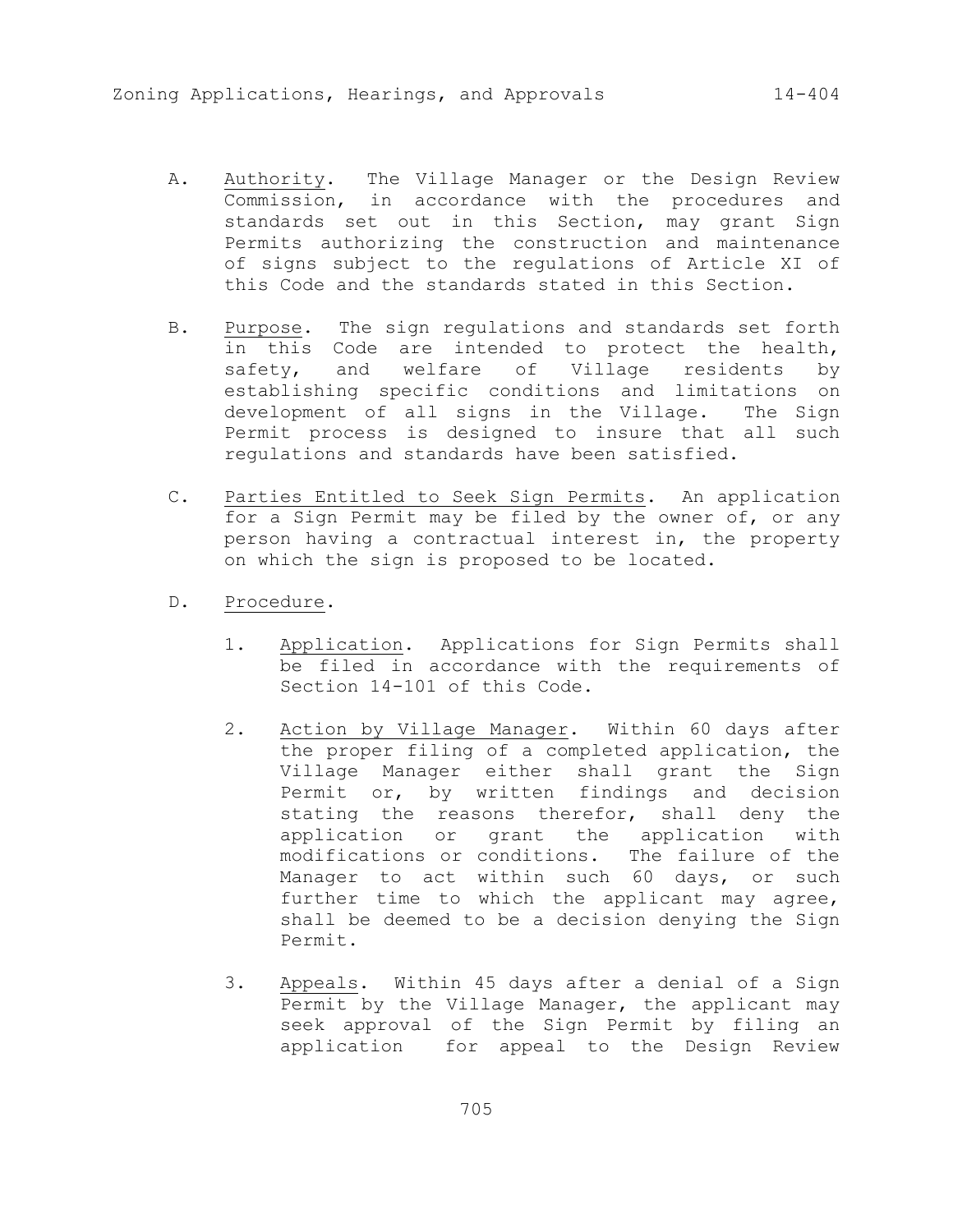Commission. Within 60 days after the receipt of an application for appeal, the Design Review Commission, by written findings and decision, shall approve the Sign Permit, or shall make modifications acceptable to the applicant and approve the Sign Permit as modified, or shall deny the appeal. The failure of the Design Review Commission to act within such 60 days, or such further time to which the applicant may agree, shall be deemed to be a decision denying the appeal.

- E. Standard for Sign Permits. No Sign Permit shall be granted pursuant to this Section unless the applicant shall establish that:
	- 1. Visual Compatibility. The proposed sign will be visually compatible with the building on which the sign is proposed to be located and surrounding buildings and structures in terms of height, size, proportion, scale, materials, texture, colors, and shapes.
	- 2. Quality of Design and Construction. The proposed sign will be constructed and maintained with a design and materials of high quality and good relationship with the design and character of the neighborhood.
	- 3. Appropriateness to Activity. The proposed sign is appropriate to and necessary for the activity to which it pertains.
	- 4. Appropriateness to Site. The proposed sign will be appropriate to its location in terms of design, landscaping, and orientation on the site, and will not create a hazard to pedestrian or vehicular traffic, detract from the value or enjoyment neighboring properties, or unduly increase the number of signs in the area.
- F. Conditions on Sign Permits. The Village Manager or the Design Review Commission may impose such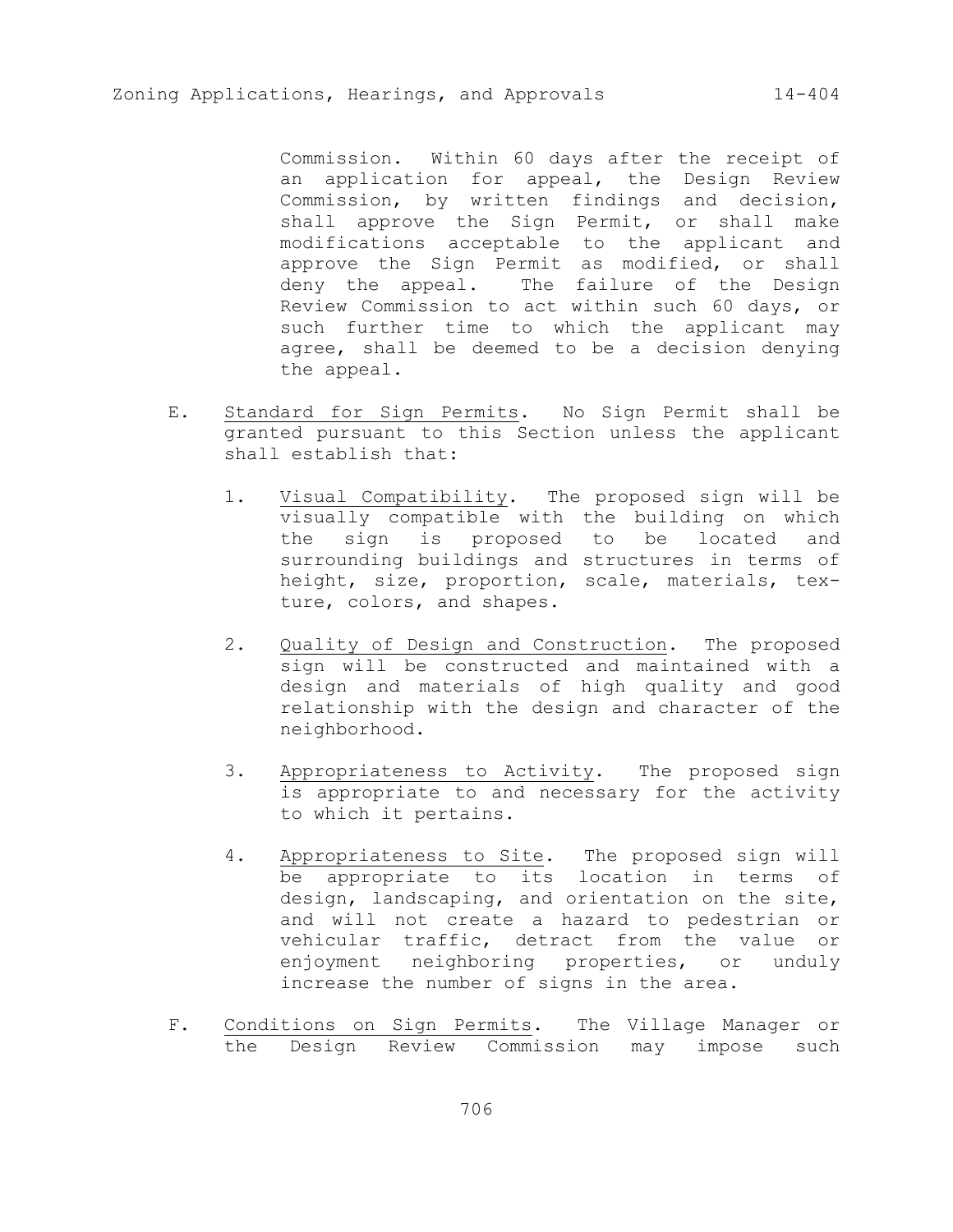conditions and limitations concerning the construction and maintenance upon the grant of a Sign Permit as may be necessary or appropriate to insure satisfaction of the standards set forth in this Section and the purposes and objectives of this Code and to minimize any adverse effects upon other property in the vicinity. Such conditions shall be expressly set forth in written findings and decision granting the Sign Permit. Violation of any such condition or limitation shall be a violation of this Code and shall constitute grounds for revocation of the Sign Permit.

- G. Effect of Issuance of a Sign Permit. The grant of a Sign Permit shall not authorize construction or maintenance of any sign, but shall merely authorize the preparation, filing, and processing of applications for any other permits or approvals that may be required by the codes and ordinances of the Village, including but not limited to a Building Permit.
- 14-405 FENCE PERMITS
	- A. Authority. The Village Manager, in accordance with the procedures and standards set out in this Section, may grant Fence Permits authorizing the construction and maintenance of fences subject to the regulations of Section 9-105 of this Code.
	- B. Purpose. The fence regulations and standards set forth in this Code are intended to protect the health, safety, and welfare of Village residents by establishing specific conditions and limitations on development of all fences in the Village. The Fence Permit process is designed to insure that all such regulations and standards have been satisfied.
	- C. Parties Entitled to Seek Fence Permits. An application for a Fence Permit may be filed by the owner of, or any person having a contractual interest in, the property on which the fence is proposed to be located.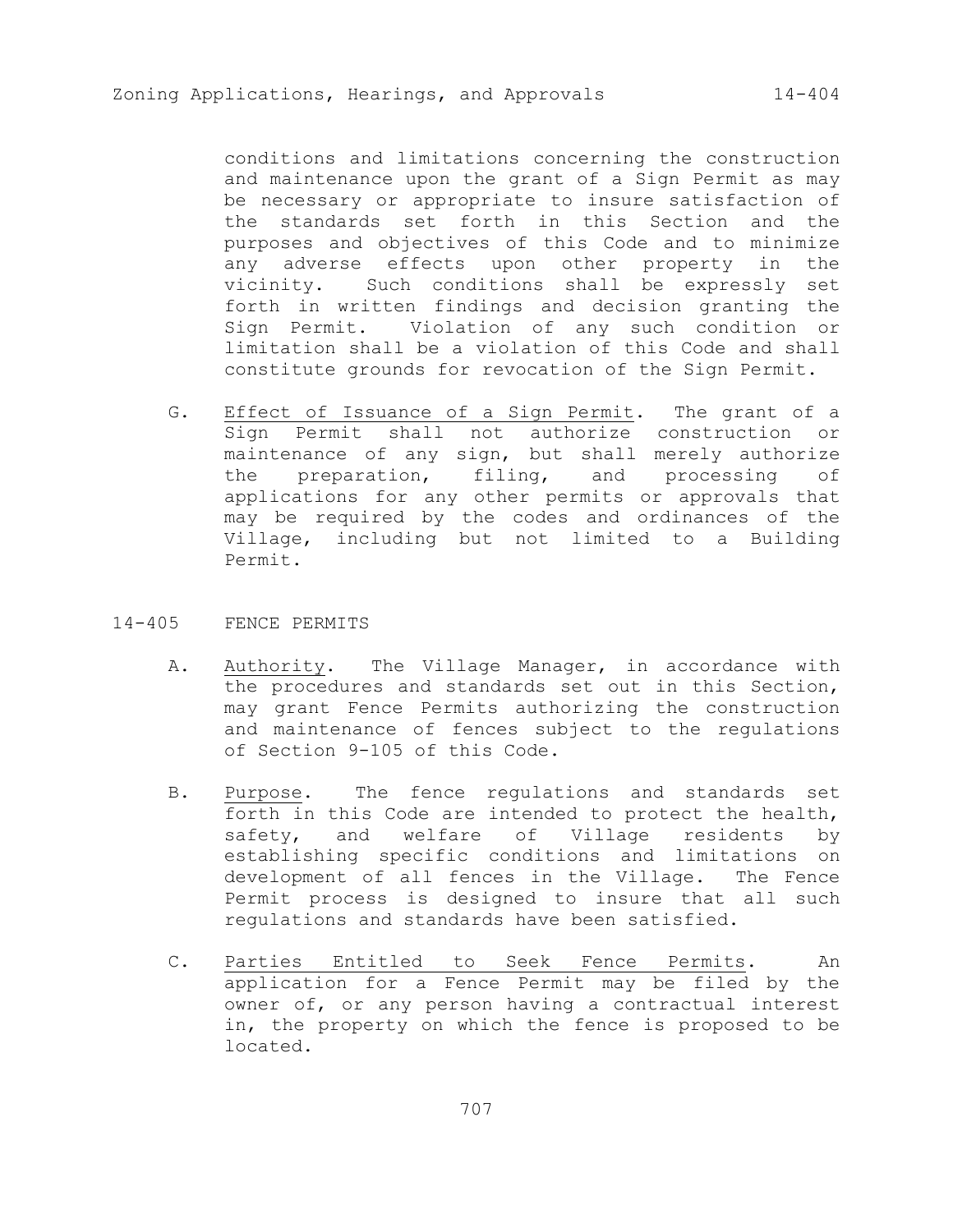# D. Procedure.

- 1. Application. Applications for Fence Permits shall be filed in accordance with the requirements of Section 14-101 of this Code.
- 2. Action by Village Manager. Within 60 days after the proper filing of a completed application, the Village Manager either shall grant the Fence Permit or, stating the reasons therefor in writing, shall deny the application or grant the application with modifications or conditions. The failure of the Manager to act within such 60 days, or such further time to which the applicant may agree, shall be deemed to be a decision denying the Fence Permit. All decisions of the Manager shall be considered final administrative determinations and shall be subject to appeal in accordance with the Illinois Administrative Review Act.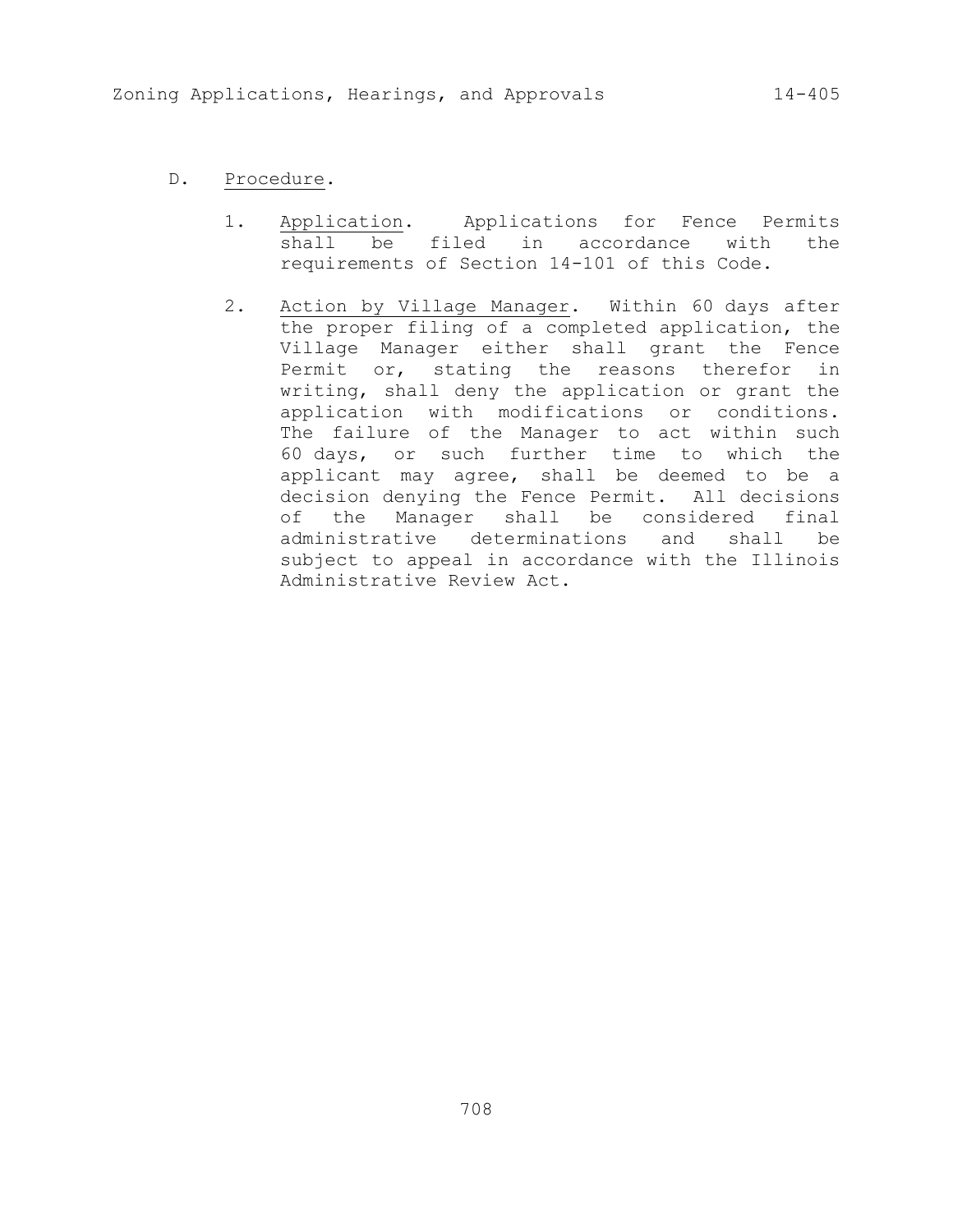### PART V: PLANNED DEVELOPMENTS

### 14-501 AUTHORITY

The Board of Trustees may grant special use permits under this Part V authorizing the development of planned developments in the districts where planned developments are listed as a special use.

#### 14-502 PURPOSE

Planned developments are a distinct category of special use. They are authorized in the single family, multiple family, commercial, office, industrial, and institutional buildings districts.

Within a planned development, the traditional use, bulk, space, and yard regulations may be relaxed if they impose inappropriate limitations on the proposed development or redevelopment of a parcel of land that lends itself to an individual, planned approach. Through the flexibility of a planned development, the Village seeks to achieve the following specific objectives:

- A. Encouragement of flexibility in the development or redevelopment of land.
- B. Creation of an appreciably more desirable environment than would be possible through strict application of Village land use regulations, whether through maximization of open space, or excellent in building and site design, or provision of amenities not possible under the otherwise applicable requirements
- C. Promotion of a creative architectural and site designs and resulting development.
- D. Promotion of quality, useful open space and recreational opportunities.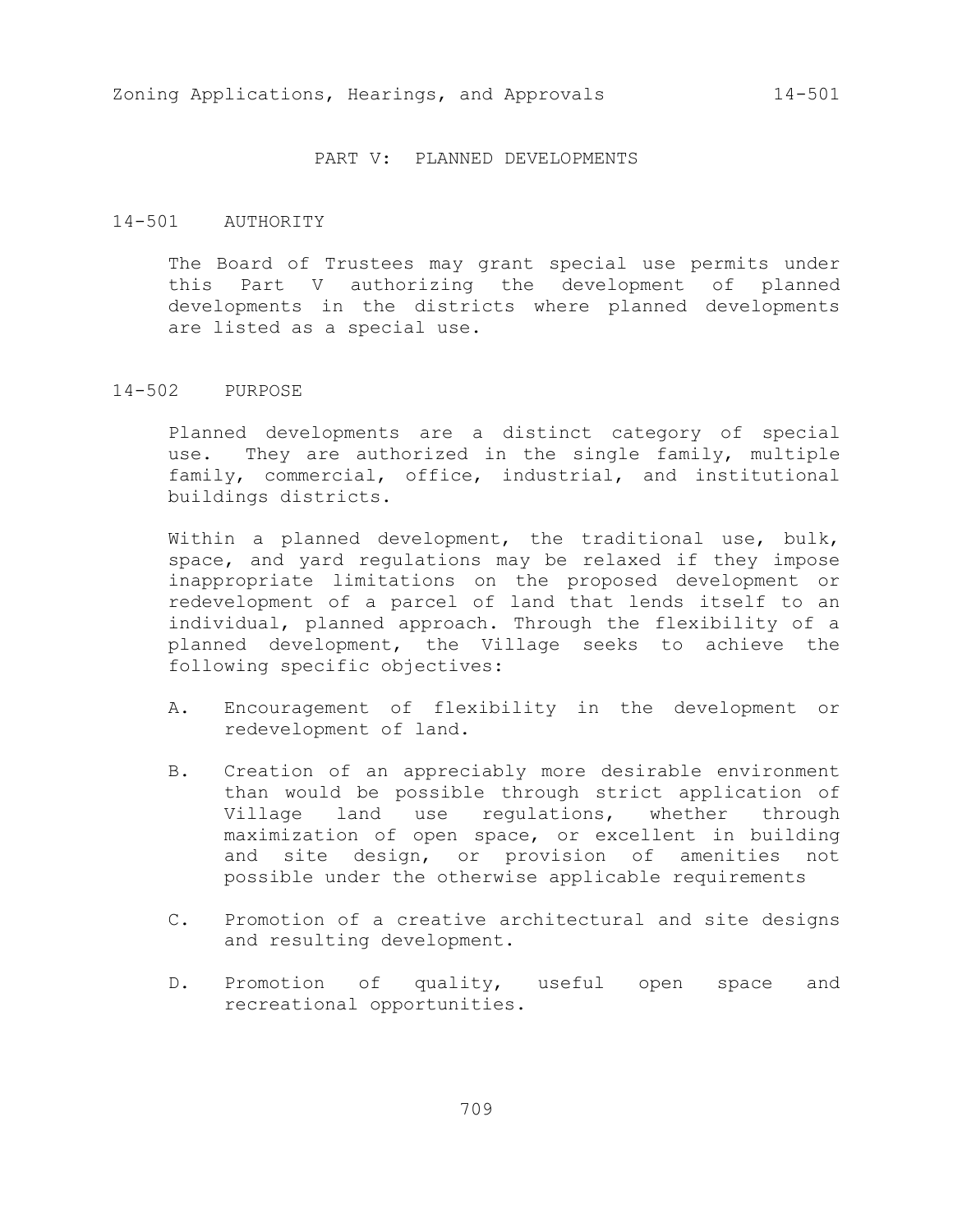- E. Promotion of environmentally sound development practices.
- F. Facilitation of development in harmony with the Comprehensive Plan.
- G. Promotion of public health, safety, and welfare.

### 14-503 PARTIES ENTITLED TO SEEK PLANNED DEVELOPMENT APPROVAL

An application for a special permit to permit a planned development may be filed by the owner of, or any person having a binding contractual interest in, the subject property.

#### 14-504 PROCEDURE FOR LARGE PLANNED DEVELOPMENTS

The provisions of this Section 14-504 apply to any project that Includes 40,000 square feet or more of total land area or more than one principle building (a "Large PD").

- A. Development Concept Plan for Large PD.
	- 1. Purpose. The Development Concept Plan provides an applicant the opportunity to submit a plan showing the basic scope, character, and nature of entire proposed planned development without incurring undue cost. The required public hearing is based on the Development Concept Plan, thus permitting public consideration of the proposal at the earliest possible stage. Once it is approved, the Development Concept Plan binds both the applicant and the Village with respect to the following basic elements of development:
		- (a) categories of uses to be permitted; and
		- (b) general location of residential and nonresidential land uses; and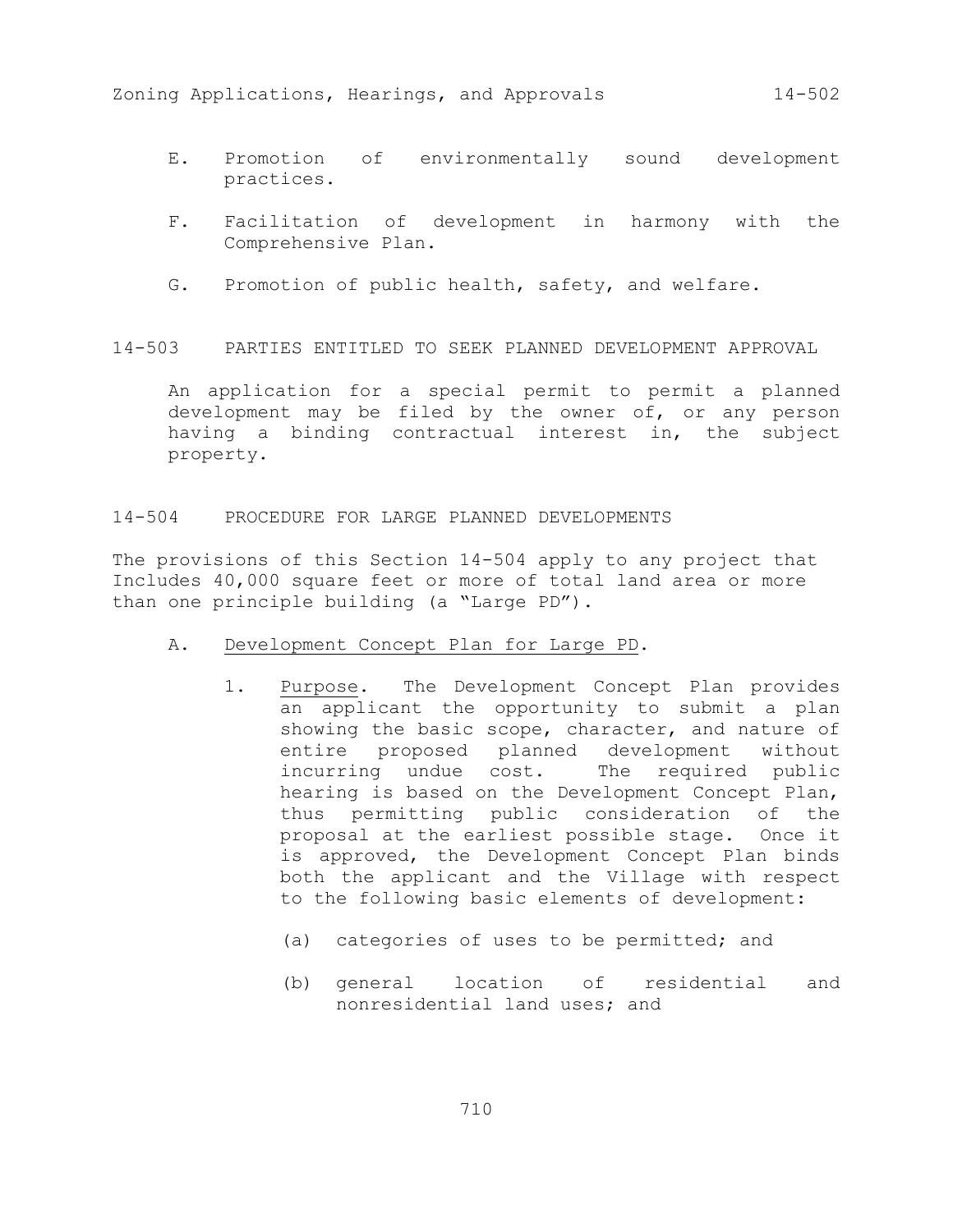- (d) the general architectural style of the proposed development; and
- (e) general location and extent of public and private open space including recreational amenities; and
- (f) general location of vehicular and pedestrian circulation systems; and
- (g) staging of development; and
- (h) nature, scope, and extent of public dedications, improvements, or contributions to be provided by the applicant.
- 2. Application. An applications for approval of a Development Concept Plan shall be filed in accordance with the requirements of Section 14- 101 of this Article XIV.
- 3. Public Hearing. A public hearing shall be set, noticed, and conducted by the Plan Commission in accordance with Section 14-103 of this Code.
- 4. Action by Plan Commission. Within 60 days after the conclusion of the public hearing, the Plan Commission shall transmit to the Board of Trustees its recommendation, in the form specified by Subsection 13-103F of this Code, that the Development Concept Plan either be approved, be approved subject to modifications, or not be approved. The failure of the Plan Commission to act within such 60 days, or such further time to which the applicant may agree, shall be deemed a recommendation for the approval of the Development Concept Plan as submitted.
- 5. Action by Board of Trustees. Within 60 days after the receipt of the recommendation of the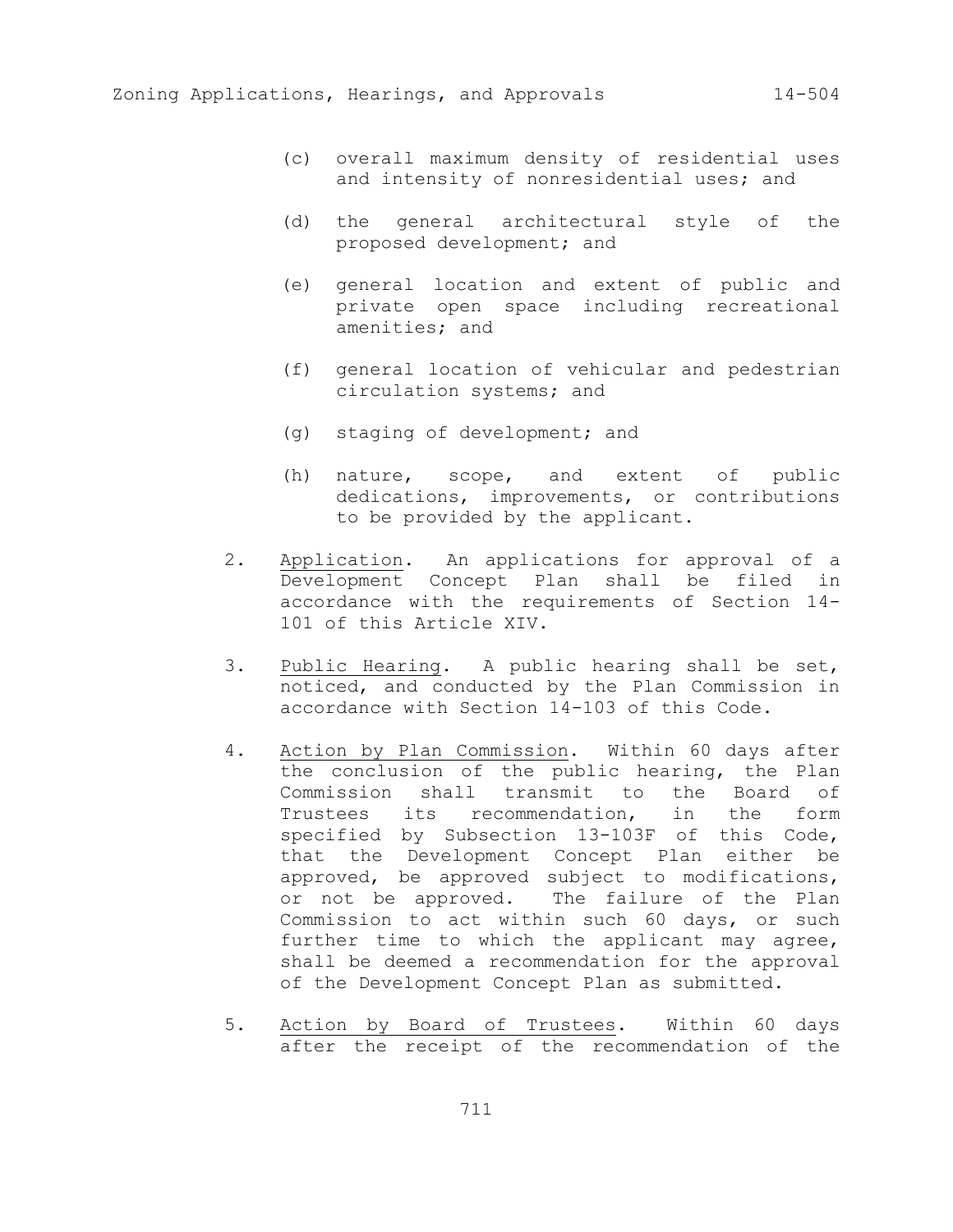Plan Commission or its failure to act as above provided, the Board of Trustees shall deny the application for approval of the Development Concept Plan, or shall refer it back to the Plan Commission for further consideration of specified matters, or, by ordinance duly adopted, shall approve the Development Concept Plan, with or without modifications and conditions to be accepted by the applicant as a condition of such approval, and shall grant a special use permit authorizing the proposed planned development and such additional approvals as may be necessary to permit development of the planned development as approved; provided, however, that every such ordinance and special use permit shall be expressly conditioned upon approval of Final Plans in accordance with Subsection 14-504C of this Article XIV and upon the permittee's compliance with all provisions of this Code and the ordinance granting the special use permit.

The failure of the Board of Trustees to act within such 60 days, or such further time to which the applicant may agree, shall be deemed to be a decision denying approval of the Development Concept Plan.

6. Effect of Development Concept Plan Approval. Unless the applicant shall fail to meet time schedules for filing a Final Plan or shall fail to proceed with development in accordance with the plans as approved or shall in any other manner fail to comply with any condition of this Code or any approval granted pursuant to it, the Village shall not, without the consent of the applicant, take any action to modify, revoke, or otherwise impair an approved Development Concept Plan with respect to the elements of development set forth in Paragraph 14-504A1 of this Section pending the application for approval of a Final Plan. In submitting such plans, the applicant shall be bound by the approved Development Concept Plan with respect to each such element.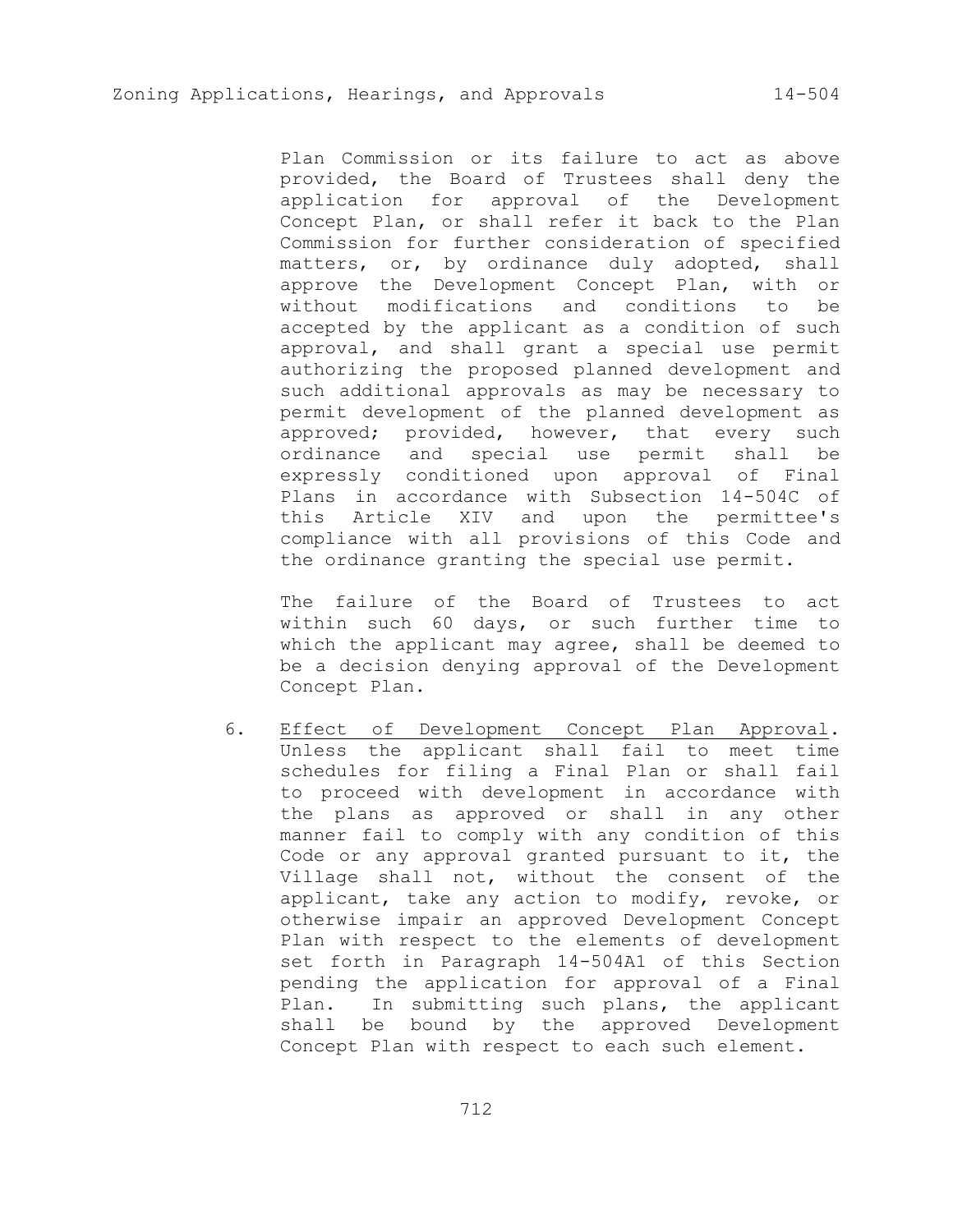- 7. Coordination with Subdivision Ordinance. When a subdivision of land subject to the La Grange Subdivision Ordinance is proposed in connection with a planned development, review of the tentative plat of the proposed subdivision shall be carried out simultaneously with review of the Development Concept Plan.
- B. Optional Submission of a Final Plan. The applicant may, at his or her option, submit a Large PD Final Plan for the proposed planned development pursuant to the requirements of Subsection 14-504C of this Section simultaneously with the submission of the Development Concept Plan pursuant to the requirements of Subsection 14-504A of this Section. In such case, the applicant shall comply with all provisions of this Code applicable to submission of the Development Concept Plan and to submission of the Final Plan. The elements of both the Development Concept Plan and the Final Plan may be combined into a single set of plans. The Plan Commission and the Board of Trustees shall consider such plans simultaneously and shall grant or deny Large PD Final Plan approval in accordance with the provisions of Subsection 14-504A and C of this Section.
- C. Large PD Final Plan.
	- 1. Purpose. The Large PD Final Plan is intended to particularize, refine, and implement the Development Concept Plan and to serve as a complete, thorough, and permanent public record of the planned development and the manner in which it is to be developed.
	- 2. Application. Upon approval of the Development Concept Plan, the applicant shall file an application for Final Plan approval in accordance with the requirements of Section 14-101 of this Code within one year after the date of such approval or in stages as approved in the Development Concept Plan. The application shall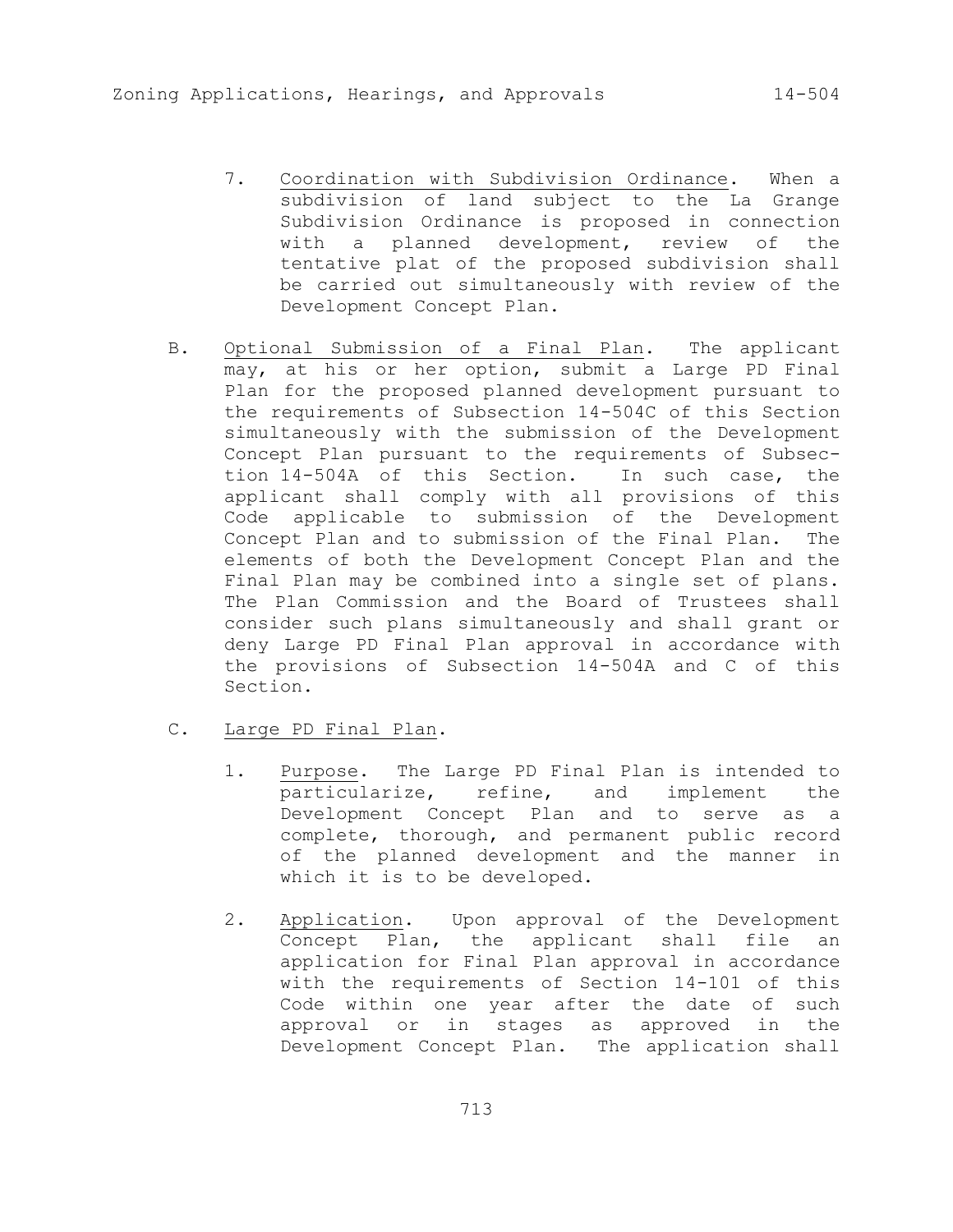refine, implement, and be in substantial conformity with the approved Development Concept Plan.

- 3. Public Meeting. A public meeting shall be set, noticed, and conducted by the Plan Commission in accordance with Section 14-103 of this Code.
- 4. Coordination with Subdivision Ordinance. When a subdivision of land subject to the La Grange Subdivision Ordinance is proposed in connection with a planned development, review of the proposed plat of subdivision shall be carried out simultaneously with review of the Development Concept Plan.
- 5. Action by Plan Commission.
	- (a) Evaluation. Within 60 days after the filing of an application for approval of a Large PD Final Plan, the Plan Commission shall, with such aid and advice of the Village staff and consultants as may be appropriate, review and act on the plan. Such review shall consider:
		- (i) whether the Large PD Final Plan is in substantial conformity with the approved Development Concept Plan; and
		- (ii) the merit or lack of merit of any departure of the Large PD Final Plan from substantial conformity with the approved Development Concept Plan; and
		- (iii) whether the Large PD Final Plan complies with any and all conditions imposed by approval of the Development Concept Plan; and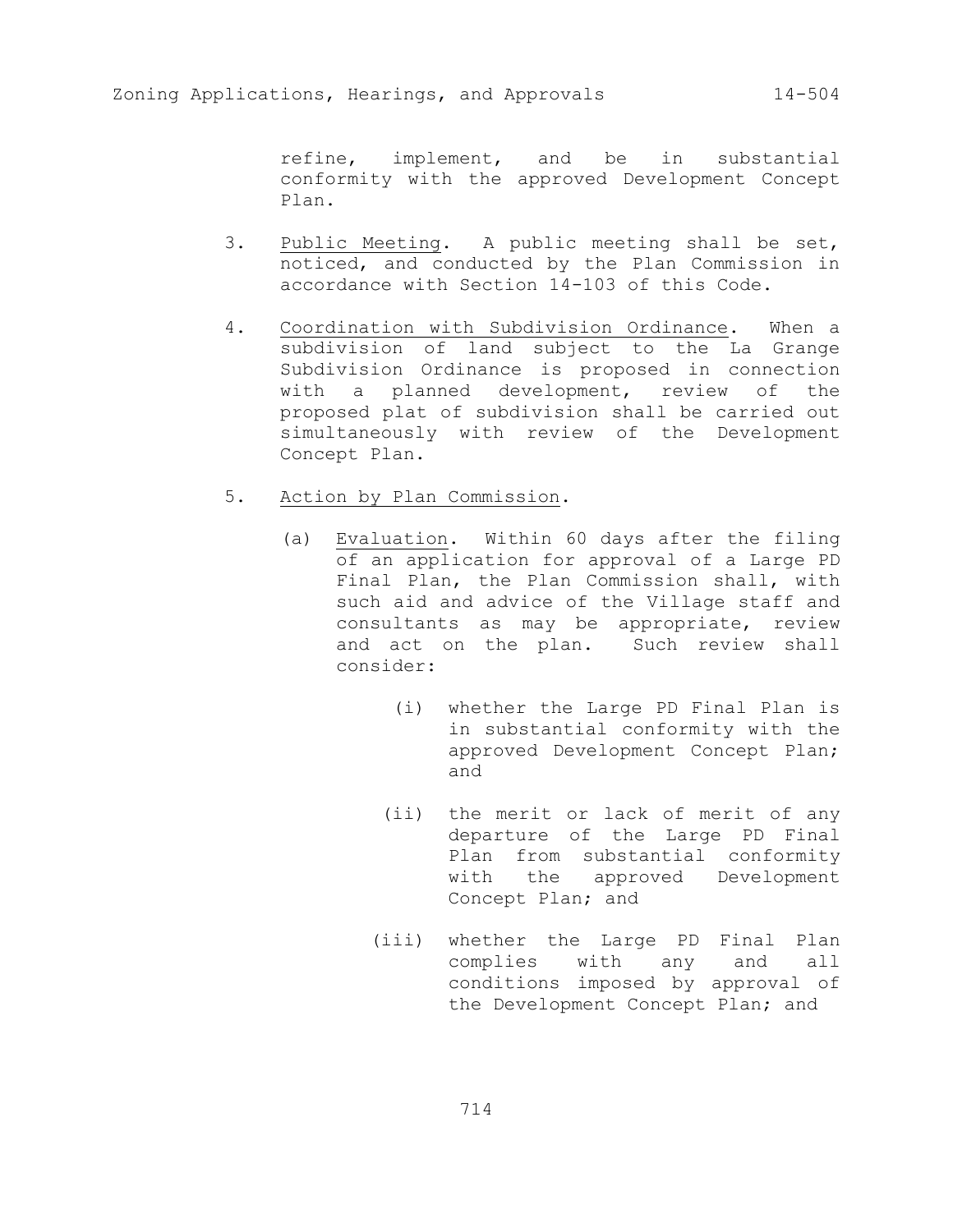- (iv) whether the Large PD Final Plan complies with the provisions of this Code and all other applicable federal, State, and Village codes, ordinances, and regulations.
- (b) Recommendation of Approval Based on Substantial Conformity. If the Plan Commission finds substantial conformity between the Large PD Final Plan and the approved Development Concept Plan and further finds the Large PD Final Plan to be in all other respects complete and in compliance with any and all conditions imposed by approval of the Development Concept Plan and with the provisions of this Code and all other applicable federal, State, and Village codes, ordinances, and regulations, it shall transmit the plan to the Board of Trustees with its recommendation, in the form specified in Subsection 13-103F of this Code, that the Board of Trustees approve the Large PD Final Plan, with or without modifications and conditions to be accepted by the applicant as a condition of approval; provided, however, that in no event shall such conditions of approval impair the rights granted by the Development Concept Plan approval.
- (c) Recommendation of Approval without Substantial Conformity. If the Plan Commission finds that the Large PD Final Plan lacks substantial conformity to the Development Concept Plan but merits approval notwithstanding such lack of conformity and otherwise conforms to the requirements of this Code, it shall transmit the plan to the Board of Trustees with its recommendation, in the form specified in Subsection 13-103F of this Code, that the Large PD Final Plan be approved, with or without modifications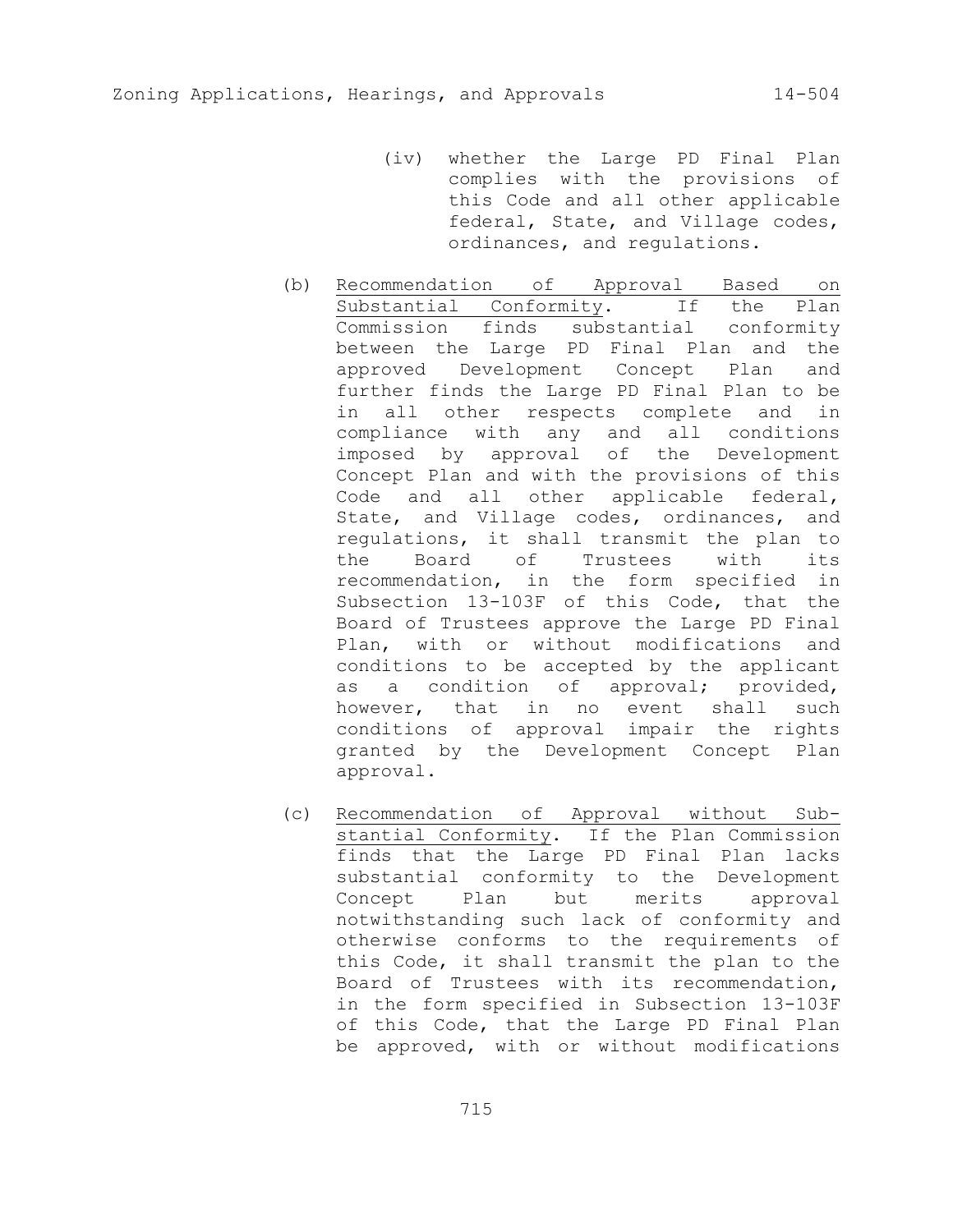and conditions to be accepted by the applicant as a condition of approval.

- (d) Recommendation of Denial. If the Plan Commission finds that the Large PD Final Plan is not in substantial conformity with the approved Development Concept Plan and does not merit approval, or if the Plan Commission requires modifications of a plan that are not accepted by the applicant, then the Plan Commission shall transmit the plan to the Board of Trustees together with its recommendation, in the form specified in Subsection 13-103F of this Code, that the Large PD Final Plan not be approved.
- (e) Failure to Act. The failure of the Plan Commission to act within such 60 days, or such further time to which the applicant may agree, shall be deemed to be a recommendation to the Board of Trustees to approve the Final Plan as submitted.
- 6. Action by Board of Trustees. Within 60 days after the receipt of the recommendation of the Plan Commission, or its failure to act as above provided, the Board of Trustees shall proceed as follows:
	- (a) Approval Based on Substantial Conformity. If the Plan Commission has recommended approval of a Large PD Final Plan pursuant to Subparagraph 14-504C5(b) of this Section, the Board of Trustees shall, unless it specifically rejects one or more of the findings of the Plan Commission on the basis of expressly stated reasons, approve the Large PD Final Plan by a duly adopted ordinance; or
	- (b) Approval Without Substantial Conformity. In any case other than that specified in Subparagraph 14-504C6(a) of this Section,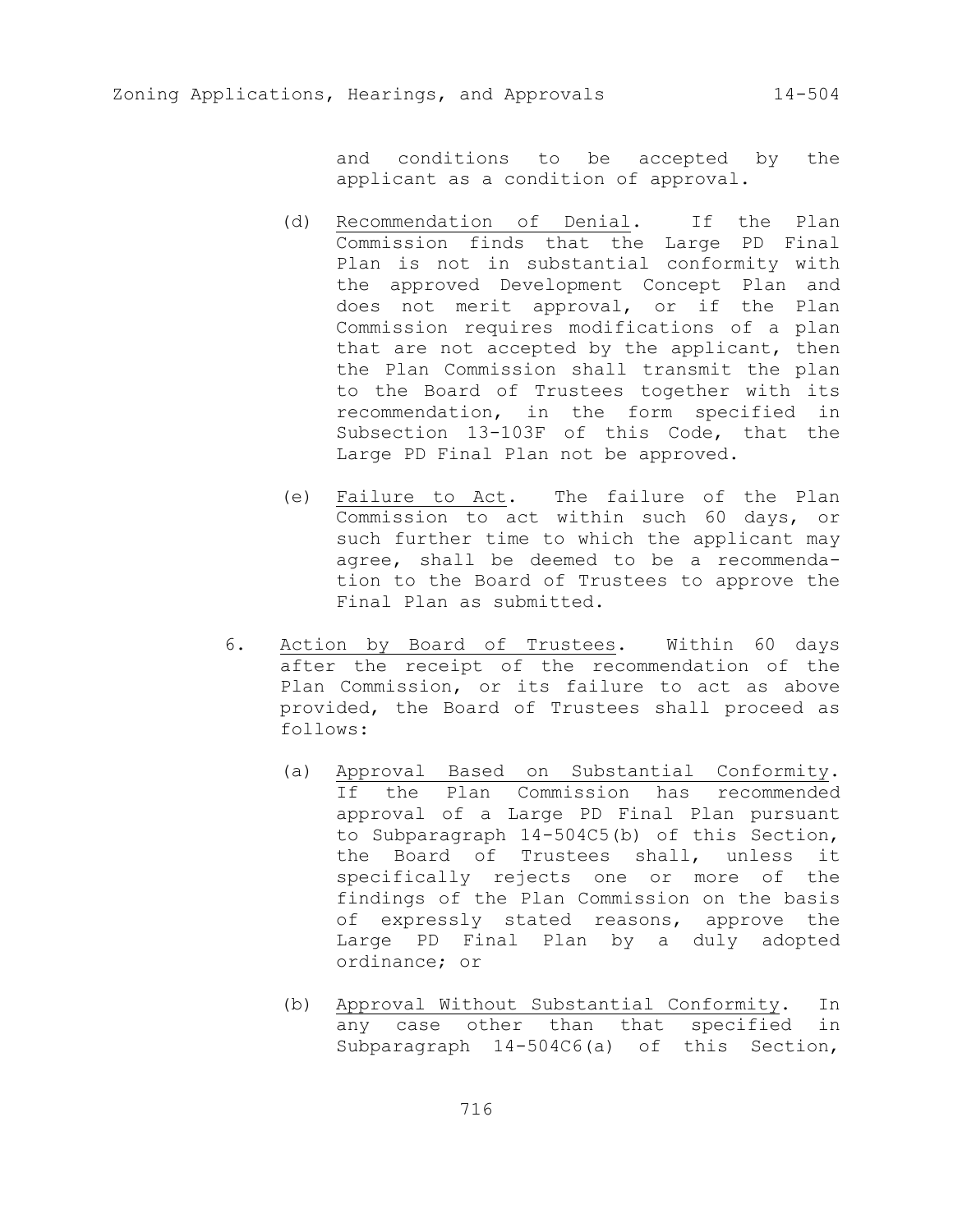the Board of Trustees may, if it finds that the Large PD Final Plan merits approval and otherwise conforms to the requirements of this Code, approve the Final Plan by a duly adopted ordinance; or

- (c) Referral Back to Plan Commission. In any case other than that specified in Subparagraph 14-504C6(a) of this Section, the Board of Trustees may refer the Large PD Final Plan back to the Plan Commission for further consideration of specified matters; or
- (d) Conditions on Final Plan Approval. The approval of any Large PD Final Plan may be granted with or without modifications and conditions to be accepted by the applicant as a condition of approval; provided, however, that in no event shall such conditions of approval impair the rights granted by the Development Concept Plan approval.
- (e) Failure to Act. The failure of the Board of Trustees to act within such 60 days, or such further time to which the applicant may agree, shall be deemed to be a decision denying Final Plan approval.
- 7. Recording of Final Plan. When a Large PD Final Plan is approved, the Village Manager shall cause the Large PD Final Plan, or the portions thereof as are appropriate, to be recorded with the Recorder of Deeds of Cook County.
- 8. Limitation on Large PD Final Plan Approval. Construction shall commence in accordance with the approved Large PD Final Plan within one year after the approval of such plan, or within such time as may be established by the approved development schedule. Failure to commence construction within such period shall, unless an extension of time shall have been granted by the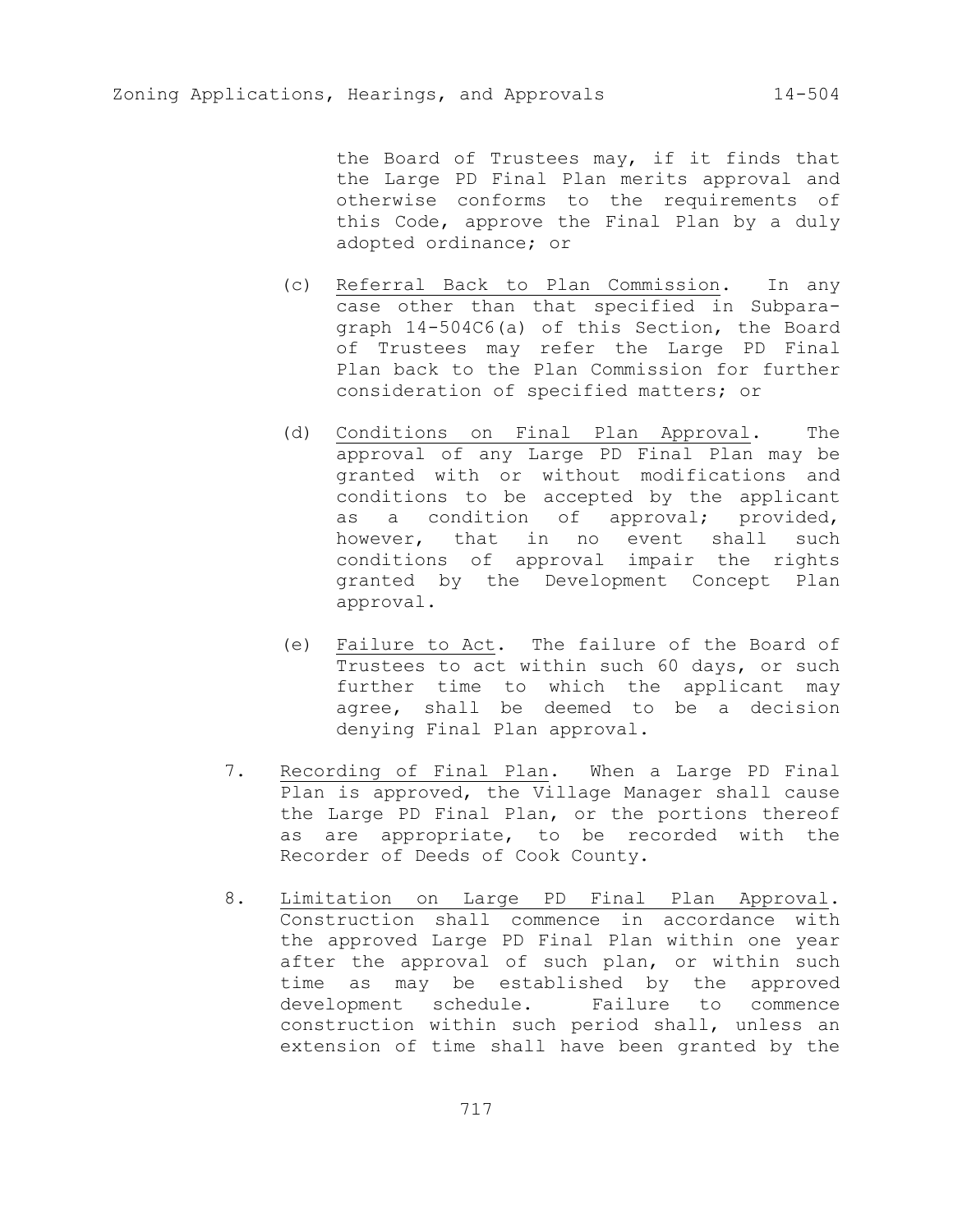Village Manager pursuant to Subsection 13-101L of this Code, automatically render void the Large PD Final Plan approval and all approvals of the planned development and all permits based on such approvals, and the Manager shall, without further direction, initiate an appropriate application to revoke the special use permit for all portions of the planned development that have not yet been completed.

9. Building and Other Permits. Except as provided in Subparagraph 14-504C9 of this Section, appropriate officials of the Village, after receiving notice from the Village Manager that the documents required for Large PD Final Plan approval have been approved and upon proper application by the applicant, may issue building and other permits to the applicant for the development, construction, and other work in the area encompassed by the approved Large PD Final Plan; provided, however, that no permit shall be issued unless the appropriate official is first satisfied that the requirements of any codes or ordinances of the Village, in addition to this Code, that are applicable to the permit sought, have been satisfied.

Building permits may, however, be withheld at the discretion of the Village Manager or the Board of Trustees at any time it is determined that the development of the planned development is not proceeding in strict compliance with the approved Final Plan.

# 14-505 STANDARDS FOR LARGE PLANNED DEVELOPMENTS

A. Special Use Permit Standards for Large PD. No special use permit for a Large PD shall be recommended or granted pursuant to this Section unless the applicant shall establish that the proposed development will meet each of the standards made applicable to special uses pursuant to Subsection 14-401E of this Code.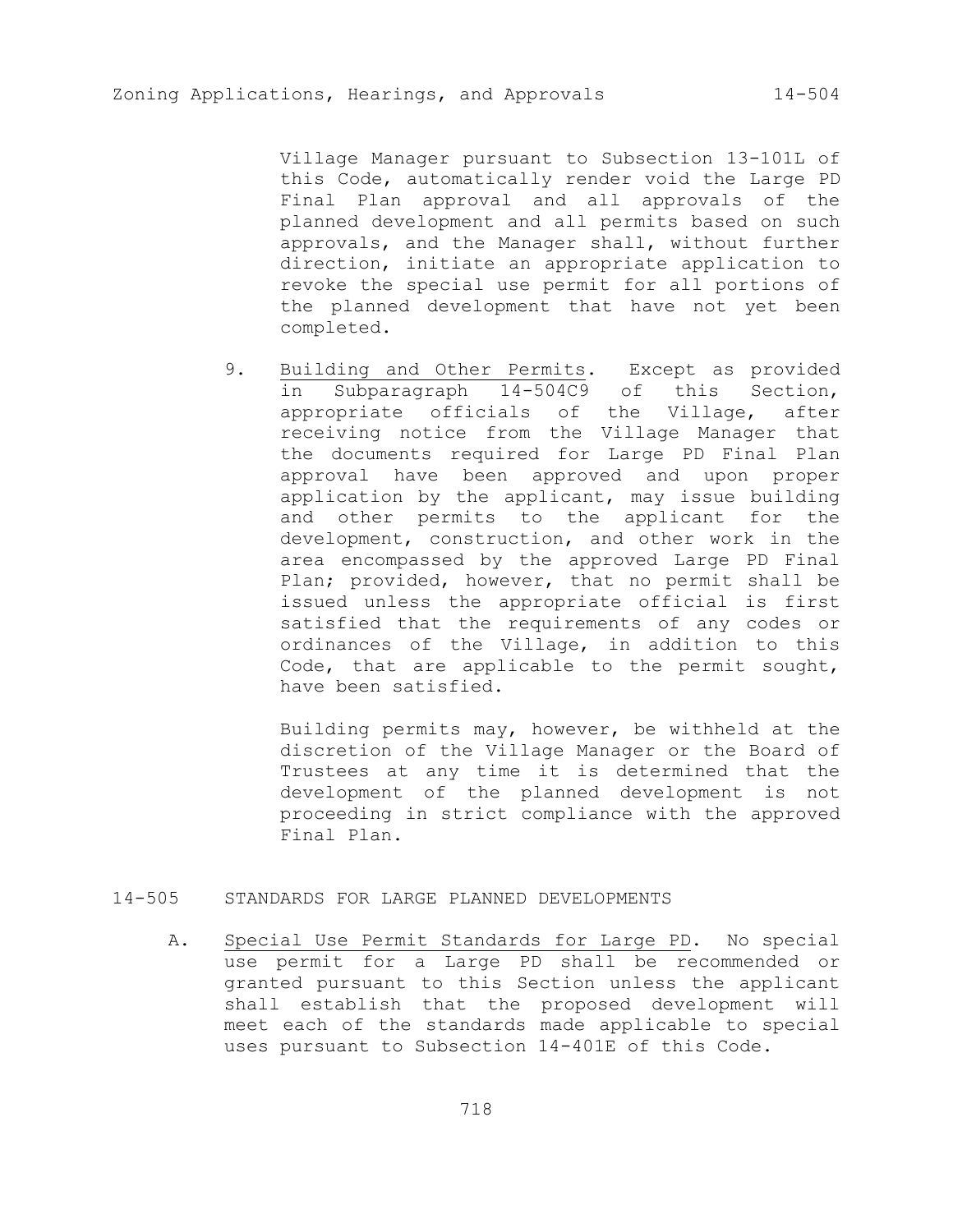- B. Additional Standards for Large PD. No special use permit for a Large PD shall be recommended or granted unless the applicant shall establish that the proposed development will meet each of the following additional standards:
	- 1. Unified Ownership Required. The entire property proposed for planned development treatment must be, at the time of application and final action by the Board of Trustees, in single ownership or under such unified control as to ensure that the entire property will be developed as a unified whole. All owners of the property shall be included as joint applicants on all applications and all approvals shall bind all owners. The violation of any owner as to any tract shall be deemed a violation as to all owners and all tracts.
	- 2. Covenants and Restrictions to be Enforceable by Village. All covenants, deed restrictions, easements, and similar restrictions to be recorded in connection with the planned development shall provide that they may not be modified, removed, or released without the express consent of the Board of Trustees and that they may be enforced by the Village as well as by future landowners within the proposed development.
	- 3. Protected Open Space.
		- (a) Definition. Protected Open Space means parks, playgrounds, landscaped green space, community centers, or other similar areas and associated recreational amenities held and protected permanently as open space.
		- (b) Protected Open Space Required. Except under extraordinary circumstances determined as sufficient by the Board of Trustees, the planned development must include protected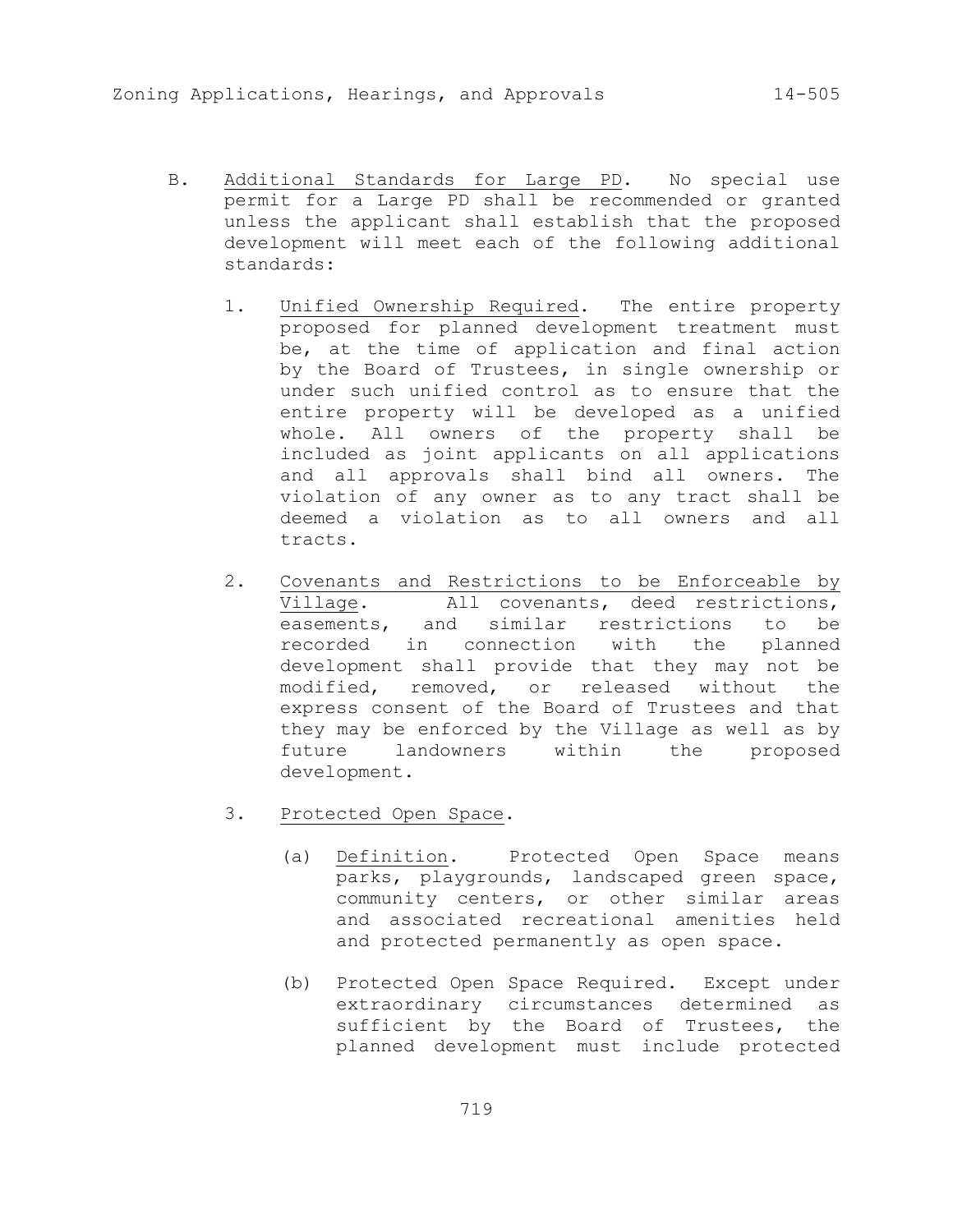open space commensurate with the scale and design of the development. The protected open space must be held in common ownership or by an entity specifically responsible for the care and maintenance of the space. The protected open space also must be (i) held for use by all residents or other occupants of the development or (ii) dedicated to, and accepted by, the Village of La Grange, the Park District of La Grange, a school district, or another public entity as permanent common open areas for parks, recreation and/or related public uses.

- 4. Landscaping and Perimeter. Any area of a planned development not used for structures or circulation elements shall be landscaped or otherwise improved. The perimeter of the planned development shall be treated so as to ensure compatibility with surrounding uses by means such as provision of compatible uses and structures, setbacks, screening, or natural or man-made buffers. Every planned development having 20 or more acres shall provide a perimeter landscaped open space along each of its boundaries; each such open space shall have a minimum depth equal to the minimum front yard required in the district in which it is located or which it abuts, whichever is greater.
- 5. Private Streets. Private streets are prohibited unless expressly approved by the Board of Trustees. If so approved, they shall meet all construction standards applicable to public streets. No such streets shall be approved except upon the condition that they shall be owned and maintained by a hospital or by a property owners' association meeting the requirements set forth in Subparagraph B5 (d) of this Section.
- 6. Pedestrian Circulation System. The planned development must include a suitable pedestrian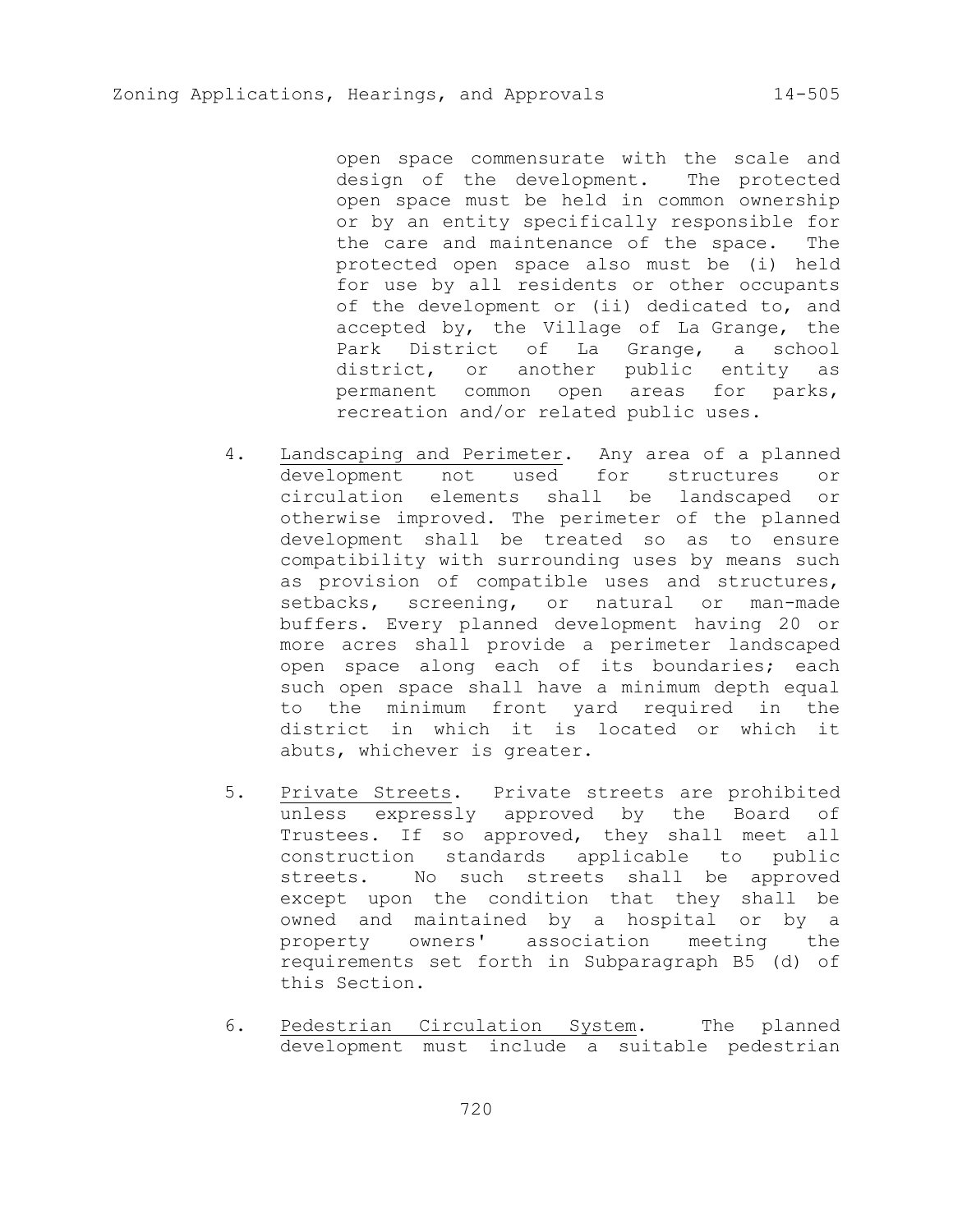circulation system including appropriate walkways, paths, trails, passageways, and other means of movement into, out of, and throughout the development and including private or public sidewalks meeting the standards of the La Grange Subdivision Code on both sides of every street in or abutting a planned development.

- 7. Utilities. All utility lines shall be installed underground.
- 8. Compensating Amenities. The planned development must include compensating amenities, if the applicant seeks a modification of any provision of this Code or the La Grange Subdivision Ordinance, as provided in Subsection 14-509B of this Code.
- C. Additional Standards for Specific Large PD. When the district regulations authorizing any planned development use in a particular district impose standards to be met by that planned development in such district, a special permit for such development shall not be recommended or granted unless the applicant shall establish compliance with such special standards.
- 14-506 PROCEDURES FOR SMALL PLANNED DEVELOPMENTS
- A. Application for Small PD. For every project that includes less than 40,000 square of total land area (a "Small PD"), an application for approval of a Small PD Development Plan shall be filed in accordance with the requirements of Section 14-101 of this Article XIV.
- B. Public Hearing. A public hearing shall be set, noticed, and conducted by the Plan Commission in accordance with Section 14-103 of this Code.
- C. Action by Plan Commission. Within 30 days after the conclusion of the public hearing, the Plan Commission shall transmit to the Board of Trustees its recommendation, in the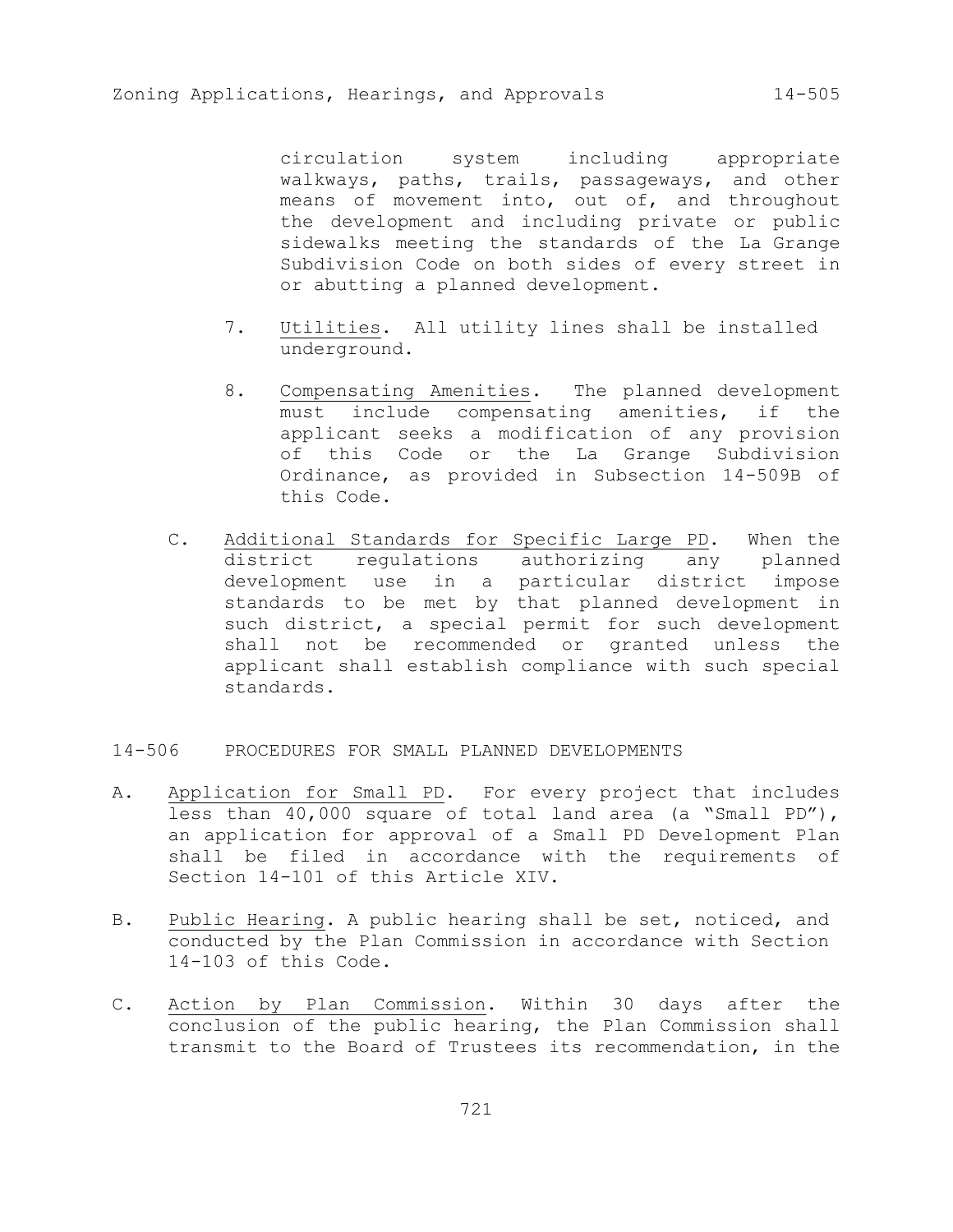form specified by Subsection 13-103F of this Code, that the Small PD Development Plan either be approved, be approved subject to modifications, or not be approved. The failure of the Plan Commission to act within 30 days, or such further time to which the applicant may agree, shall be deemed a recommendation for the approval of the Small PD Development Plan as submitted.

D. Action by Board of Trustees. Within 60 days after the receipt of the recommendation of the Plan Commission or its failure to act as above provided, the Board of Trustees shall deny the application for approval of the Small PD Development Plan, or shall refer it back to the Plan Commission for further consideration of specified matters, or, by ordinance duly adopted, shall approve the Small PD Development Plan, with or without modifications and conditions to be accepted by the applicant as a condition of such approval, and shall grant a special use permit authorizing the proposed planned development and such additional approvals as may be necessary to permit development of the planned development as approved. Every ordinance and special use permit shall be expressly conditioned on the permittee's compliance with all provisions of this Code and the ordinance granting the special use permit.

The failure of the Board of Trustees to act within 60 days, or such further time to which the applicant may agree, shall be deemed to be a decision denying approval of the Small PD Development Plan.

## 14-507 STANDARDS FOR SMALL PLANNED DEVELOPMENTS

- A. Special Use Permit Standards for Small PD. No special use permit for a planned development shall be recommended or granted pursuant to this Section unless the applicant shall establish that the proposed development will meet each of the standards made applicable to special uses pursuant to Subsection 14-401E of this Code.
- B. Additional Standards for Small PD Development Plans. No special use permit for a planned development shall be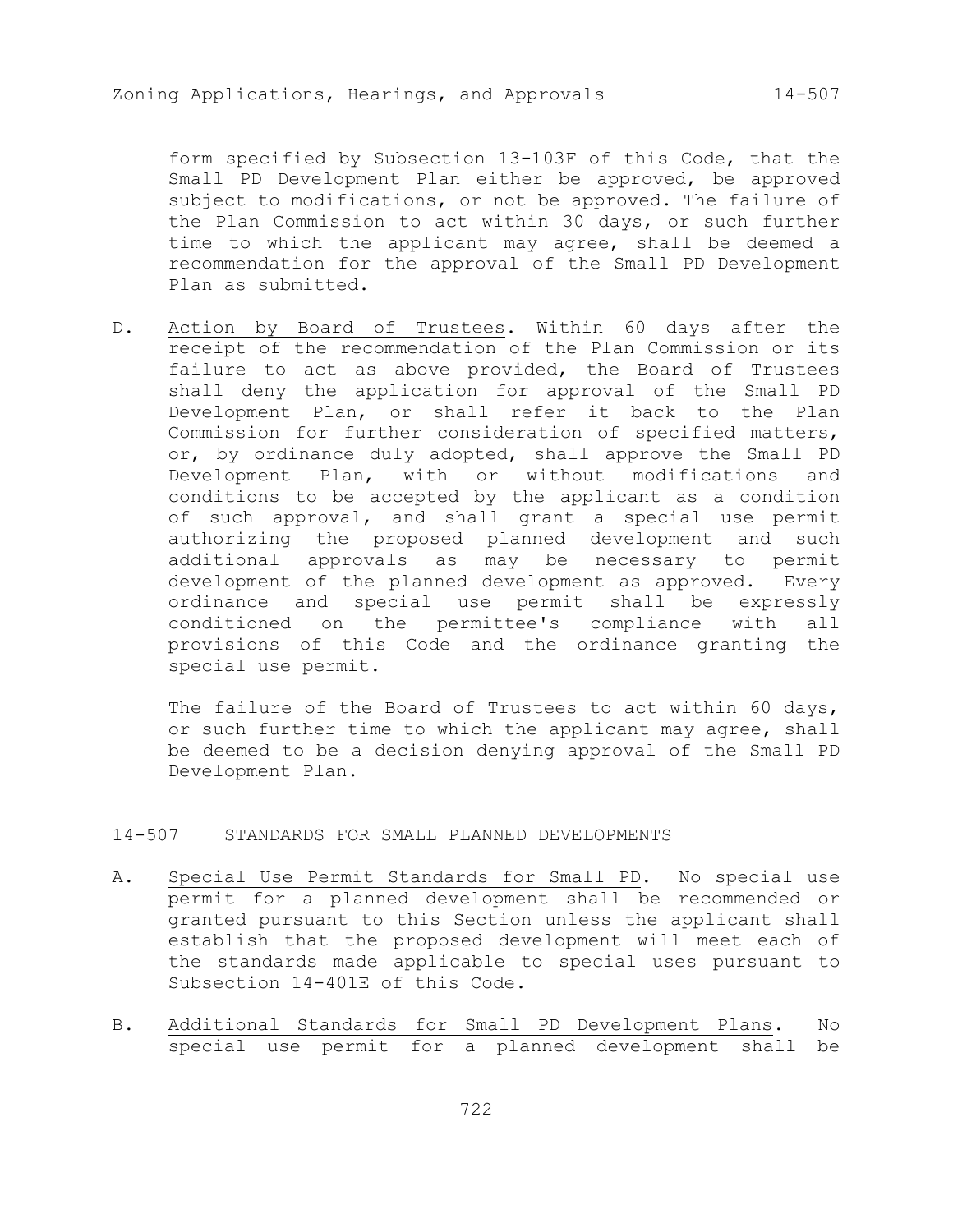recommended or granted unless the applicant shall establish that the proposed development will meet each of the following additional standards:

- 1. Unified Ownership Required. The entire property proposed for planned development treatment must be, at the time of application and final action by the Board of Trustees, in single ownership or under such unified control as to ensure that the entire property will be developed as a unified whole. All owners of the property shall be included as joint applicants on all applications and all approvals shall bind all owners. The violation of any owner as to any tract shall be deemed a violation as to all owners and all tracts.
- 2. Covenants and Restrictions to be Enforceable by Village. All covenants, deed restrictions, easements, and similar restrictions to be recorded in connection with the planned development shall provide that they may not be modified, removed, or released without the express consent of the Board of Trustees and that they may be enforced by the Village as well as by future landowners within the proposed development.
- 3. Open Space. The applicant must show that the largest amount of open space reasonably possible has been included in the Small PD Development Plan and that open space has been assembled and designed to maximize its quality, usefulness, beauty, and value to the development. The Village may require recorded restrictions and covenants or dedication of development rights to assure the perpetual care, conservation, and maintenance of the operation of the open space and to prevent the use of common open space for any structure, improvement, or use other than that shown on the approved Small PD Development Plan. The restrictions must be permanent and not for a given period of years and must run with the land.
- 4. Landscaping and Perimeter Treatment. To the fullest extent possible, any area of the planned development not used for structures or circulation elements shall be landscaped or otherwise improved.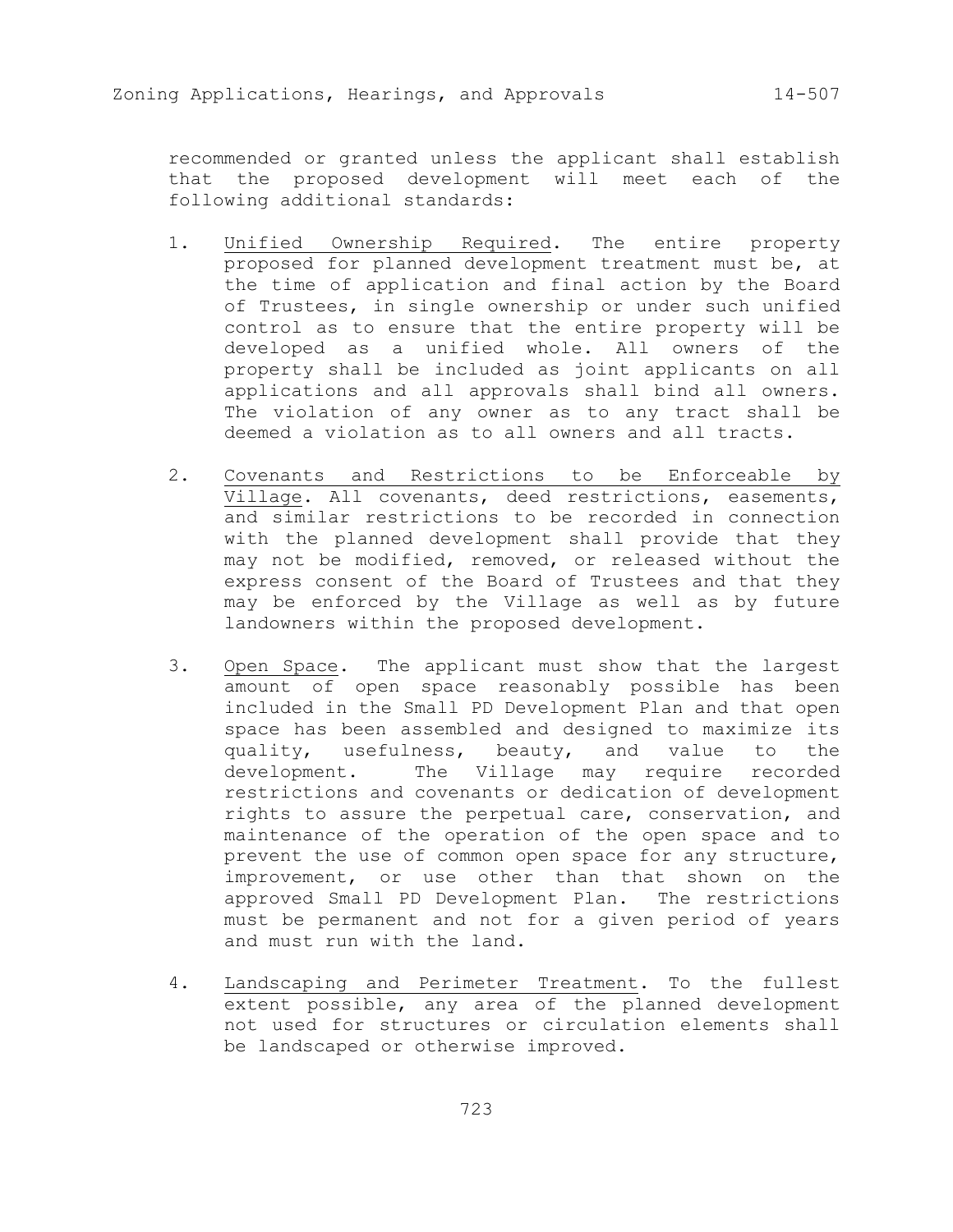- 5. Public Improvements. The applicant must provide for all public improvements necessary to serve the planned development, including without limitation streets, sidewalks, lights, signs, underground utilities, and landscaping, to be constructed or installed to Village standards at no cost to the Village.
- 6. Excellence of Design. The building or buildings within the planned development must be of high architectural quality, with excellence of design considering the context within which the development is being proposed and the general standards stated in the "Urban Design Principles," "Urban Design Framework," and "Appendix A" of the Village of La Grange Urban Design Guidelines dated February 2009.
- C. Additional Standards for Specific Small PD. When the district regulations authorizing any planned development use in a particular district impose standards to be met by such planned development in such district, a special permit for such development shall not be recommended or granted unless the applicant shall establish compliance with such special standards.

14-508 CONDITIONS ON ALL PLANNED DEVELOPMENT APPROVALS

The approval of a Large PD Final Plan or a Small PD Development Plan may be conditioned on such matters as the Board of Trustees may find necessary to prevent or minimize any possible adverse effects of the proposed planned development, or to ensure its compatibility with surrounding uses and development and its consistency with the general purposes, goals, and objectives of this Code, the La Grange Subdivision Code, and the Official Comprehensive Plan. Such conditions shall be expressly set forth in the ordinance or resolution granting the approval in question. Violation of any such condition or limitation shall be a violation of this Code and shall constitute grounds for revocation of all approvals granted for the planned development.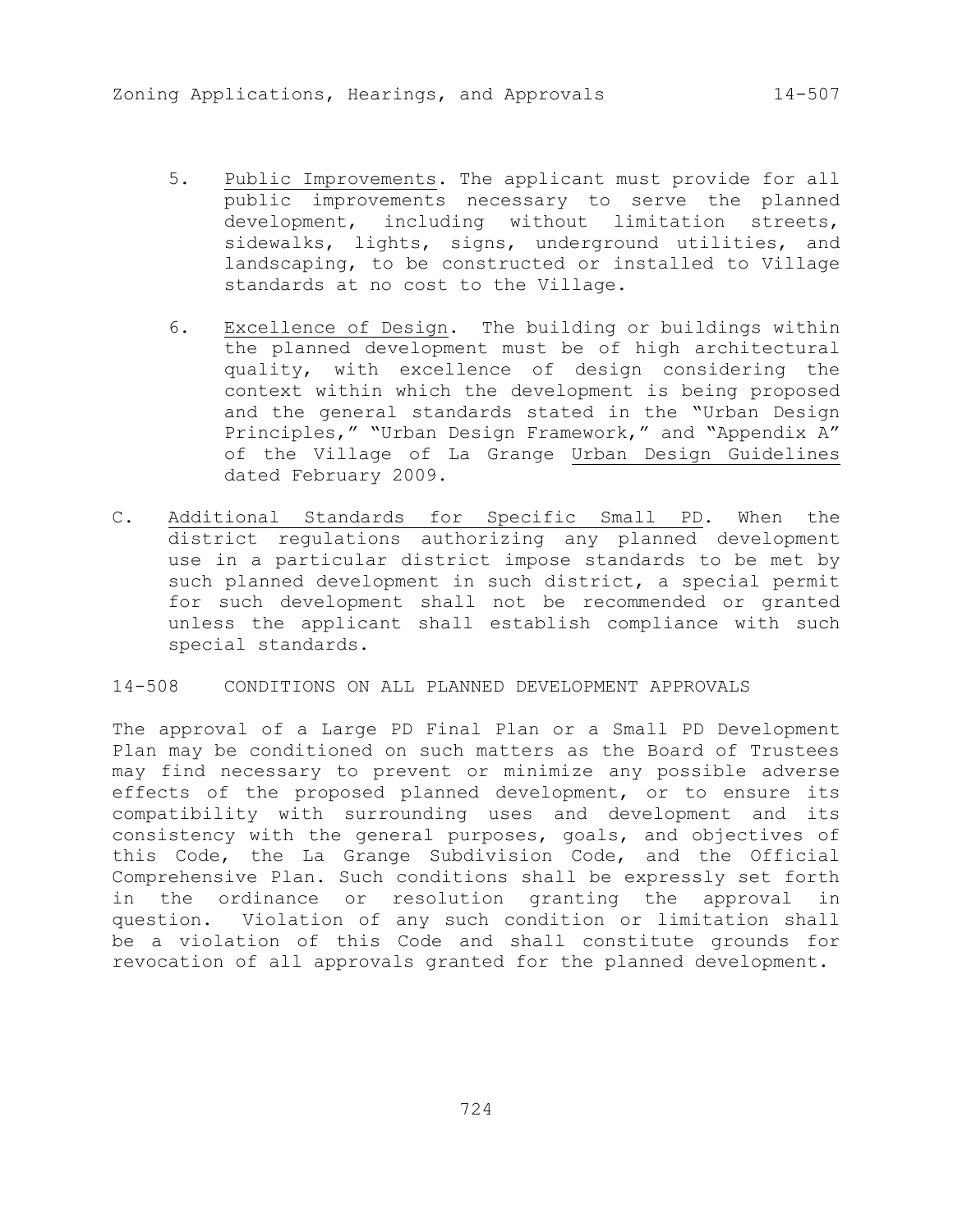## 14-509 AUTHORITY TO MODIFY REGULATIONS

- A. Authority. Subject to the standards and limitations in this Section, the Board of Trustees, as part of an approval of any planned development, may modify any provision of this Code or of the La Grange Subdivision Ordinance as they apply to an approved planned development, subject to the limitations in this Section.
- B. Standards. No modification may be approved unless the Board of Trustees shall find that the proposed planned development:
	- 1. Will achieve the purposes for which planned developments may be approved pursuant to Section  $14 - 502;$
	- 2. Will not violate the general purposes, goals, and objectives of this Code and the Official Comprehensive Plan; and
	- 3. Will result in a development providing compensating amenities to the Village. Compensating amenities means features not otherwise required to achieve compliance with the standards of this Code or other applicable Village codes and ordinances, including such things as public art, plazas, pedestrian walkways, natural habitats, increased landscaping, buffering or screening, enhanced streetscape, enhanced pedestrian and transit supportive design, underground parking and similar features. Compensating amenities must be proposed as part of a PD application, and all compensating amenities, whether public or private, must be developed and constructed at the applicant's expense.
	- 4. Subject to the standards set forth in this paragraph, a compensating amenity may be in the form of a cash contribution. If the Board of Trustees approves a cash contribution, then the contribution must be made by the applicant to the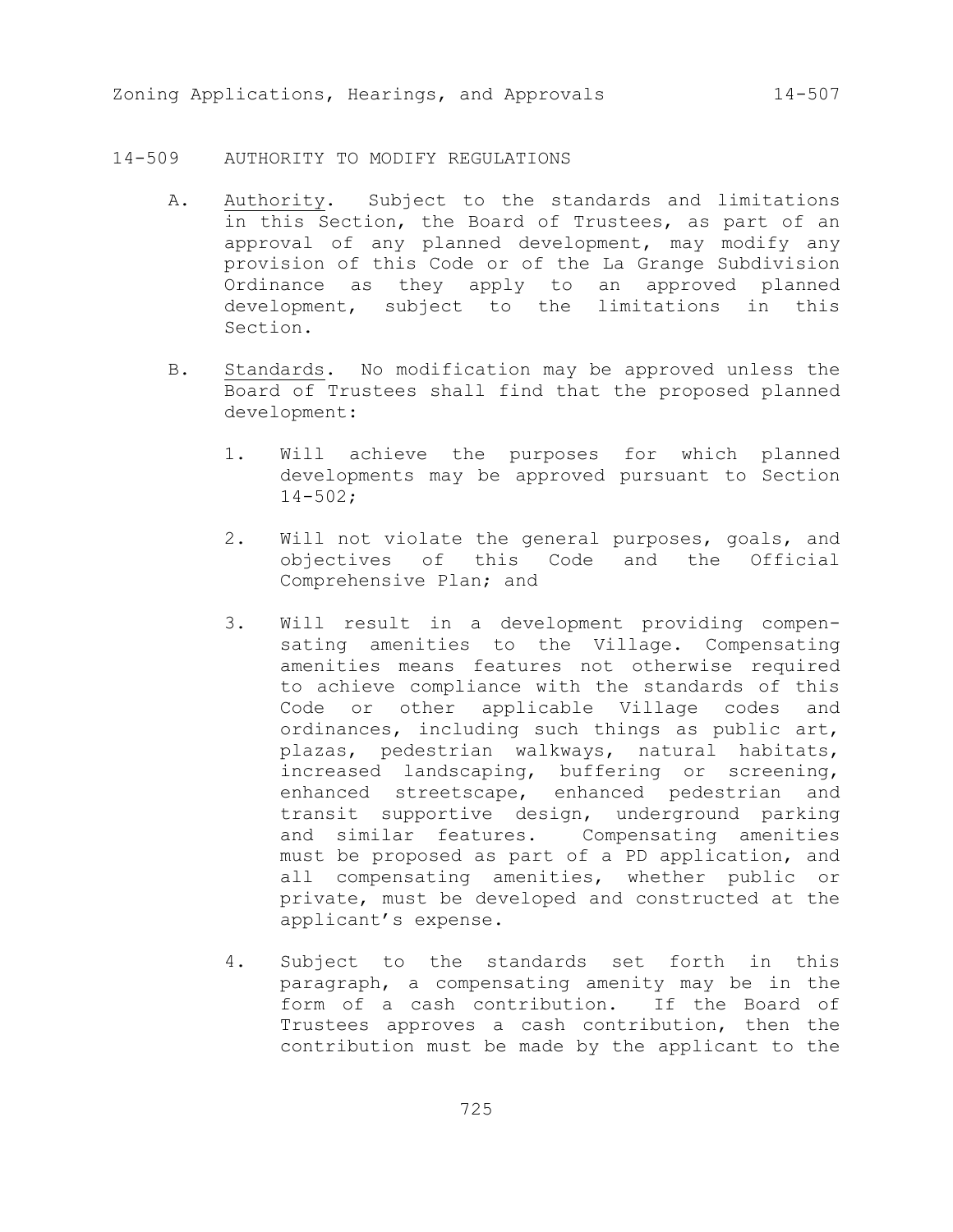Village prior to the issuance by the Village of any permit authorizing construction related to the project. The cash contribution must be designated by the Village specifically for use to provide one or more features of the type described in the preceding paragraph. The Board of Trustees may approve a cash contribution only if (a) the project site is inadequate for any physical on-site compensating amenity as a result of its size, shape, or other topographic feature, (b) there is no immediate need for a compensating amenity on public property abutting or adjacent to the project site, and (c) there is a compelling and appropriate compensating amenity, as determined by the Board of Trustees, for which a cash contribution can be designated.

- C. Specific District Regulations. Except as provided in Subsection 14-508D of this Section, no modification shall be permitted with respect to a zoning district standard in this Code specifically applicable to planned developments, unless the zoning district regulations expressly authorize a modification.
- D. Other Limitations. In granting any planned development approval pursuant to this Section, the Board of Trustees shall in no event:
	- 1. For a Large PD, reduce the number of off-street parking or loading spaces required by this Code for any commercial use located within a C-2 or C-3 District by more than 50 percent or for any other use by more than 25 percent; or
	- 2. Make less stringent any performance standard relating to noise, vibration, smoke and particulate matter, odors, toxic and noxious matter, radiation hazards, fire and explosive hazards, or heat or glare, applicable in the district in which the development is to be located or applicable to the particular use by reason of the regulations applicable in any district in which it might be located; or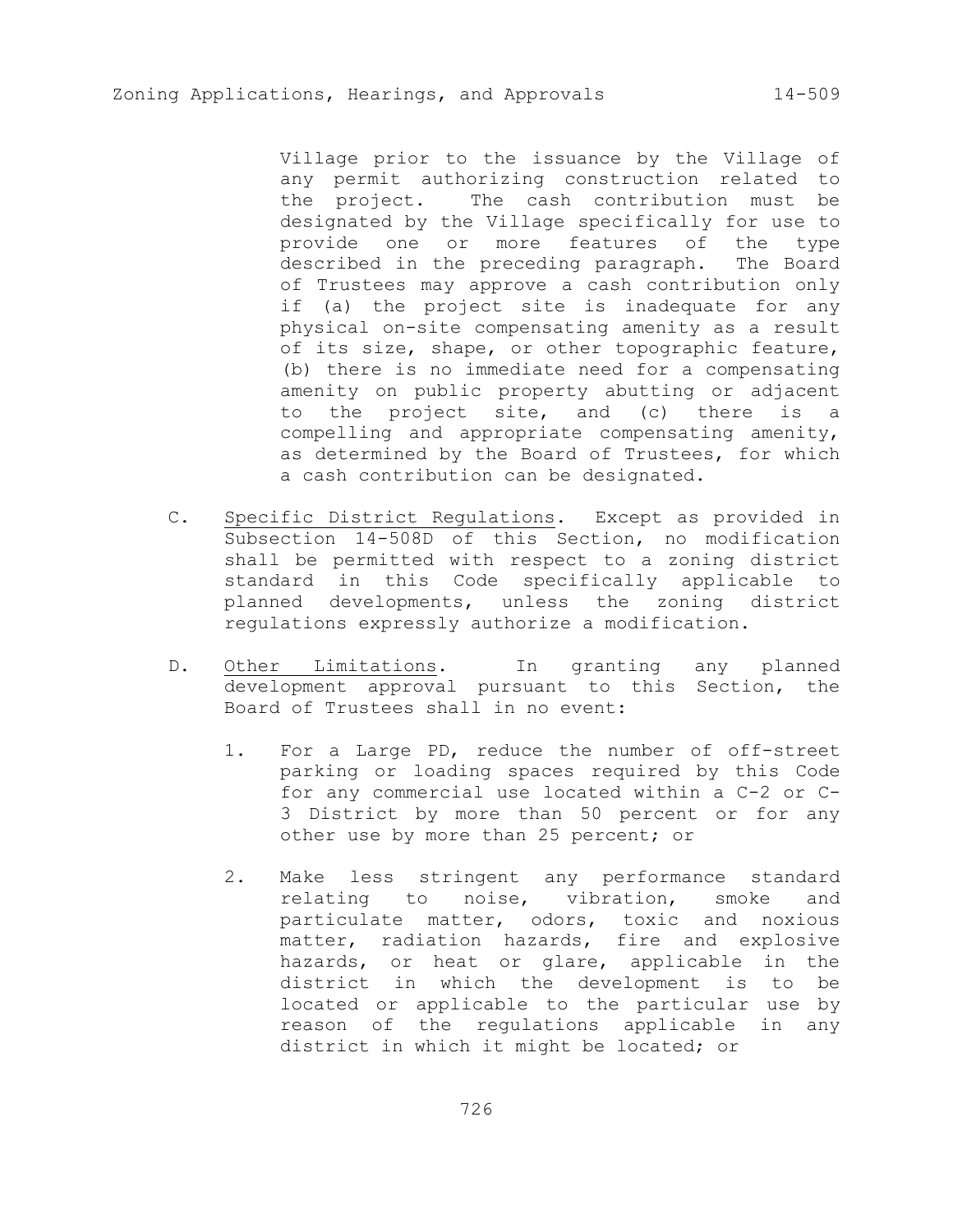to any minimum lot area per unit requirement; or

- 4. For a Large PD, permit the total lot coverage in the planned development to exceed 60 percent when located in any R-1 Single Family Residential District or 75 percent when located in any other residential district; or
- 5. Reduce the minimum livable floor area requirements applicable in any district in which the development is to be located, except as may be specifically provided in the applicable district regulations.

## 14-510 REGULATION DURING AND AFTER COMPLETION OF DEVELOPMENT

After a Large PD Final Plan or Small PD Development Plan has been approved, that approved plan will constitute the regulations applicable to the subject property, rather than any conflicting provision of this Code. No use or development not authorized by the approved plan will be permitted within the planned development.

- 14-511 ADJUSTMENTS TO APPROVED PLAN DURING DEVELOPMENT
	- A. Minor Adjustments. During the development of a planned development, the Village Manager may authorize minor adjustments to an approved plan when the adjustments appear necessary to, and consistent, with proper completion of the development as contemplated by the approval ordinance. Such minor adjustments shall be limited to the following:
		- 1. Altering the location of any one structure or group of structures by not more than 20 feet or one-fourth of the distance shown on the approved Final Plan between such structure or structures and any other structure or any vehicular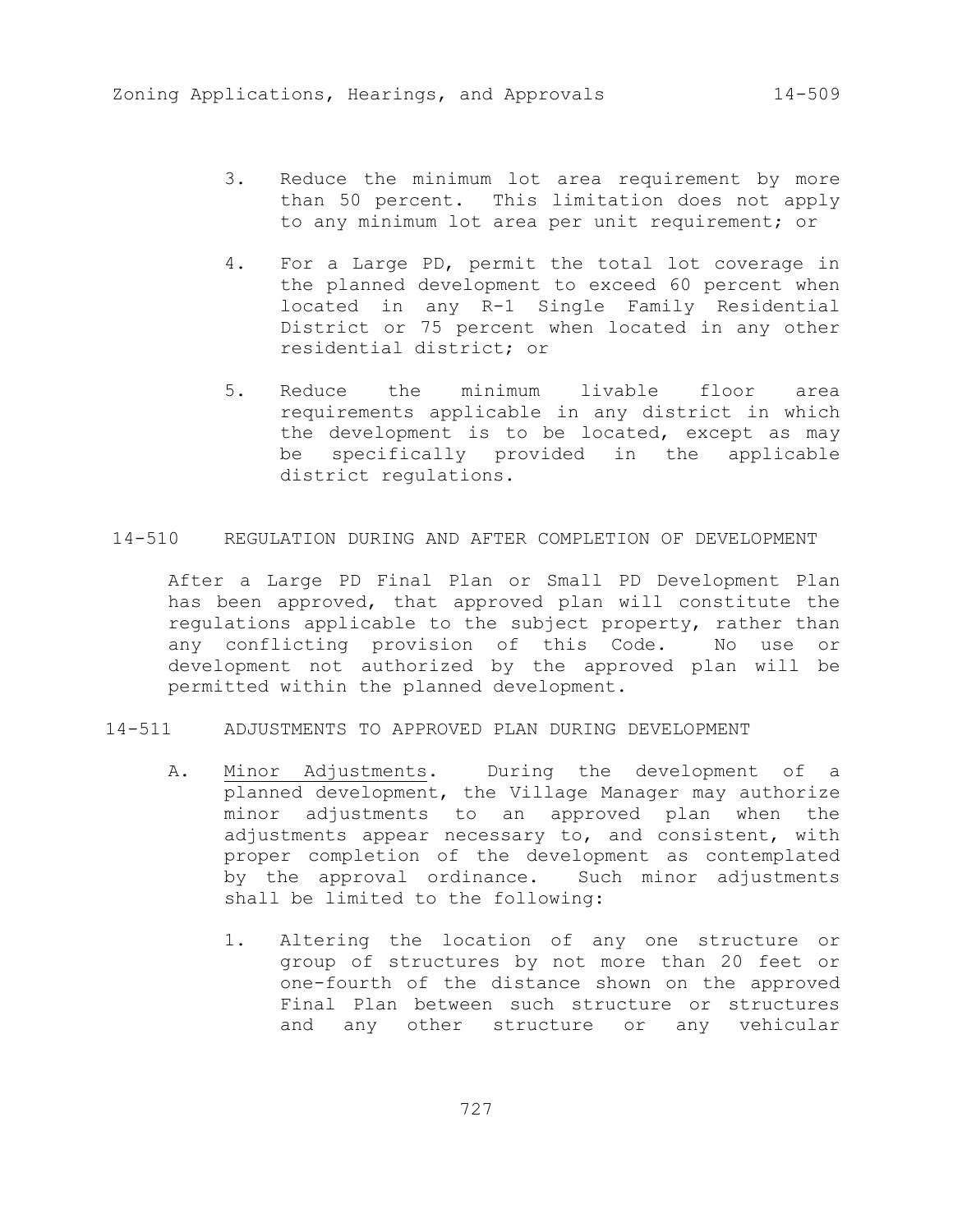circulation element or any boundary of the planned development, whichever is less; and

- 2. Altering the location of any circulation element by not more than 20 feet or one-fourth of the distance shown on the approved Final Plan between such circulation element and any structure, whichever is less; and
- 3. Altering the location of any open space by not more than 20 feet; and
- 4. Altering any final grade by not more than 20 percent of the originally planned grade; and
- 5. Altering the location or type of landscaping elements.

Such minor adjustments shall be consistent with the intent and purpose of this Code and the Final Plan, as approved, shall be the minimum necessary to overcome the particular difficulty, and shall not be approved if they would result in a violation of any standard or requirement of this Code.

- B. Major Adjustments. Any adjustment to an approved plan not authorized by Subsection 14-511A shall be considered to be a major adjustment and shall be granted only on application to, and approval by, the Board of Trustees. The Board of Trustees may, by ordinance duly adopted, grant approval for a major adjustment without a hearing upon finding that any changes in the Final Plan as approved will be in substantial conformity with said Final Plan. If the Board of Trustees determines that a major adjustment is not in substantial conformity with the Final Plan as approved, then the Board of Trustees shall refer the request to the Plan Commission for further hearing and review as provided in Subsection 14-504C.
- 14-512 AMENDMENTS TO APPROVED PLAN FOLLOWING COMPLETION OF DEVELOPMENT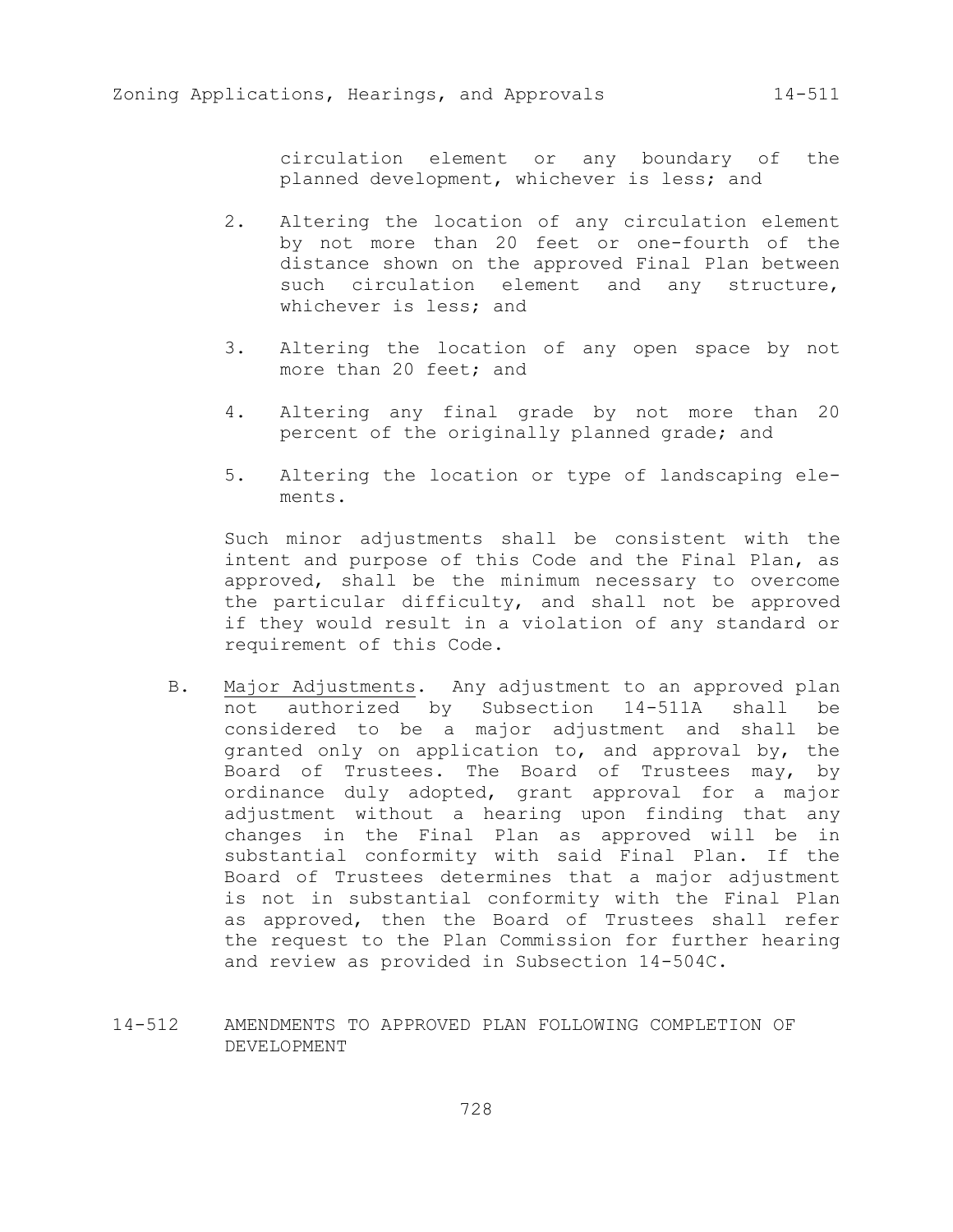After completion of a planned development, an approved plan may be amended, varied, or altered in the same manner and subject to the same limitations, as provided for major adjustments in Section 14-511.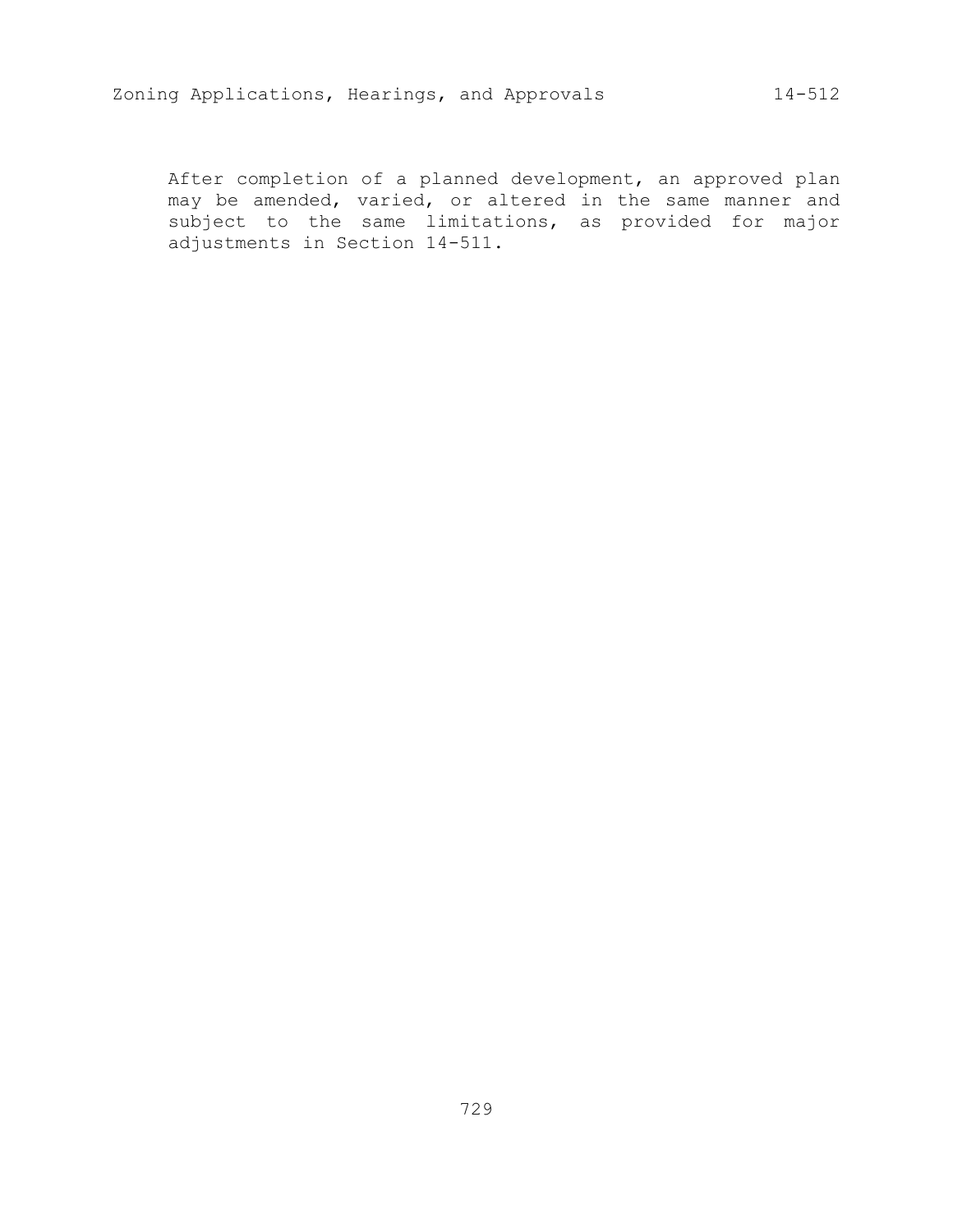# **THIS PAGE INTENTIONALLY LEFT BLANK**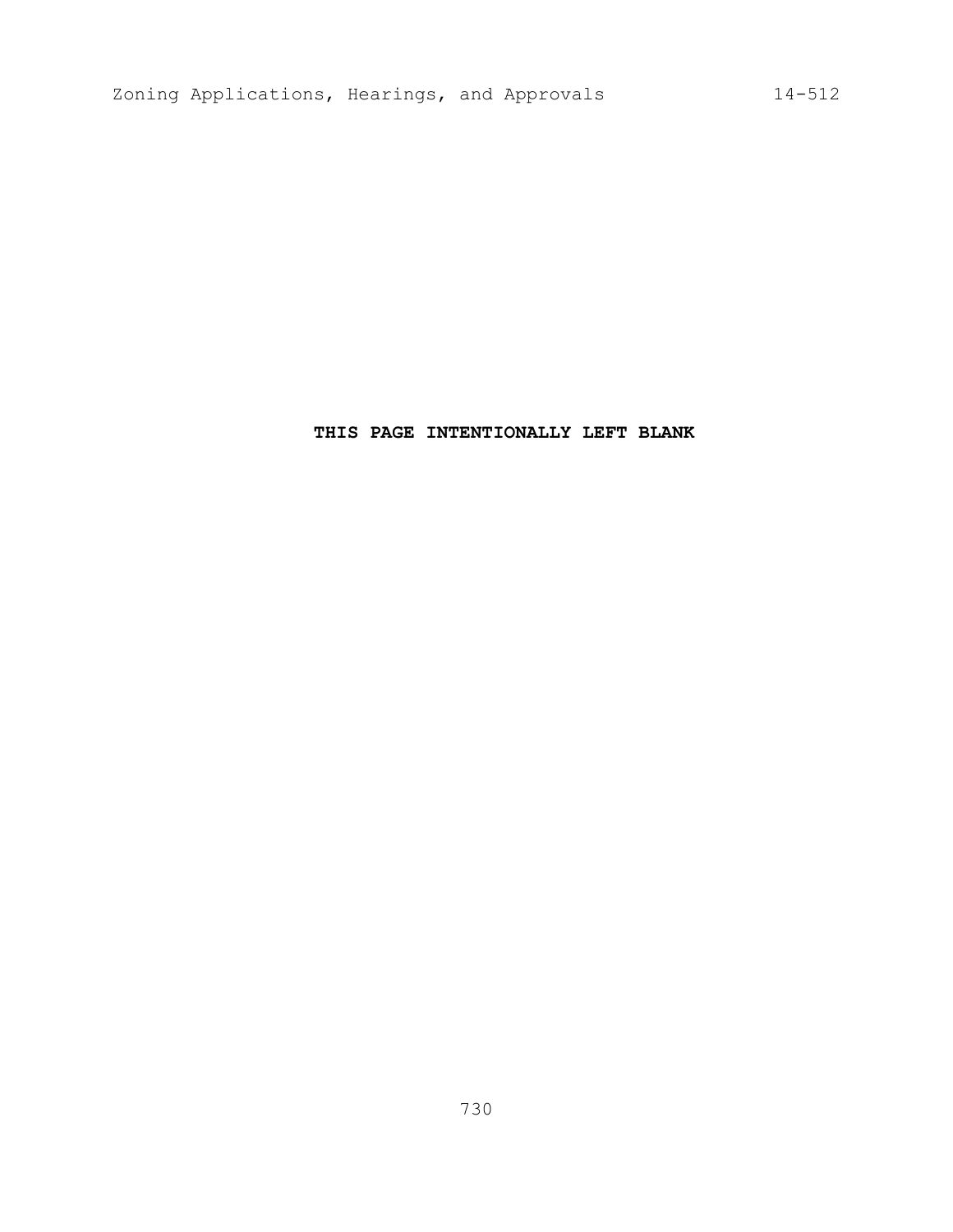#### PART VI: AMENDMENTS

### 14-601 AUTHORITY

This Code and the Zoning Map may be amended from time to time by ordinance duly enacted by the Board of Trustees in accordance with the procedures set out in this Section.

## 14-602 PURPOSE

The amendment process established by this Section is intended to provide a means for making changes in the text of this Code and in the Zoning Map that have more or less general significance or application. It is not intended to relieve particular hardships nor to confer special privileges or rights. Rather, it is intended as a tool to adjust the provisions of this Code and the Zoning Map in light of changing, newly discovered, or newly important conditions, situations, or knowledge.

#### 14-603 PARTIES ENTITLED TO SEEK AMENDMENTS

An application for an amendment may be filed by the Board of Trustees, the Plan Commission, the Zoning Board of Appeals, the owner of, or any person having a contractual interest in, any property to be affected by a proposed amendment to the Zoning Map, or any person interested in a proposed amendment to the text of this Code.

### 14-604 PROCEDURE

A. Application. Applications for amendments shall be filed in accordance with the requirements of Section proposed by the Board of Trustees, the Plan Commission, or the Zoning Board of Appeals shall not be subject to said Section but shall be transmitted to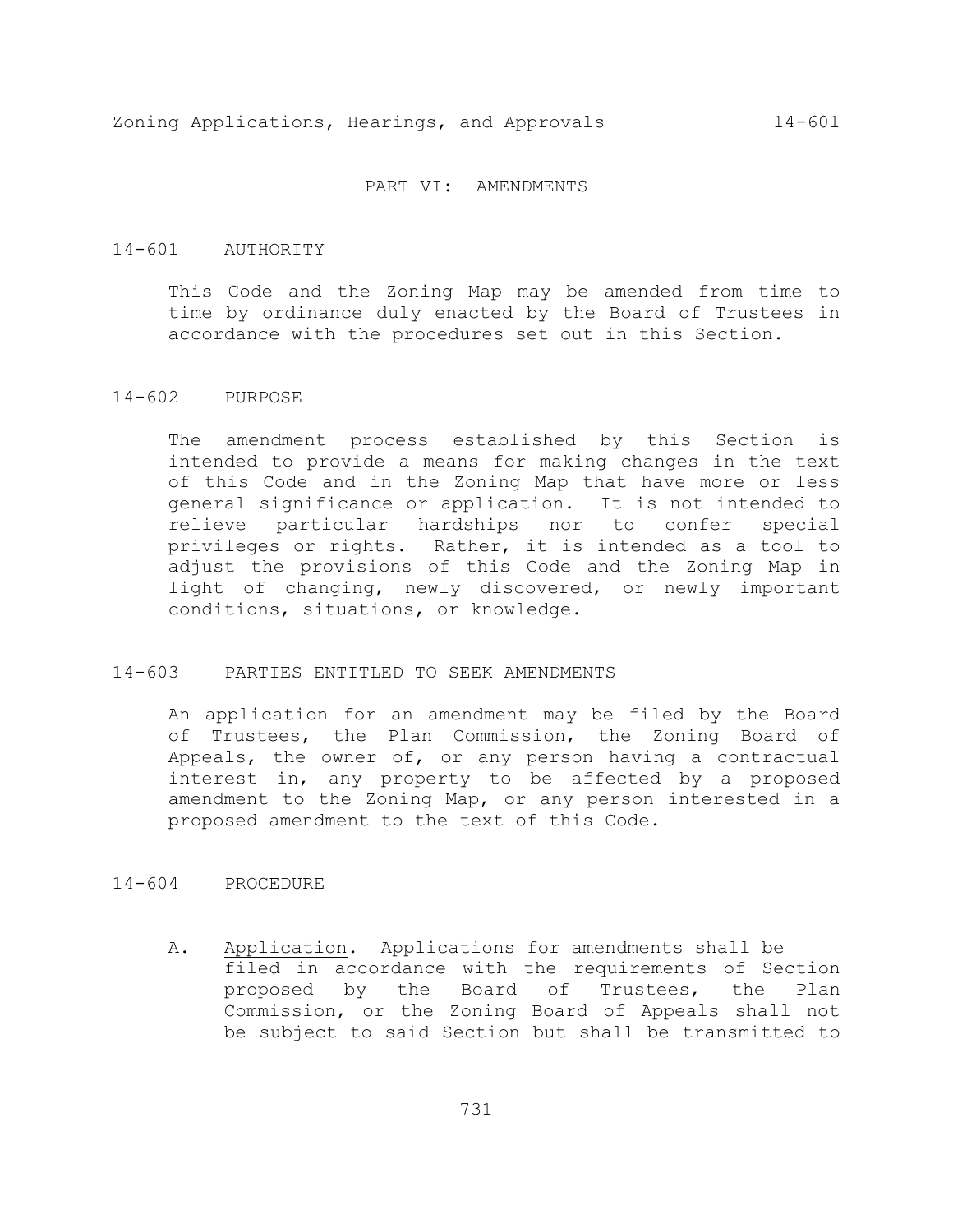the Village Manager in such form as may seem appropriate to the initiating body.

- B. Public Hearing. A public hearing shall be set, noticed, and conducted by the Plan Commission in accordance with Section 14-103 of this Code.
- C. Action by Plan Commission. Within 35 days after the conclusion of the public hearing, the Plan Commission shall transmit to the Board of Trustees its recommendation in the form specified by Subsection 13- 103H of this Code. The failure of the Plan Commission to act within such 35 days, or such further time to which the applicant may agree, shall be deemed a recommendation for the approval of the proposed amendment as submitted.
- D. Action by Board of Trustees; Protest. Within 60 days after the receipt of the recommendation of the Plan Commission, or its failure to act as above provided, the Board of Trustees shall either deny the application or, by ordinance duly adopted, adopt the proposed amendment, with or without modifications; provided, however, that in the event a duly signed and acknowledged protest against a proposed amendment is filed with the Village Clerk before the adoption of such amendment by the owners of 20 percent or more of the frontage to be affected by the proposed amendment, or by the owners of 20 percent or more of the frontage immediately adjoining or across an alley therefrom, or by the owners of 20 percent or more of the frontage directly opposite the frontage to be affected, such amendment shall not be passed except by a two-thirds vote of all the Trustees then holding office.

The failure of the Board of Trustees to act within such 60 days, or such further time to which the applicant may agree, shall be deemed to be a decision denying the application.

14-605 STANDARD FOR AMENDMENTS

732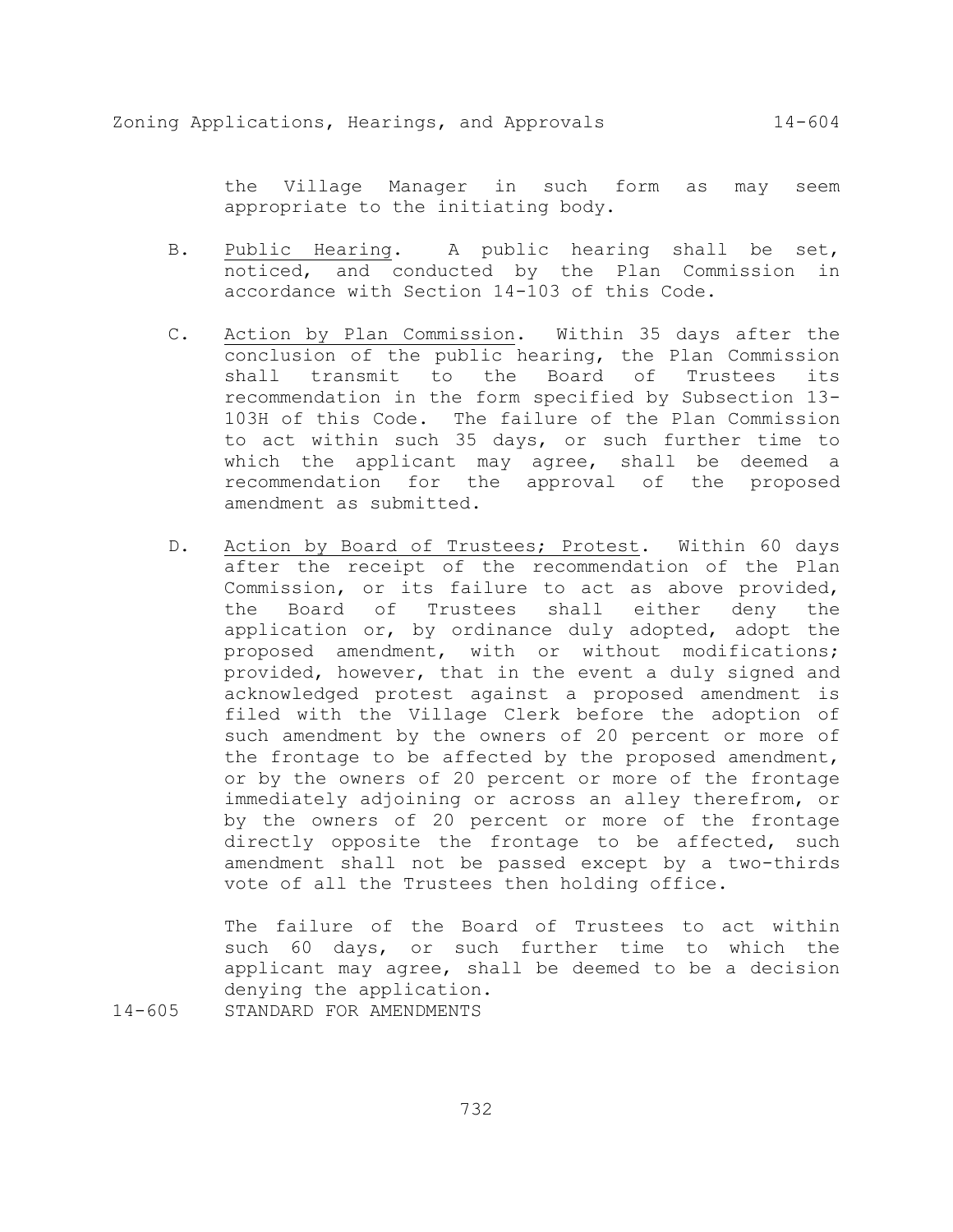The wisdom of amending the Zoning Map or the text of this Code is a matter committed to the sound legislative discretion of the Board of Trustees and is not dictated by any set standard. However, in determining whether a proposed amendment should be granted or denied the Board of Trustees should be guided by the principle that its power to amend this Code is not an arbitrary one but one that may be exercised only when the public good demands or requires the amendment to be made. In considering whether that principle is satisfied in any particular case, the Board of Trustees should weigh data required in 14-101E and among other factors, the following standards as they may be relevant to a particular application:

- 1. The consistency of the proposed amendment with the purposes of this Code.
- 2. The community need for the proposed amendment and for the uses and development it would allow.
- 3. If a specific parcel of property is the subject of the proposed amendment, then the following factors:
	- (a) The existing uses and zoning classifications for properties in the vicinity of the subject property.
	- (b) The trend of development in the vicinity of the subject property, including changes, if any, in such trend since the subject property was placed in its present zoning classification.
	- (c) The extent, if any, to which the value of the subject property is diminished by the existing zoning classification applicable to it.
	- (d) The extent, if any, to which any such diminution in value is offset by an increase in the public health, safety, and welfare.
	- (e) The extent, if any, to which the use and enjoyment of adjacent properties would be affected by the proposed amendment.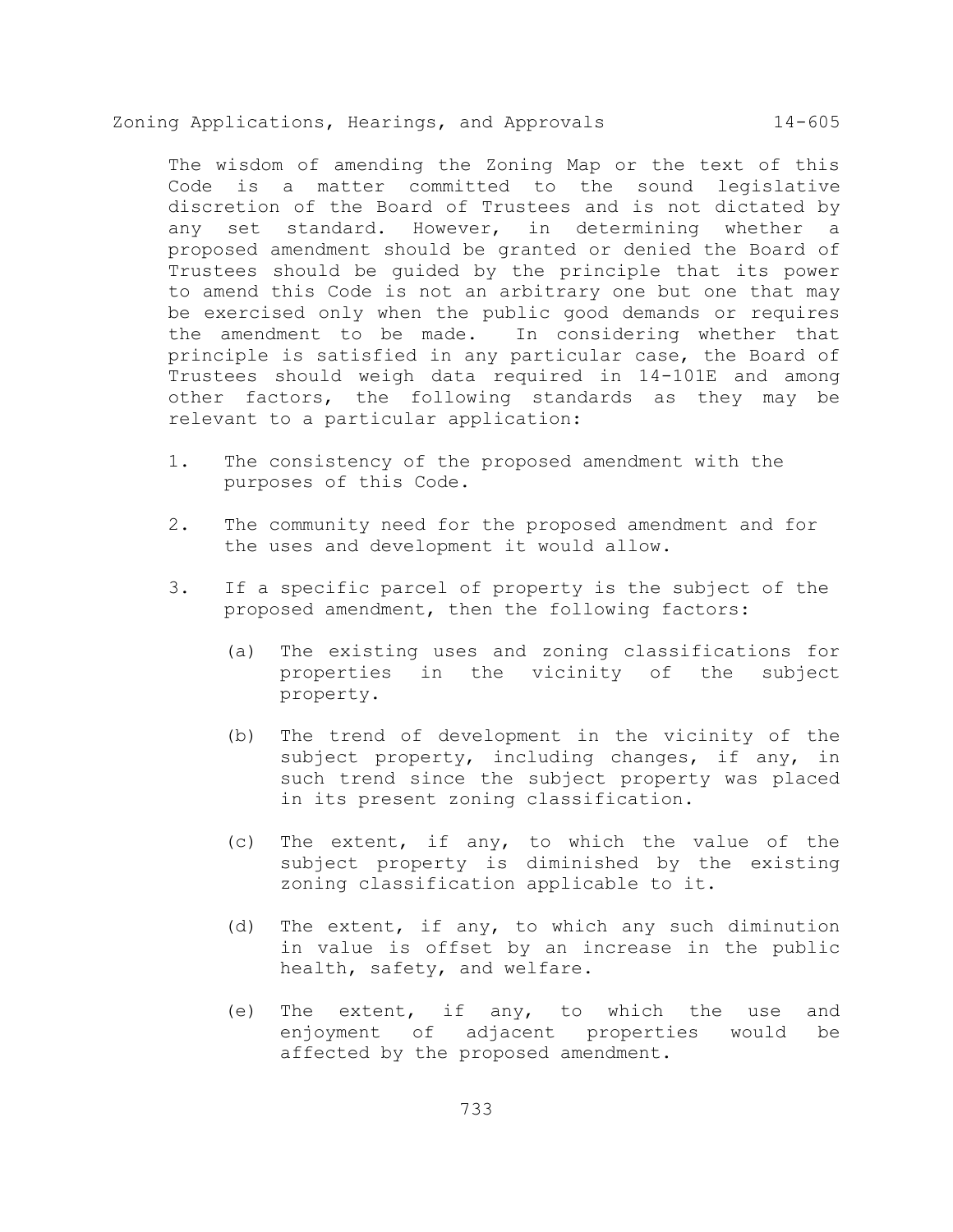- (f) The extent, if any, to which the value of adjacent properties would be affected by the proposed amendment.
- (g) The extent, if any, to which the future orderly development of adjacent properties would be affected by the proposed amendment.
- (h) The suitability of the subject property for uses permitted or permissible under its present zoning classification.
- (i) The availability, where relevant, of adequate ingress to and egress from the subject property and the extent to which traffic conditions in the immediate vicinity of the subject property would be affected by the proposed amendment.
- (j) The availability, where relevant, of adequate utilities and essential public services to the subject property to accommodate the uses permitted or permissible under its present zoning classification.
- (k) The length of time, if any, that the subject property has been vacant, considered in the context of the pace of development in the vicinity of the subject property.
- (l) The reasons, where relevant, why the subject property should be established as part of any overlay district and the positive and negative effects such establishment could be expected to have on persons residing in the area.

PART VII: ADMINISTRATIVE ADJUSTMENTS IN SINGLE FAMILY RESIDENTIAL DISTRICTS

14-701 PURPOSE, INTENT OF ADMINISTRATIVE ADJUSTMENTS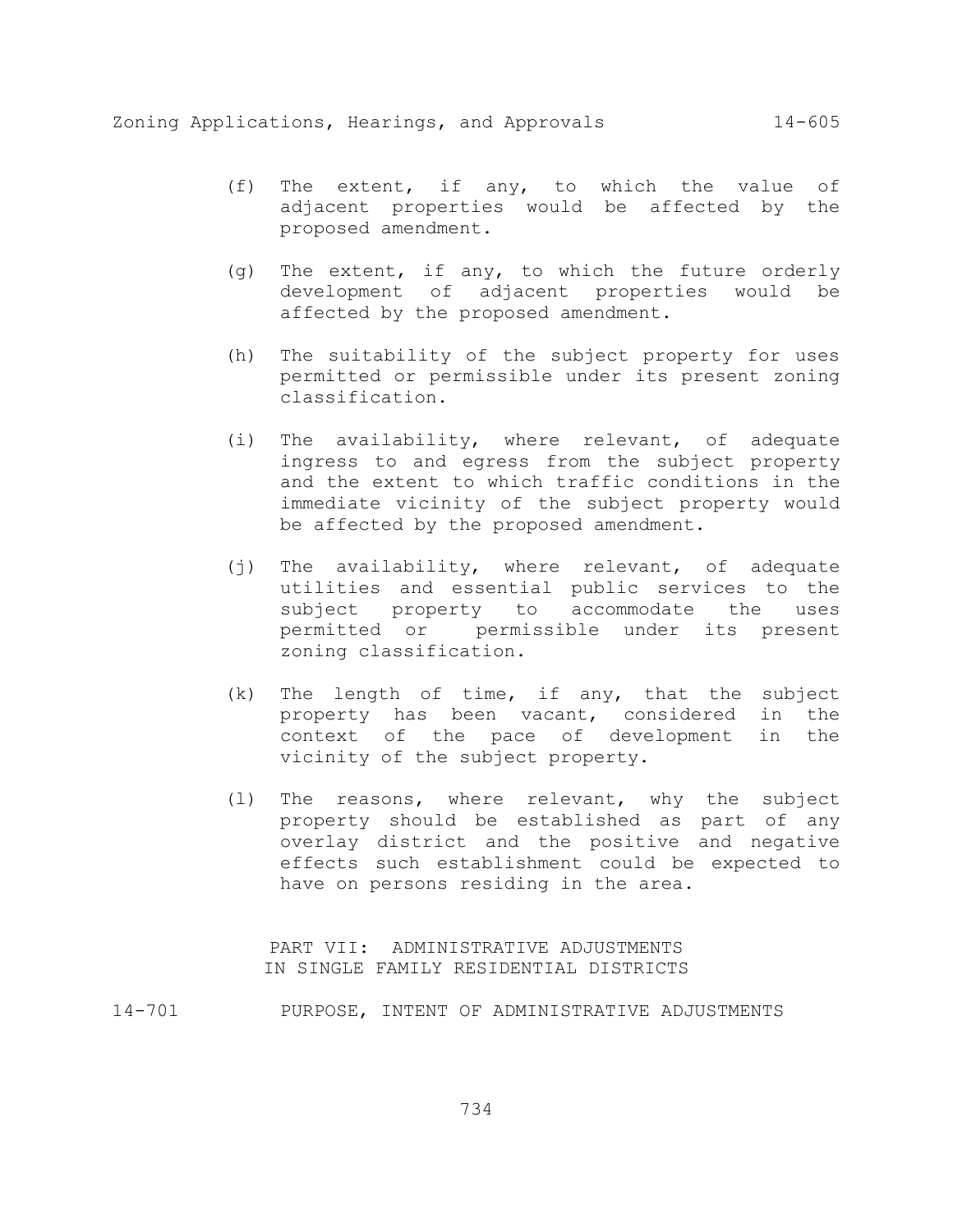The purpose of the administrative adjustment procedures of this Part VII is to provide a method for the Village Manager to approve minor modifications of selected zoning standards for zoning lots in the Village's single family residential districts. Administrative adjustments are intended:

- A. To authorize a specific design feature on a single family detached dwelling that is under construction or renovation, under specific circumstances, which design feature will allow that dwelling to be more in keeping with the established character of the neighborhood in which it is located, if a limited easing of strict compliance with a particular bulk, yard, or space standard set forth in this Part VII will accomplish that purpose; and
- B. To provide flexibility that will promote renovation of an existing single family detached dwelling when that flexibility will not adversely affect adjacent properties or neighborhood character; and

14-702 APPLICABILITY

The administrative adjustment procedures of this Part VII may be used only as expressly authorized in Section 14-703 of this Code. No more than two administrative adjustments may be approved. If more than two administrative adjustments would be required for the relief sought, then all relief for that single family detached dwelling must be processed and determined either under the variation provisions of Section 14-303 of this Code or by another method provided by the Code.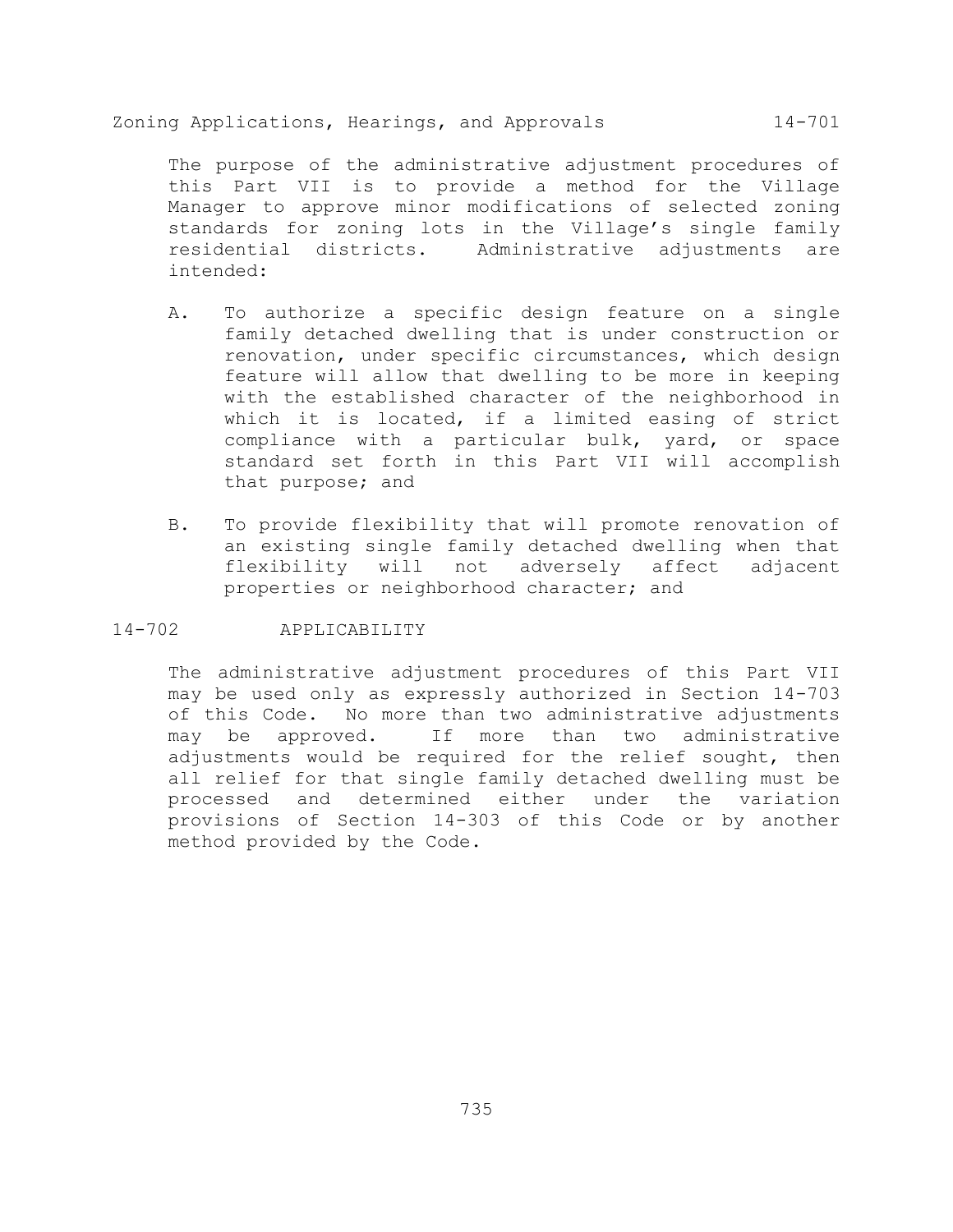# 14-703 AUTHORIZED ADJUSTMENTS

The Village Manager may approve an application for an administrative adjustment listed in this Section for a zoning lot classified in a single family residential district and improved with a single family detached dwelling, if the standards of this Part VII applicable to that request are met:

- A. Front and Corner Side Yards for Front Porch. An adjustment to a required front yard, required side yards, or both to allow an unenclosed front porch on an existing single family detached house to encroach into that yard by not more than the following distances: six feet into a front yard, or 6 feet into a corner side yard. An adjustment may be approved only if the Village Manager determines that the encroachment will not result in an adverse change in the character of the front yard depths on the block in which the subject property is located and will not result in a side yard depth that is out of scale or balance with side yards on nearby properties.
- B. Depth of Required Front Yard. An adjustment reducing by up to 30 percent the depth of a required front yard when that reduction would create a front yard matching the predominate front setback of existing houses on the block in which the subject property is located. No adjustment may (1) allow a reduction of the front yard to a depth less than the average front setback of all houses on the block or (2) reduce the size of a required front yard to less than 20 feet. No more than one adjustment under this Subsection B may ever be approved for a particular zoning lot.
- C. Maximum Building Coverage. An adjustment increasing by not more than 100 square feet, the maximum building coverage on a zoning lot for the purpose of renovating a single family detached dwelling originally constructed prior to January 28, 1991. This adjustment may apply to expansion of the footprint of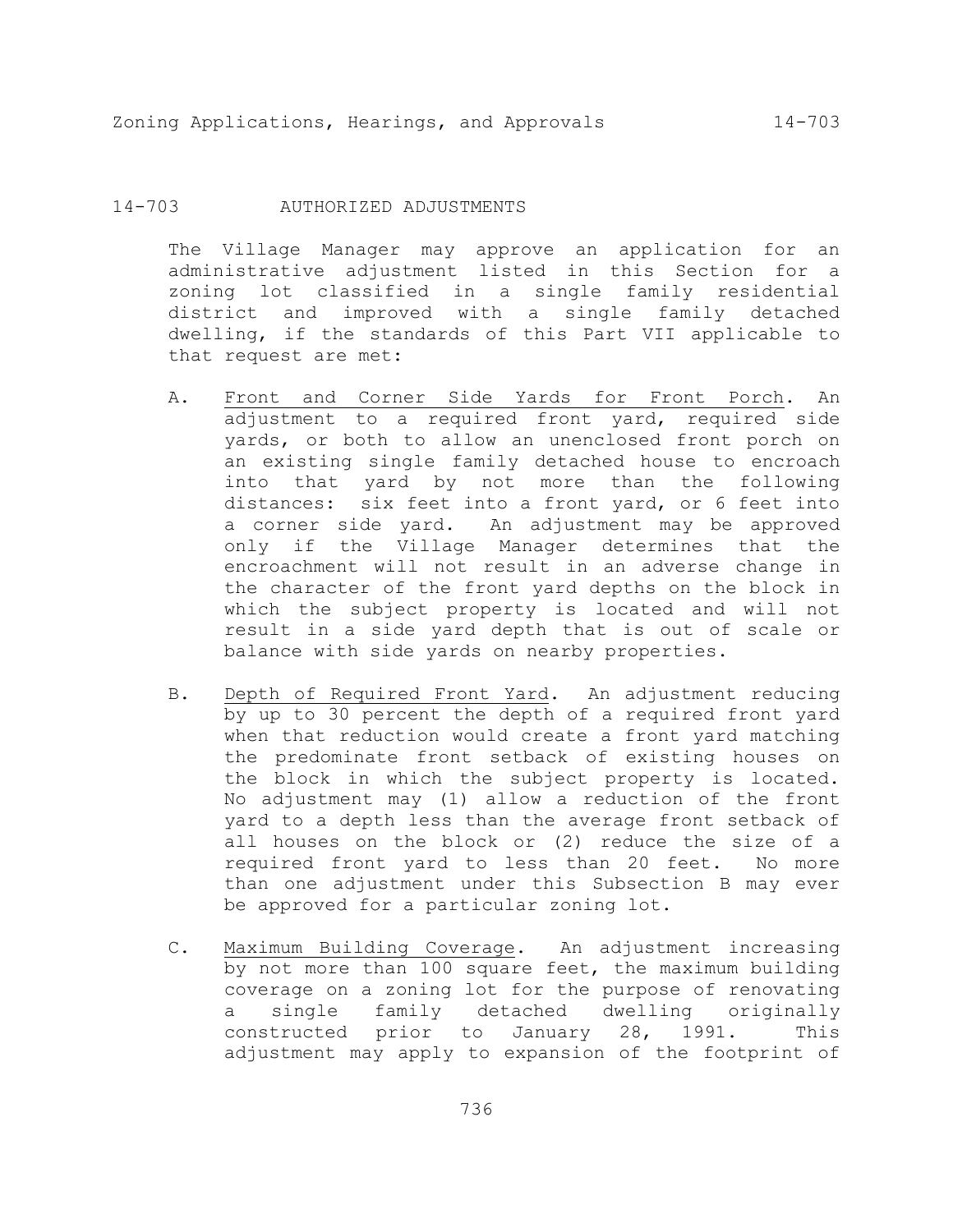the single family detached dwelling or to an increase of building coverage attributable to construction of a detached garage in replacement of an attached garage.

- D. Required Setback for Detached Garage. An adjustment to allow an existing detached garage accessory to a single family detached dwelling to be renovated or replaced in its existing location, subject to the conditions that: (1) the garage may not be closer than one foot to any side yard line or one foot to any rear lot line, and (2) the adjustment will not result in undue adverse effect on abutting property.
- 14-704 APPLICATION; FEE

An application for an administrative adjustment must be filed by the fee title owner or owners of the subject property with the Director of Community Development on a form provided by the Village. Among other things, the application must include the names and addresses of all property owners within 150 feet of the subject property. The applicant must pay a fee non-refundable of \$250 at the time of filing the application.

# 14-705 NOTICE TO ADJOINING PROPERTIES; RESPONSES

The Village must give written notice of an application for an administrative adjustment by first class mail to all properties within 150 feet of the subject property. That notice must include the name of the applicant, the address of the subject property, the adjustment or adjustments being sought, and the date (not less than 10 days after the date of the notice) by which comments, questions, or objections (collectively "*Responses*") may be submitted to the Director of Community Development about the application. Any interested party may submit a Response to the Director.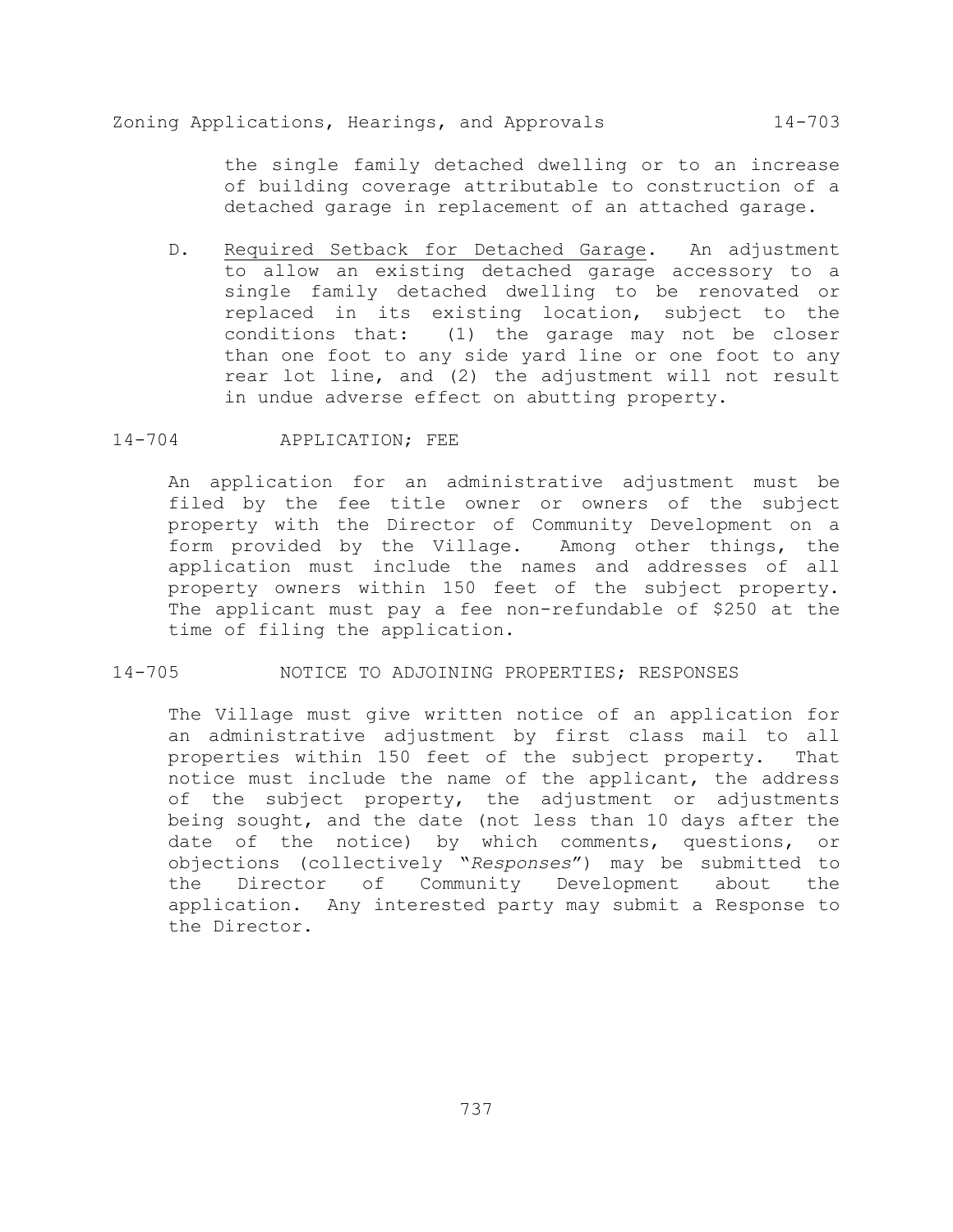14-706 GENERAL CRITERIA FOR APPROVAL

The Village Manager may approve an administrative adjustment only when he or she determines that all specific approval criteria associated with the administrative adjustment have been met and that the following general criteria also have been met:

- A. The requested adjustment is consistent with the purposes of this Code stated in Section 1-102.
- B. The requested adjustment eliminates an unnecessary inconvenience to the applicant and will have no appreciable adverse impact on the health, safety, or general welfare of the Village, of surrounding property owners, or of residents generally.
- C. Any adverse impact resulting from the adjustment will be mitigated to the maximum extent feasible.
- 14-707 REVIEW AND DECISION; EFFECTIVENESS
	- A. Review; Approval or Denial. The Village Manager must review each application for an administrative adjustment and all Responses to that application. The Village Manager may approve the application, or approve the application with conditions, or deny any part or all of the application based on (1) a conflict with the purposes stated in Section 14-701 of this Code, (2) the particular standards set for a particular adjustment, (3) the general criteria for approval in Section 14-706 of this Code, (4) a Response, or (5) any other specific approval criteria expressly established in this Code.
	- B. Timing of Decision. The Village Manager may not take final action on an application for an administrative adjustment until at least 15 days after the date that notices were mailed to adjoining property owners as required by Section 14-705 of this Code.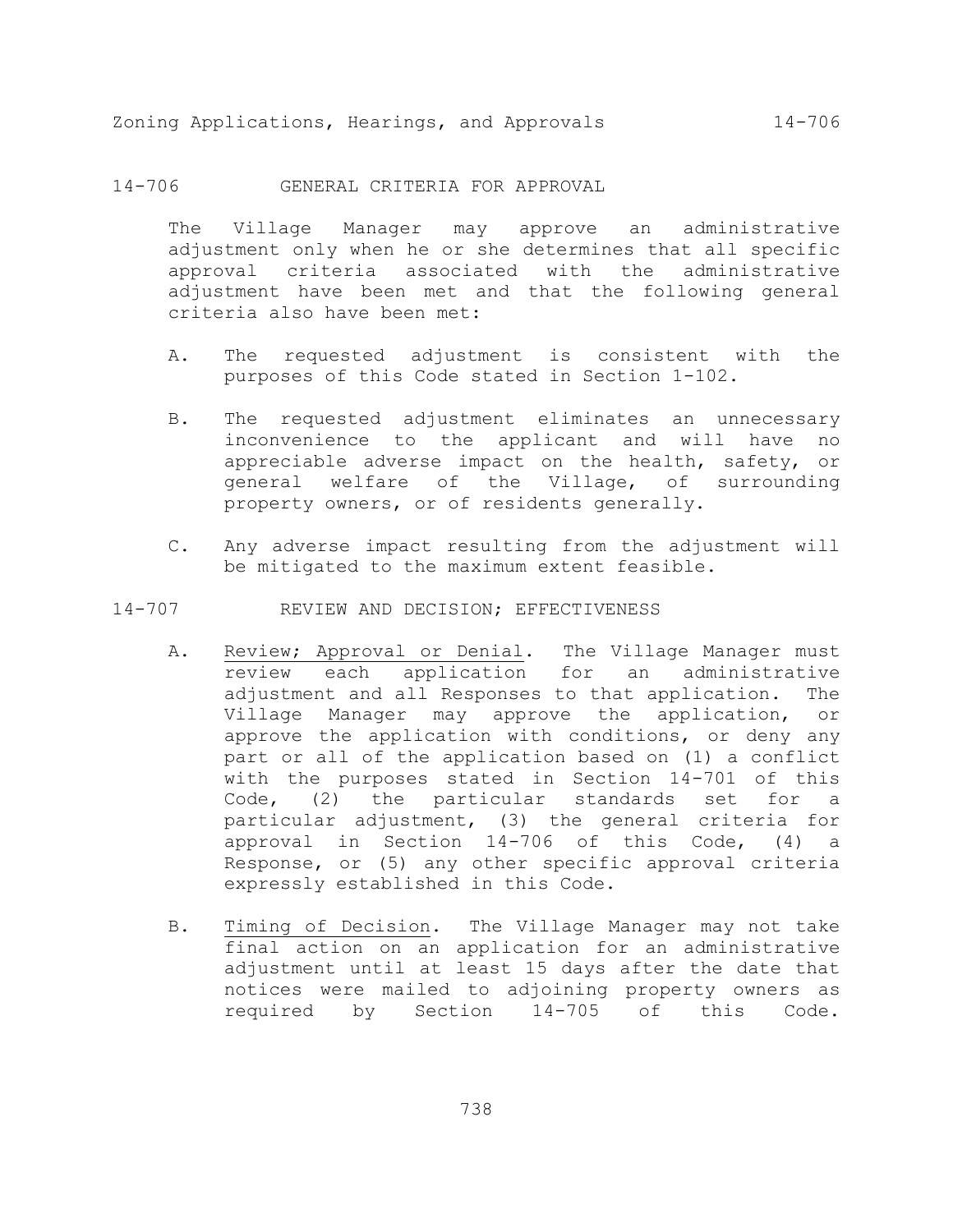- C. Written Decision Required; Delivery. The Village Manager's decision on an administrative adjustment must be in writing, dated, and in a form that can be recorded against the property to which it is applicable. The decision must be delivered by mail to the applicant and to any property from which a Response was filed.
- D. Final Decision; Appeal by Adjacent Property Owner. The Village Manager's decision to deny an administrative adjustment is final. That decision does not affect the applicant's ability to file an application for a variation under Section 14-303 of this Code. The Village Manager's decision to grant an administrative adjustment may be appealed under Section 14-302 of this Code by any owner of adjacent property who filed a Response to the application and whose property is directly affected by the adjustment. The filing of an appeal stays the recording of, and the effectiveness of, an approved administrative adjustment until a final decision is made on the appeal.
- E. Effective Date of Approved Adjustment. An approved administrative adjustment becomes effective on the day after it has been recorded in the Office of the Cook County Recorder against the property to which it is applicable.

# 14-708 CONDITIONS ON APPROVALS

When granting an administrative adjustment, the Village Manager may impose conditions on the subject property (A) that are necessary to reduce or minimize any potentially adverse impacts on other property in the neighborhood, (B) that are necessary or appropriate to carry out the purposes of this Code stated in Section 1-102, or (C) that help assure permanent compliance with any conditions imposed on the property to which the administrative adjustment is applicable.